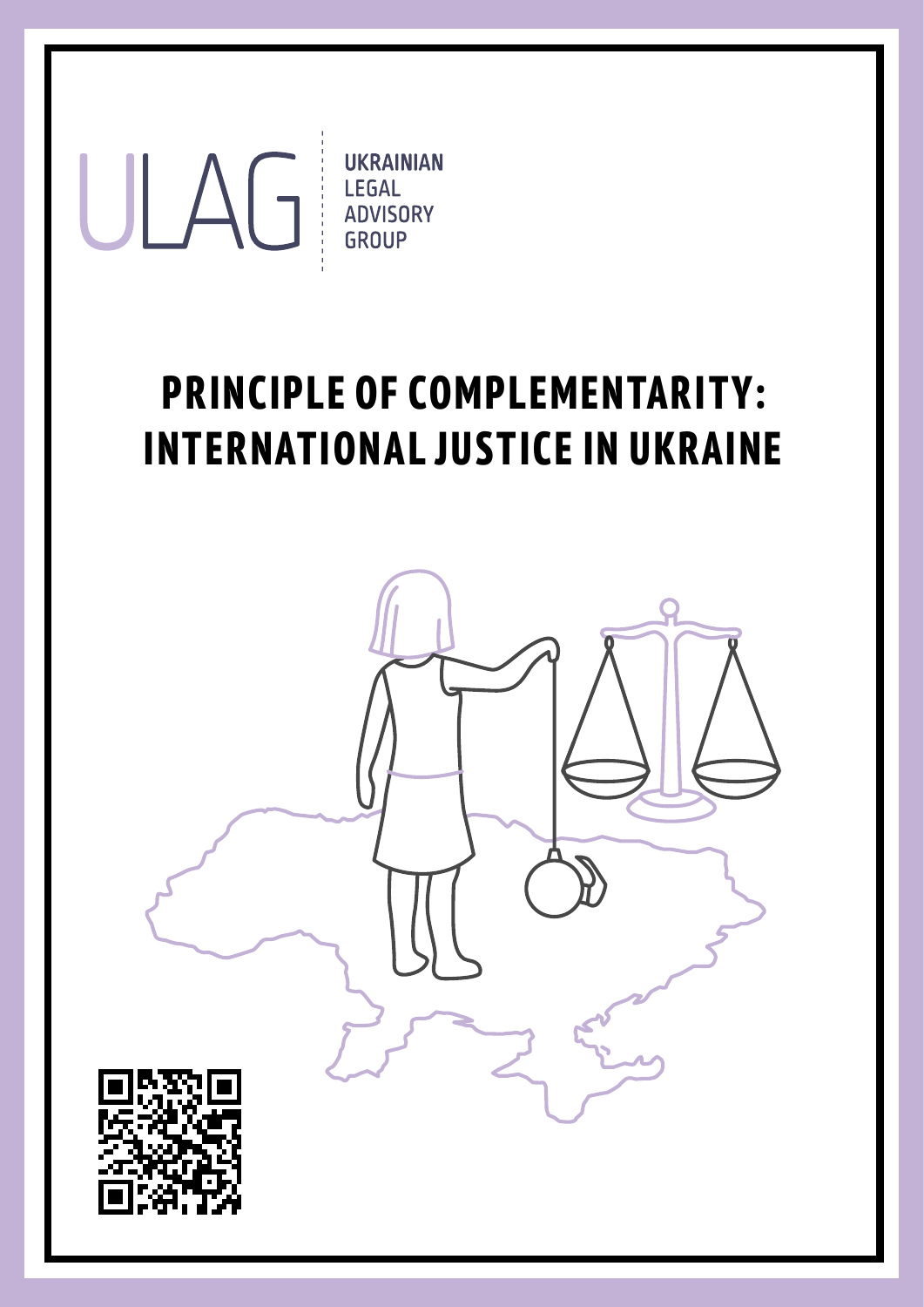# #justicematters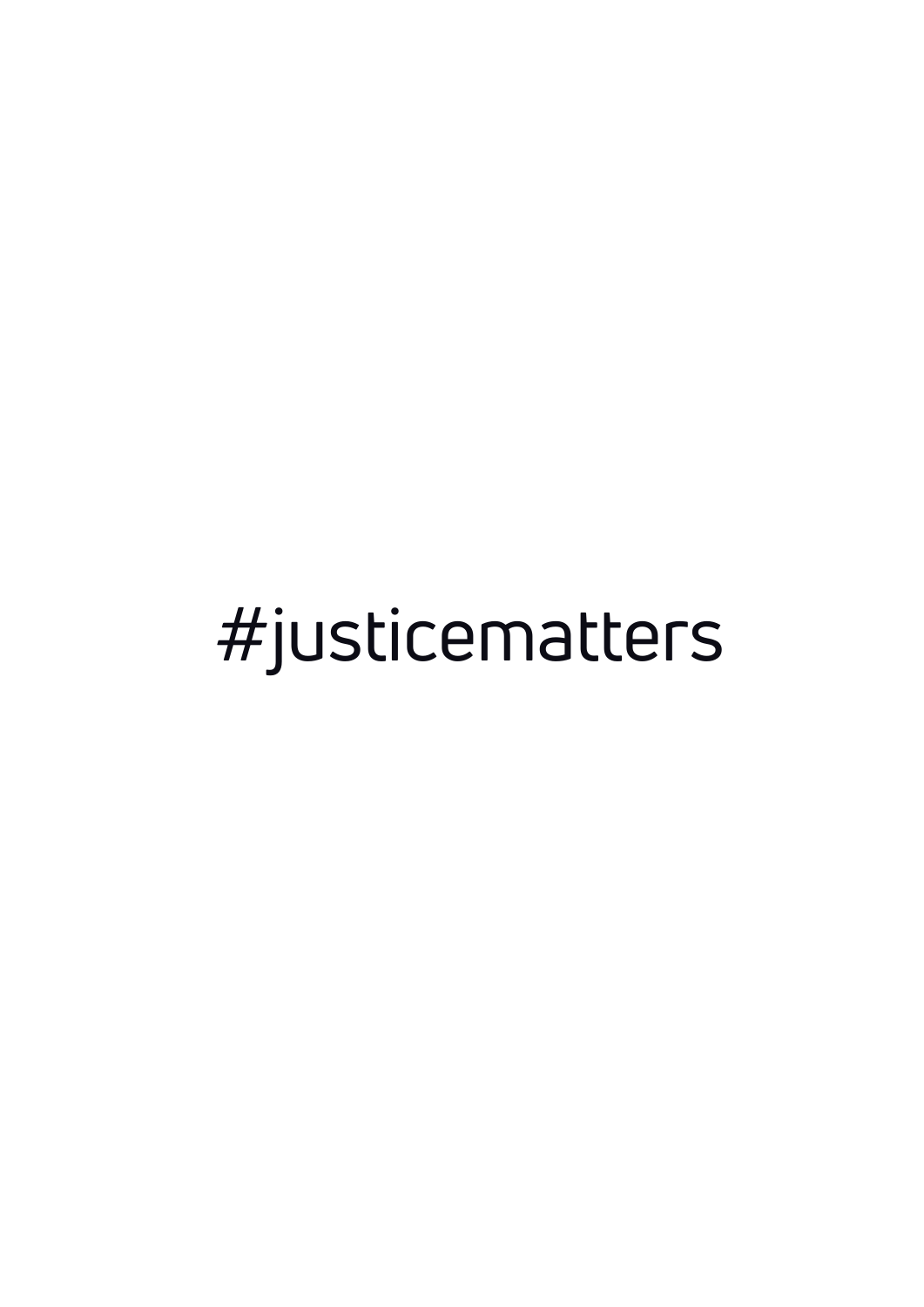### Table of Contents

| 3. Domestic Criminal Investigations: Legislative and Organisational        |  |
|----------------------------------------------------------------------------|--|
|                                                                            |  |
|                                                                            |  |
| Department for Supervision in Criminal Proceedings of the Crimes Committed |  |
|                                                                            |  |
|                                                                            |  |
| Harmonisation of Domestic Legislation with International Legal Standards21 |  |
|                                                                            |  |
|                                                                            |  |
|                                                                            |  |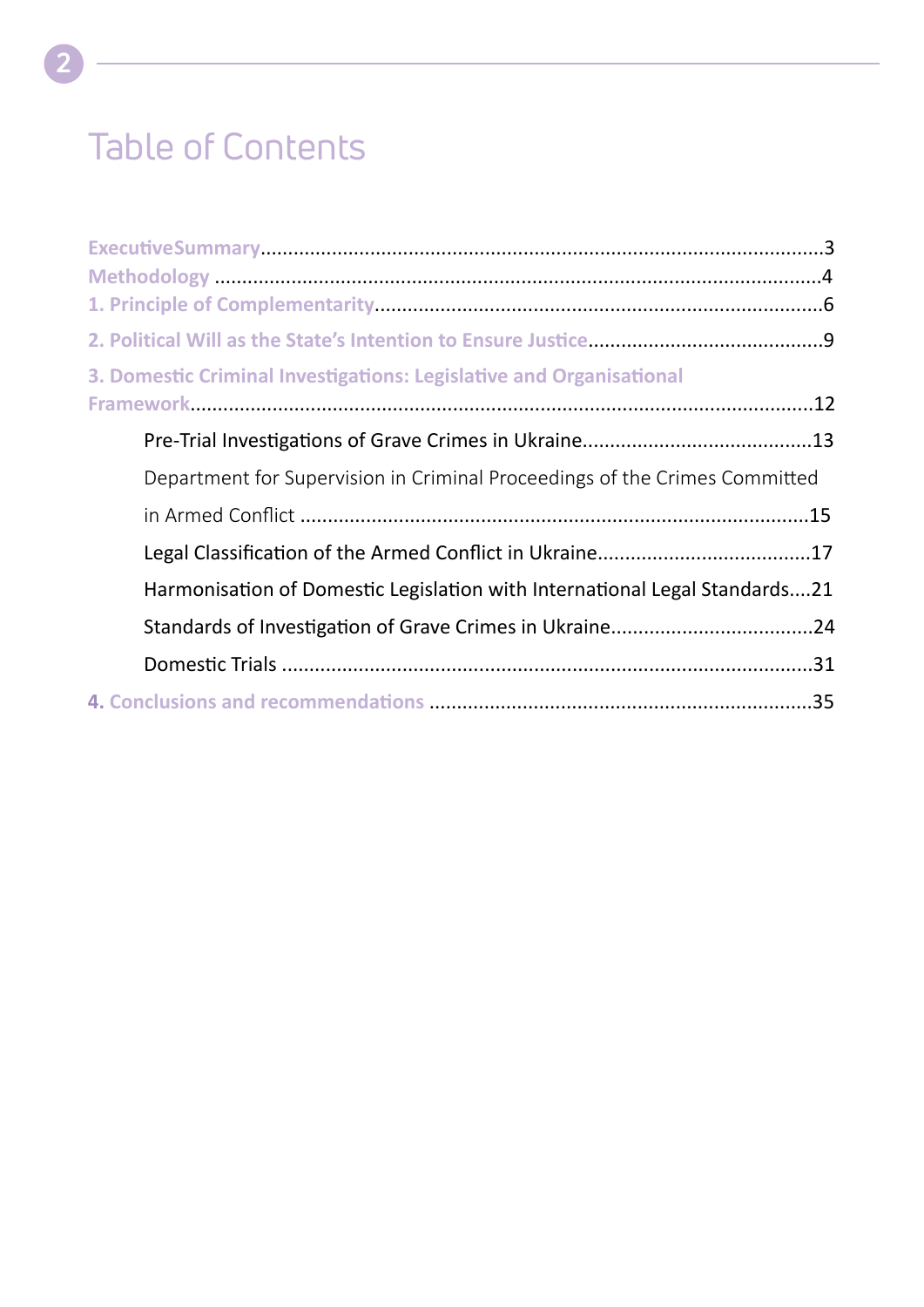### Executive Summary

 The ongoing armed conflict in Ukraine has generated new and brought existing challenges into a sharper focus within international and domestic justice systems. In 2015 the International Criminal Court (hereafter - the "Court", the "ICC") started a preliminary examination of the events in Crimea as well as in Eastern Ukraine to determine whether a full investigation is warranted to ensure accountability for grave crimes. One of the elements that is being assessed by the Court during the preliminary examination stage is Ukraine's ability and willingness to genuinely investigate and prosecute grave international crimes under the principle of complementarity<sup>1</sup>. The ICC cannot replace national justice system and provide a universal solution for Ukraine's. However, it may complement it while the main burden to carry out the investigations and prosecutions of crimes committed during armed conflict remains on the state itself. The Court has limited capacity and resources<sup>2</sup> and given the number of situations under either its preliminary examination or investigation, it steps only if the state is genuinely unwilling or unbale to conduct those investigations itself. In 6 years of the armed conflict it has come to light that for Ukraine to be able to effectively tackle the issue of accountability for grave international crimes, apart from cooperating with the ICC, its domestic legal system requires fundamental changes and one way to ensure such changes is by following in footsteps of those many countries that had to set up separate accountability mechanisms in order to ensure that when justice for grave international crimes is delivered it is done with adherence to the highest legal principles and standards.

To assess the current state of domestic pre-trial investigations and courts in order to provide recommendations for domestic legal system as related to ensuring justice for grave international crimes committed during the armed conflict in Ukraine the following has been analysed:

- practical application of principle of complementarity in the situation of Ukraine;

- current approaches to pre-trial investigations which include: legal classification of the offenses allegedly committed, competence and jurisdiction of the law enforcement authorities and particulars of supervision of such investigations, domestic courts' approaches to considering cases of alleged grave crimes;

- an overall intention and ability of the domestic legal system to ensure accountability for grave international crimes.

2 9 situations at the preliminary examination stage and 12 situations at the stage of investigation.

<sup>1</sup> According to the position of the ICC's Office of the Prosecutor lately confirmed in its 2019 Report on Preliminary Examinations, conflict in Crimea is qualified as an international armed conflict, and conflict in eastern Ukraine as a non-international armed conflict in parallel with international armed conflict.

 <sup>|</sup> Report on Preliminary Examination Activities (2019): [https://www.icc-cpi.int/itemsDocuments/191205-rep-otp-PE.pdf.](https://www.icc-cpi.int/itemsDocuments/191205-rep-otp-PE.pdf)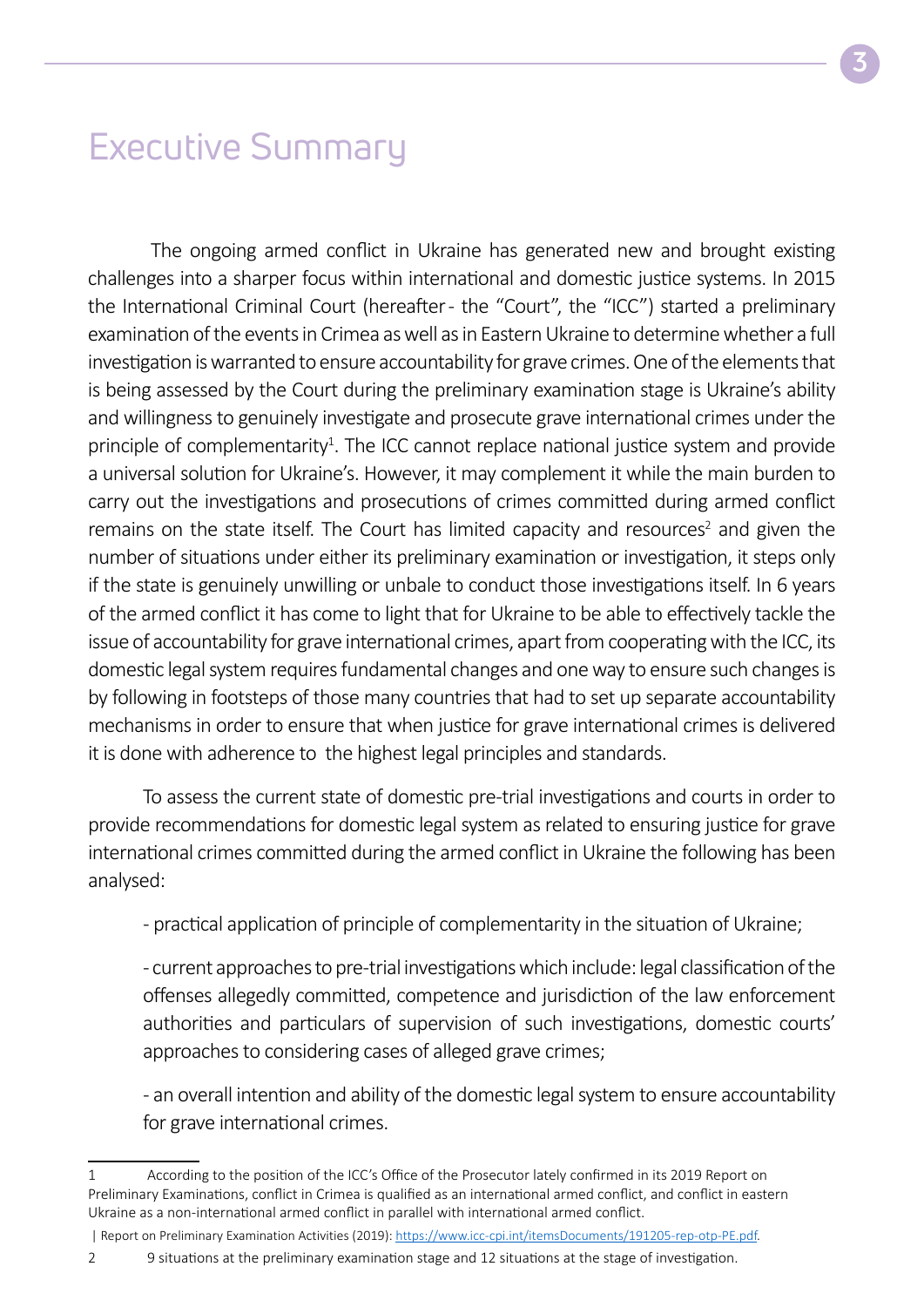### Methodology

The report was inspired by the discussion and recommendations developed by leading national and international justice specialists, the ICC's Office of the Prosecutor, representatives of domestic prosecutorial authorities and Ministry of Justice during international conference "Accountability for Grave Crimes: International Criminal Court and Other Complementarity Options for Ukraine" held in Kyiv on June 10-11, 2019.<sup>3</sup>

The report is based on the number of relevant legal documents, ICC's case-law and other accountability mechanisms, national legislative provisions which set the rules determining the investigative jurisdiction of law enforcement agencies; the powers of investigation and public prosecution bodies; the particulars pertaining to the operation of law enforcement authorities, in particular, with regard to the special procedures of pre-trial investigation, criminal law provisions; and the practice of domestic courts.

Official statistics published on the website of the Office of Prosecutor General was used to demonstrate the current number of criminal prosecutions.

With the aim of getting more detailed practical information on the investigations currently underway, the classification of the alleged violations, coordination among law enforcement authorities and challenges faced by them, official requests for information were sent to the Prosecutor General's Office of Ukraine, the Office of the Prosecutor of the Autonomous Republic of Crimea, the Office of the Prosecutor of Donetsk oblast, the Office of the Prosecutor of Lugansk oblast, the State Bureau of Investigation, the Territorial Department of the State Bureau of Investigation located in the city of Kramatorsk , the National Police of Ukraine, the Head Department of the National Police of Ukraine in Donetsk oblast, the Head Department of the National Police of Ukraine in Luhansk oblast, the Head Department of the National Police of Ukraine in the Autonomous Republic of Crimea and Sevastopol city, the Chief Investigative Department of the Security Service of Ukraine, and the Department of the Security Service of Ukraine in Donetsk and Lugansk oblasts. The responses received were used on during the analysis.

In addition, the following were considered: Global Rights Compliance mobile application "Basic Investigative Standards for Investigations of International Crimes"<sup>4</sup>,

<sup>3</sup> [https://www.facebook.com/pg/ULAGroup.lawyers/photos/?tab=album&album\\_id=811083389292230&\\_\\_](https://www.facebook.com/pg/ULAGroup.lawyers/photos/?tab=album&album_id=811083389292230&__tn__=-UCH-R) tn  $=-UCH-R$ 

<sup>4 &#</sup>x27;Basic Investigative Standards (BIS) for First Responses to International Crimes'| Global Rights Compliance, 2016: [https:/ /www.globalrightscompliance.com/en/publications/basic-investigative-standards-bis-for-first-responders-to](https://www.globalrightscompliance.com/en/publications/basic-investigative-standards-bis-for-first-responders-to-international-crimes)[international-crimes.](https://www.globalrightscompliance.com/en/publications/basic-investigative-standards-bis-for-first-responders-to-international-crimes)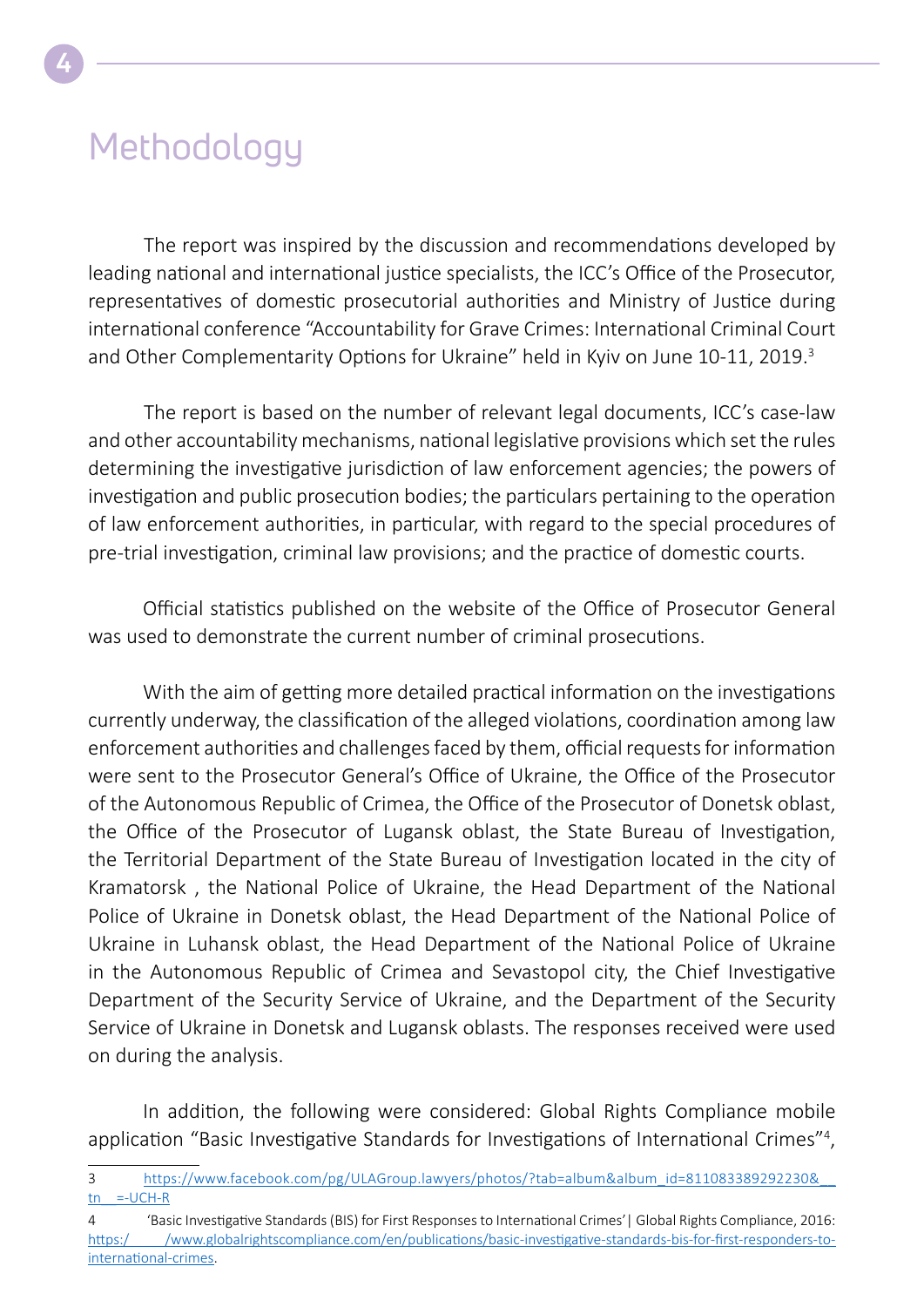their reports "Ukraine and the International Criminal Court"5 and "Enforcement of International Humanitarian Law in Ukraine"6 ; research study "Justice in Eastern Ukraine during Military Aggression of the Russian Federation"<sup>7</sup>; report of Human Rights Watch "Pressure Point: The ICC's Impact on National Justice. Lessons from Colombia, Georgia, Guinea and the United Kingdom"8 , Open Society Justice Initiative's book "Options for Justice: A Handbook for Designing Accountability Mechanisms for Grave Crimes"<sup>9</sup> and recommendations by international experts during the side - event on Ukraine on the margins of the 18th Assembly of State Parties held on December 5, 2019<sup>10</sup>.

<sup>5 &#</sup>x27;Ukraine and the International Criminal Court' | Global Rights Compliance, 2016: [https://www.](https://www.globalrightscompliance.com/en/publications/ukraine-and-the-international-criminal-court) [globalrightscompliance.com/en/publications/ukraine-and-the-international-criminal-court](https://www.globalrightscompliance.com/en/publications/ukraine-and-the-international-criminal-court).

<sup>6 &#</sup>x27;The Enforcement of International Humanitarian Law in Ukraine' | Global Rights Compliance, 2016: [https://](https://www.globalrightscompliance.com/en/publications/the-enforcement-of-international-humanitarian-law-in-ukraine) [www.globalrightscompliance.com/en/publications/the-enforcement-of-international-humanitarian-law-in-ukraine.](https://www.globalrightscompliance.com/en/publications/the-enforcement-of-international-humanitarian-law-in-ukraine)

<sup>7</sup> Justice in Eastern Ukraine during Military Aggression of the Russian Federation / Research, 2018: [https://pravo.](https://pravo.org.ua/img/books/files/1532451371justice_in_eastern_ukraine_engl.pdf) org.ua/img/books/files/1532451371 justice\_in\_eastern\_ukraine\_engl.pdf

<sup>8 &#</sup>x27;Pressure Point: The ICC's Impact on National Justice. Lessons from Colombia, Georgia, Guinea and the United Kingdom' | Human Rights Watch, 2018: [https://www.hrw.org/report/2018/05/03/pressure-point-iccs-impact-national](https://www.hrw.org/report/2018/05/03/pressure-point-iccs-impact-national-justice/lessons-colombia-georgia-guinea-and?fbclid=IwAR3iStcf8oWMRbs84Ow7WLwwpQnkt5z9aql-FgdcSPSgeqBo3Y-BUJYjzjU)[justice/lessons-colombia-georgia-guinea-and?fbclid=IwAR3iStcf8oWMRbs84Ow7WLwwpQnkt5z9aql-FgdcSPSgeqBo3Y-](https://www.hrw.org/report/2018/05/03/pressure-point-iccs-impact-national-justice/lessons-colombia-georgia-guinea-and?fbclid=IwAR3iStcf8oWMRbs84Ow7WLwwpQnkt5z9aql-FgdcSPSgeqBo3Y-BUJYjzjU)[BUJYjzjU#.](https://www.hrw.org/report/2018/05/03/pressure-point-iccs-impact-national-justice/lessons-colombia-georgia-guinea-and?fbclid=IwAR3iStcf8oWMRbs84Ow7WLwwpQnkt5z9aql-FgdcSPSgeqBo3Y-BUJYjzjU)

<sup>9</sup> Open Society Justice Initiative, Options for Justice: A Handbook for Designing Accountability Mechanisms for Grave Crimes" : [https://www.justiceinitiative.org/publications/options-justice-handbook-designing-accountability](https://www.justiceinitiative.org/publications/options-justice-handbook-designing-accountability-mechanisms-grave-crimes)[mechanisms-grave-crimes](https://www.justiceinitiative.org/publications/options-justice-handbook-designing-accountability-mechanisms-grave-crimes)

<sup>10</sup> [https://www.publicinternationallawandpolicygroup.org/lawyering-justice-blog/2019/12/7/asp18-side-event](https://www.publicinternationallawandpolicygroup.org/lawyering-justice-blog/2019/12/7/asp18-side-event-accountability-for-grave-crimes-the-icc-and-complementarity-options-for-ukraine)[accountability-for-grave-crimes-the-icc-and-complementarity-options-for-ukraine](https://www.publicinternationallawandpolicygroup.org/lawyering-justice-blog/2019/12/7/asp18-side-event-accountability-for-grave-crimes-the-icc-and-complementarity-options-for-ukraine)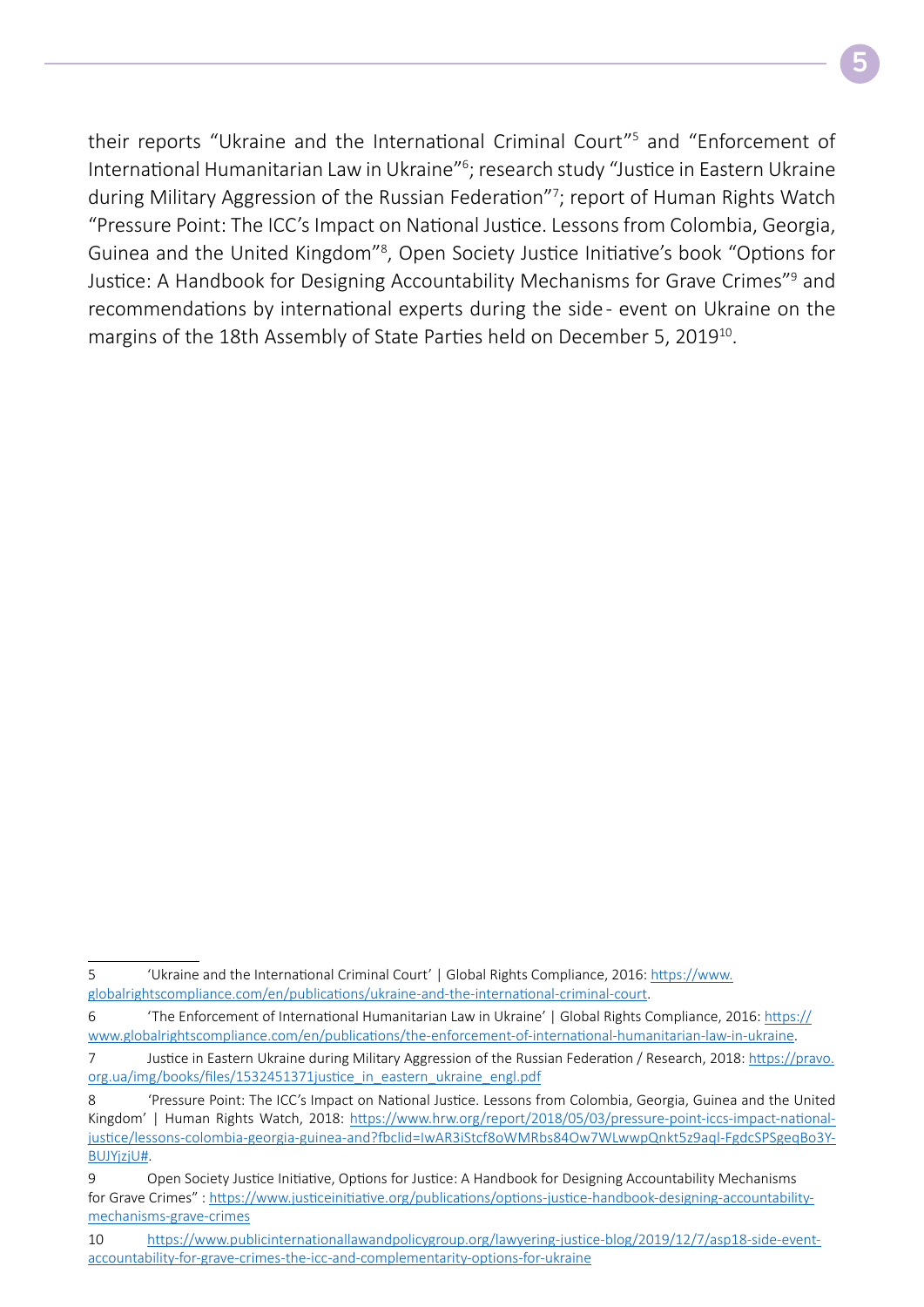### 1. Principle of Complementarity

"As a consequence of complementarity, the number of cases that reach the Court should not be a measure of its efficiency. On the contrary, the absence of trials before this Court, as a consequence of the regular functioning of national institutions, would be a major success".

> Statement by Mr. Luis Moreno-Ocampo, June 16, 2003 Ceremony for the Solemn Undertaking of the Chief Prosecutor<sup>11</sup>

The International Criminal Court is the Court of last resort. The basis for its modus operandi is the principle of complementarity which is enshrined in Article 17 of the Rome Statute and it governs the exercise of the Court's jurisdiction. The Statute recognises that States have the primary responsibility to prosecute grave crimes committed on their territories or which their nationals became victims of. The ICC may only exercise jurisdiction where national legal systems fail to do so, including where they purport to act but, in reality, are unwilling or unable to genuinely carry out the investigations. The principle of complementarity is based both on respect for the state jurisdictions and on considerations of efficiency and effectiveness, since the presumption is that States will generally are best placed for the access to evidence, witnesses, and territories where the alleged crimes have been committed to carry out proceedings.<sup>12</sup> Moreover, there are limits on the number of prosecutions the ICC, a single institution, can feasibly conduct due to limited human and financial resources in comparison to the number conflict and respective scale of alleged consequences. Nonetheless, the complementarity regime serves as a mechanism to encourage and facilitate the compliance of States with their primary responsibility to investigate and prosecute core crimes. Where States fail to genuinely carry out proceedings, the Prosecutor must be ready to move decisively with ICC proceedings.13 Such proceedings will provide independent and impartial justice, demonstrate the determination of the international community to repress international crimes, and demonstrate the real prospect of ICC action, thus encouraging prosecution by States in the future.<sup>14</sup>

Informed by the spirit of the principle and by the limited resources of the Court,

14 Ibid;

**6**

<sup>11</sup> Informal Expert Paper: the Principle of Complementarity in Practice: [https://www.icc-cpi.int/NR/](https://www.icc-cpi.int/NR/rdonlyres/20BB4494-70F9-4698-8E30-907F631453ED/281984/complementarity.pdf) [rdonlyres/20BB4494-70F9-4698-8E30-907F631453ED/281984/complementarity.pdf](https://www.icc-cpi.int/NR/rdonlyres/20BB4494-70F9-4698-8E30-907F631453ED/281984/complementarity.pdf)

<sup>12</sup> Ibid;

<sup>13</sup> Ibid;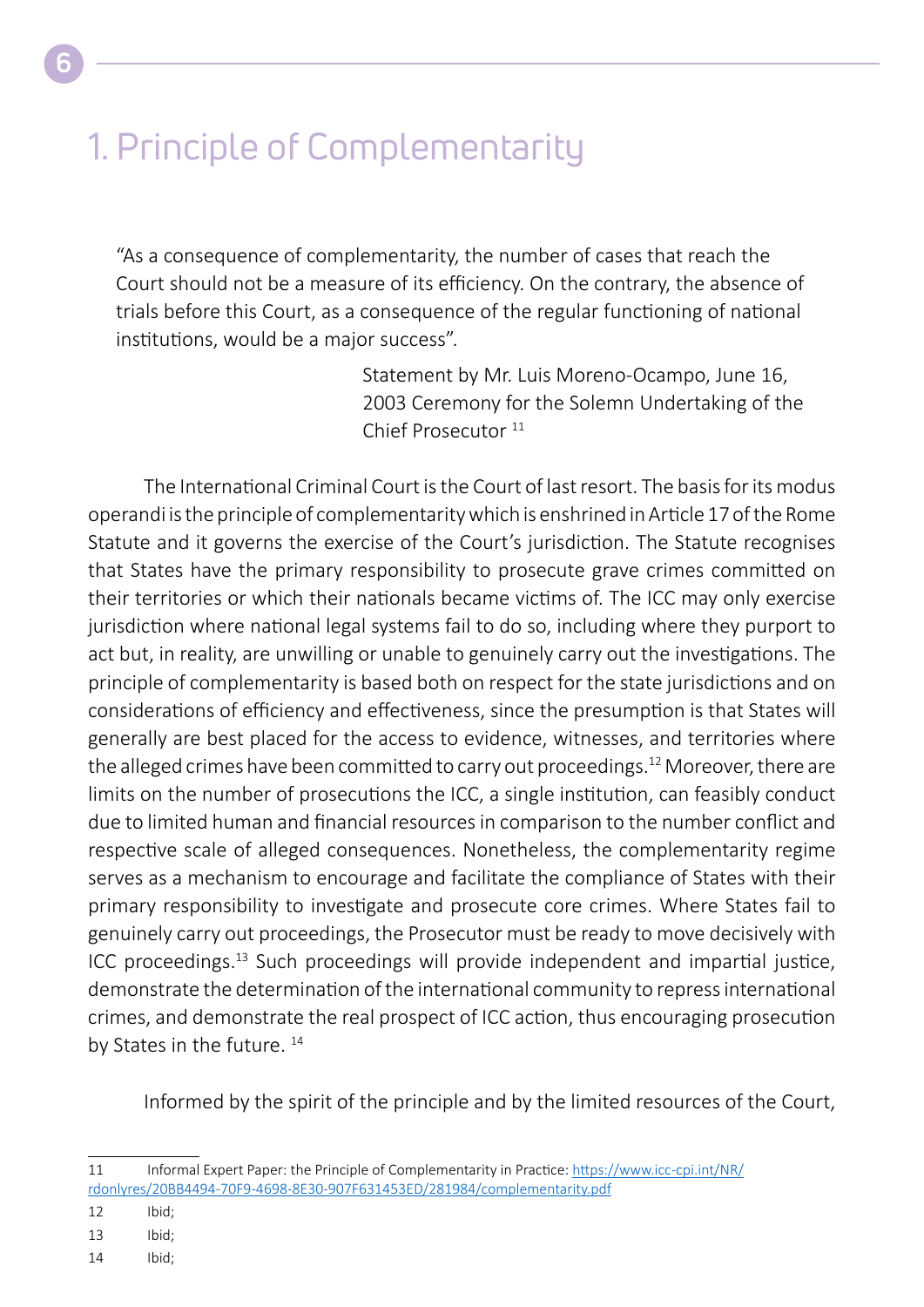the concept itself has evolved over the years.<sup>15</sup> The Office of the Prosecutor (hereafter – "OTP") has come to recognise its role in encouraging national systems to effectively investigate and prosecute grave crimes and conceptually such conduct has become known as "positive complementarity". Positive complementarity has been defined by Human Rights Watch as "the range of efforts by international partners, international organizations, and civil society groups to assist national authorities to carry out effective prosecutions of international crimes. These efforts include legislative assistance, capacity building, and advocacy and political dialogue to counter obstruction"16

Reason for the evolvement is two-fold. On the one hand, it is important for the states to develop and strengthen their domestic justice-related processes which can be stimulated by pressure from the victims, civil society and international partners. Particularly because domestic prosecutions of international crimes typically face a standard set of obstacles: lack of political will to support national authorities in their efforts to conduct independent investigations; lack of legislative and institutional framework. Domestic authorities often fail to comprehend the need for installing special investigative procedures and standards to bring them in line with international standards of investigation and adjudication of international crimes. Prosecutions of mass atrocity crimes also require specialised expertise, resources and support, including witness protection, cooperation of other states in effecting arrest warrants, etc. In such instance, positive complementarity can be viewed as a process of mutual assistance between the OTP and domestic system whereby domestic authorities are encouraged to develop and strengthen their capacity and the OTP encourages and supports those efforts in order to achieve the best quality of justice. But on the other hand, while it is not entirely impossible to amend the situation with exerting great efforts from the domestic authorities' and international community, often regardless of how advanced those efforts are, both domestic and those of the ICC, and depending on the scale of the conflict's harm, they may still be not sufficient enough to ensure absolute defeat of impunity and achievement of justice.

The principle of complementarity and the legal framework underpinning it has been the subject of frequent debate and competing interpretations. The ICC's jurisprudence to date has helped frame some of the elements of the principle.<sup>17</sup> But the scope of the principle ranges from those who consider the ICC's core mandate as a court of last resort ought to be construed conservatively, and those who see value in a

<sup>15</sup> Ibid;

<sup>16</sup> Supra at 8

<sup>17</sup> Prosecutor v. Francis Kirimi Muthaura, Uhuru Muigai Kenyatta and Mohammed Hussein Ali (hereinafter Prosecutor v. Muthaura et al.), ICC-01/09-02/11-274, 30 August 2011; Prosecutor v. William Samoei Ruto, Henry Kiprono Kosgey and Joshua Arap Sang (hereinafter Prosecutor v. Ruto et al.), ICC-01/09-01/11-307, 30 August 2011. Some of the issues re-emerged in the case Prosecutor v. Saif Al-Islam Gaddafi and AbdullahAl-Senussi (hereinafter Prosecutor v. Gaddafi) ICC-01/11-01/11 with respect to Libya.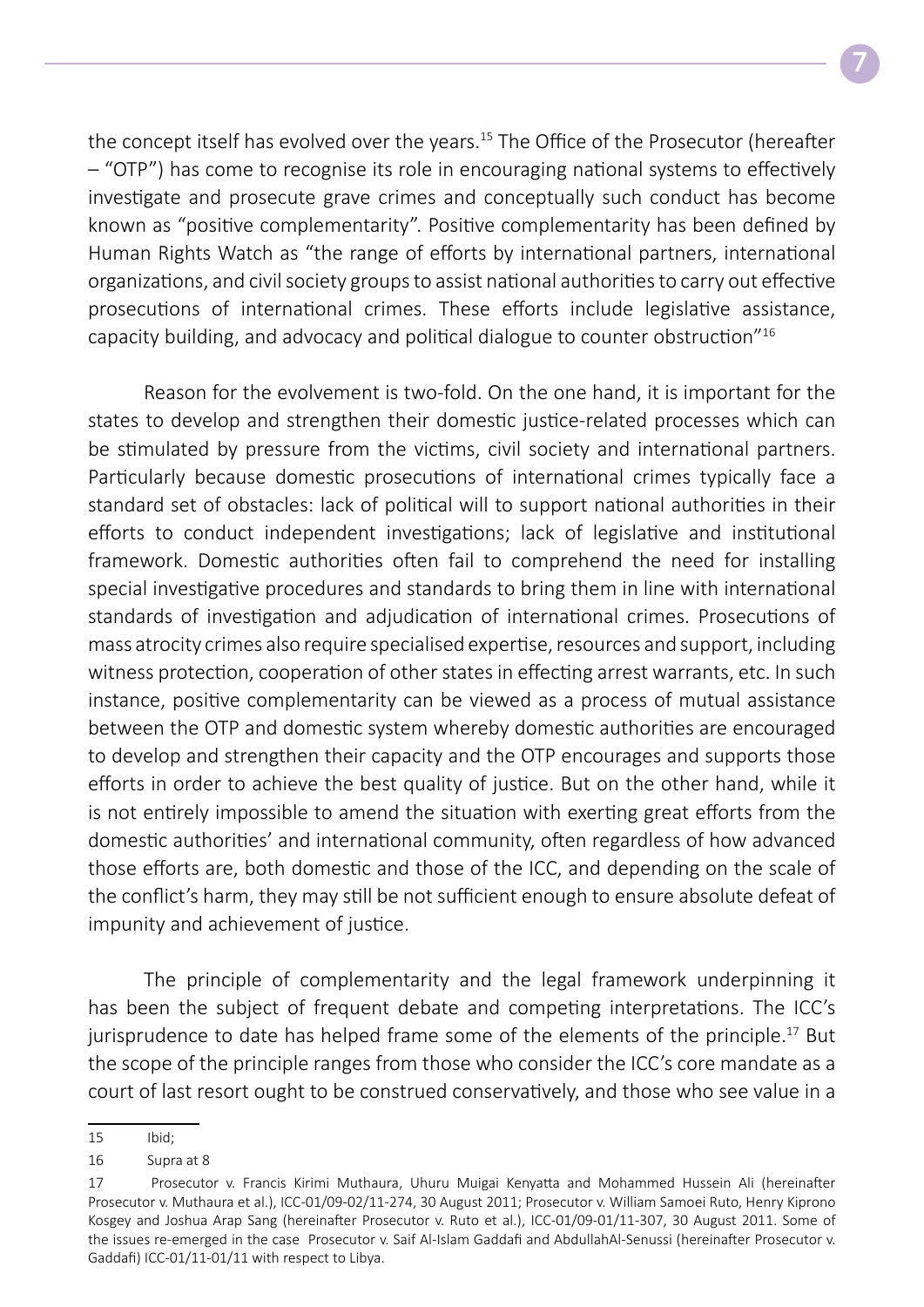broader approach that would capture the idea of "positive complementarity". 18

Considering the above this report, using the situation in Ukraine, attempts to take a practical look at the principle of complementarity as a principle which although rooted in the ICC and the Rome Statute System, nevertheless governs the overall ability and/ or willingness of a state to effectively prosecute international crimes enhanced and supported by not only the ICC as a primary assessor, but also other international stakeholders interested in administering international justice.

In order to assess any state's ability and/or willingness to prosecute international crimes it is crucial to look at key fundamental elements: political will, legislative and institutional framework and resources.

Political will or otherwise state's authorities' intention to create conditions under which designated authorities are encouraged, facilitated and certainly not undermined or impeded in their efforts to ensure effective investigations and prosecutions of international crimes. One of the essential ingredients for creating political will is pressure from the international community. Political will is thereby formed at both domestic and international levels.

One such manifestation of political will is ratification, adoption of whatever laws and amendments to the existing legislation necessary to allow authorities to investigate, prosecute and adjudicate cases of alleged international crimes without any legislative obstacles. This includes both substantive and procedural laws, including specific ones relating, for instance, to the organisation of judiciary. While institutional framework implies setting up of special structures within investigative, prosecutorial bodies and judiciary are tasked exclusively with ensuring accountability for grave crimes.

Finally, availability of the resources is crucial. While creating structures and adopting the legislation may not require additional funds, steps such as, for instance, ratification of international treaties, may require payment of annual contributions. Furthermore, setting up of specialised structures within investigative, prosecutorial bodies and courts, would require substantial funds for providing training, technical support and maintenance, safety and security for the staff, experts' assistance in developing witness – protection programs, setting up office of the defence counsel, etc.

<sup>18</sup> Concept Paper on Complementarity. Proposed Next Steps for 2020, prepared by co-focal points, Australia and Romania.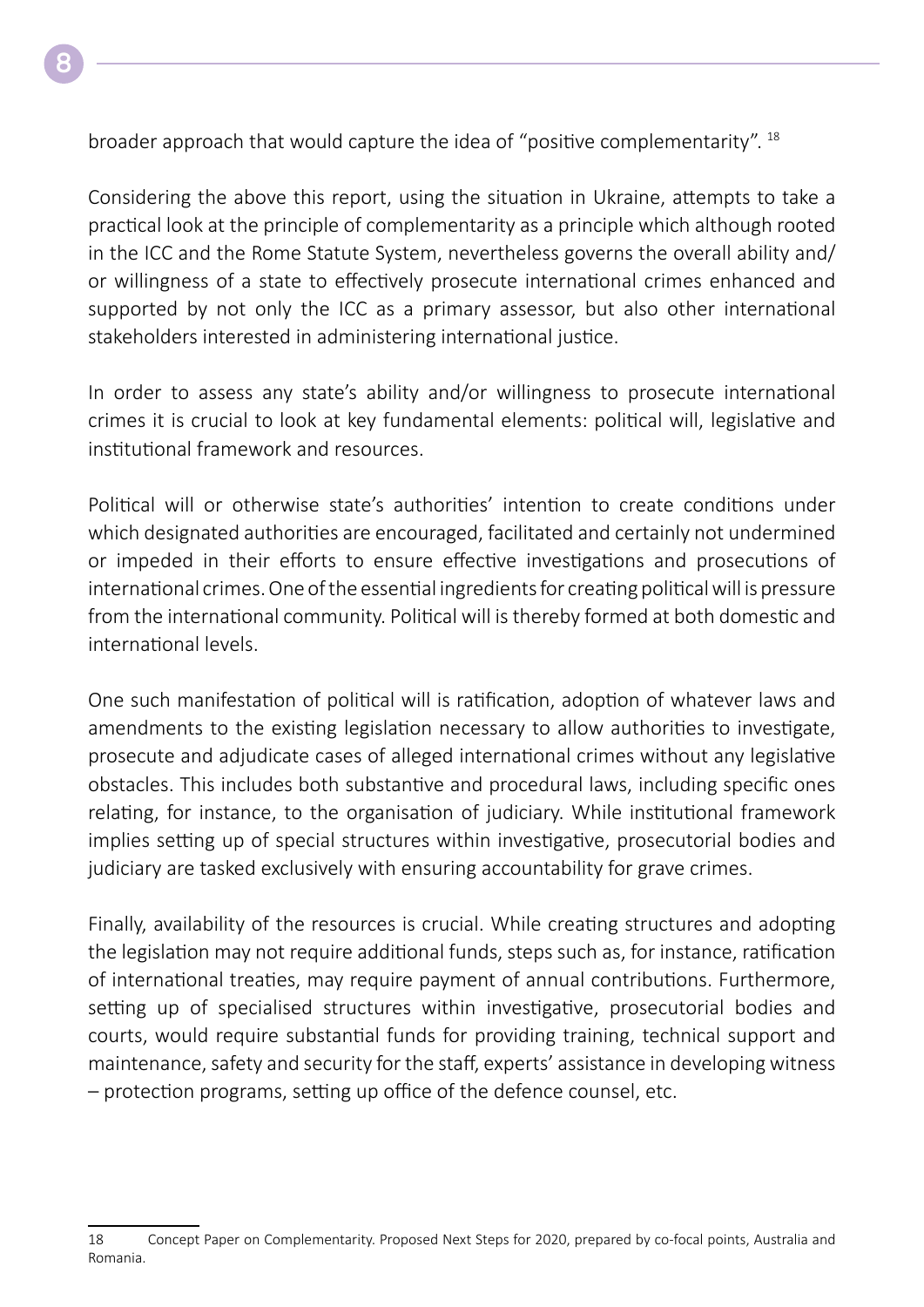### 2. Political Will as the State's Intention to Ensure Justice

For Ukraine, the issue of political will in the context of justice system in the situation of armed conflict is quite controversial. In 2000, Ukraine signed the Rome Statute, thus expressing its intention to accede to it, but at the time failed to ratify it. Reason for it then was provided in the Constitutional Court of Ukraine decision, whereby it concluded that provisions of paragraph 10 of the Preamble and article 1 of the Rome Statute which assert that " the ICC... shall be complementary to national criminal jurisdictions" were found inconsistent with article 124 of the Constitution of Ukraine, given that "Justice in Ukraine is administered exclusively by the courts" (meaning domestic courts) and, therefore, Ukraine's accession to the Rome Statute according to part 2, article 9 of the Constitution of Ukraine would be possible only if upon adoption of the relevant amendment $19$ . On the other hand, the conclusion seemed inconsistent from the perspective of Ukraine's cooperation with other international judicial mechanisms, given that four years earlier the Ukrainian parliament adopted the Law of Ukraine "On Ratification of the Convention for the Protection of Human Rights and Fundamental Freedoms of 1950".20 This meant that the European Court of Human Rights (hereinafter "ECHR") started to exercise its jurisdiction over Ukraine in cases involving violations of the Convention rights upon the exhaustion of domestic remedies. Conceptually speaking, the ICC operates under a similar complementarity principle as the ECHR. Therefore, one cannot help but think that such a conclusion by the Constitutional Court was prompted by political rather than legal decision.

Following the Maidan events which developed into fully-fledged armed conflict in Crimea and Donbas, Ukraine, seeking ways to resist the attacks by the Russian Federation, submitted two declarations to the ICC regarding the Maidan events and the events in Crimea and sastern Ukraine with a request for the ICC to activate its

<sup>19</sup> Conclusion of the Constitutional Court of Ukraine in the case following the constitutional request from the President of Ukraine for providing the conclusion on compliance of the Rome Statute of the International Criminal Court with the Constitution of Ukraine (Rome Statute case), July 11, 2001: [https://zakon.rada.gov.ua/laws/show/v003v710-](https://zakon.rada.gov.ua/laws/show/v003v710-01#Text) [01#Text](https://zakon.rada.gov.ua/laws/show/v003v710-01#Text).

<sup>20</sup> Law of Ukraine "On Ratification of the Convention for the Protection of Human Rights and Fundamental Freedoms of 1950":<https://zakon.rada.gov.ua/laws/show/475/97-вр#Text>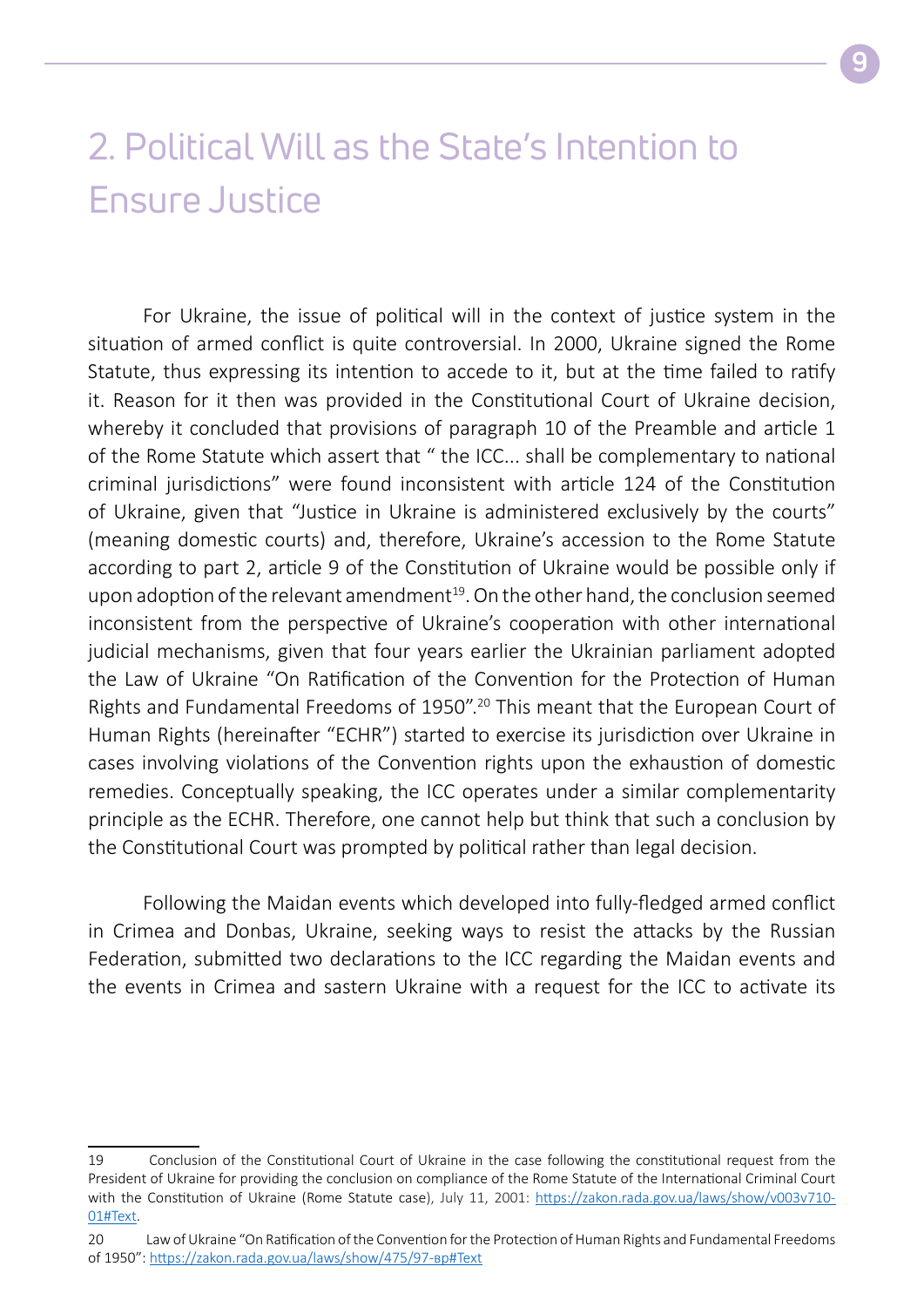jurisdiction over the territory of Ukraine under article 12 (3) of the Rome Statute<sup>21</sup>. Following the activation of the Court's jurisdiction over Ukraine's territory the ICC's Office of the Prosecutor (hereafter – "the OTP") started a preliminary examination in the situation of Ukraine. At the same time, the issue of amendment to the Constitution of Ukraine to ensure the possibility for ratifying the Statute gained new relevance, and it was resolved in 2016 by adopting the Law of Ukraine "On Amending the Constitution of Ukraine (Concerning Justice)"<sup>22</sup> through the amendments to article 124 of the Constitution of Ukraine which provided for recognition of the ICC jurisdiction, but with a 3- year delay, that is, with effect from June 30, 2019. At the time of the preparation of the report and six years of the ongoing armed conflict later numerous statements made by politicians and the Government on ensuring accountability of those responsible for crimes committed during the armed conflict, remain just that – political declarations and Ukraine is yet to ratify the Statute.

A similar situation persists in respect of implementing international criminal legal standards into domestic legal system. It is clear that current national legislation is not sufficient to ensure effective accountability processes in respect of either substantive or procedural law. During the past four years, civil society and academic community, with the support of international community, insist on the harmonisation of Ukrainian legislation with international standards and, although previous parliament adopted the first version of a respective draft law in the first reading, after the new government came to power the process had to be reset and its progress is no less difficult or ambivalent. As for setting up a necessary infrastructure within investigative prosecutorial and judicial authorities, when the armed conflict broke out in 2014, investigators, prosecutors and judges found themselves in a very challenging position. There were allegations of war crimes being committed, they had to be investigated. For the first time since Ukraine's independence, prosecutors, investigators and judges had to investigate and adjudicate cases under unprecedented conditions with lack of access to territory, lack of experience in investigating war crimes, lack of technical support and resources, lack of suitable legislative framework in place.

Exactly with the aim of ensuring adequate accountability processes, with the efforts of certain public prosecutors and civil society, on the one hand, and given the need for effective cooperation with the OTP on the other hand, the specialised Department for supervision of crimes in the situation of armed conflict (hereafter – "the Department") was set up within the Office of the Prosecutor General (hereinafter – "OPG"). And although setting up of the Department was a necessary step for ensuring critically important accountability processes, it was only that - a first step. At the same time, to ensure smooth and efficient operation at the investigative level, there is a need to establish appropriate "mirror" departments within Security Service of Ukraine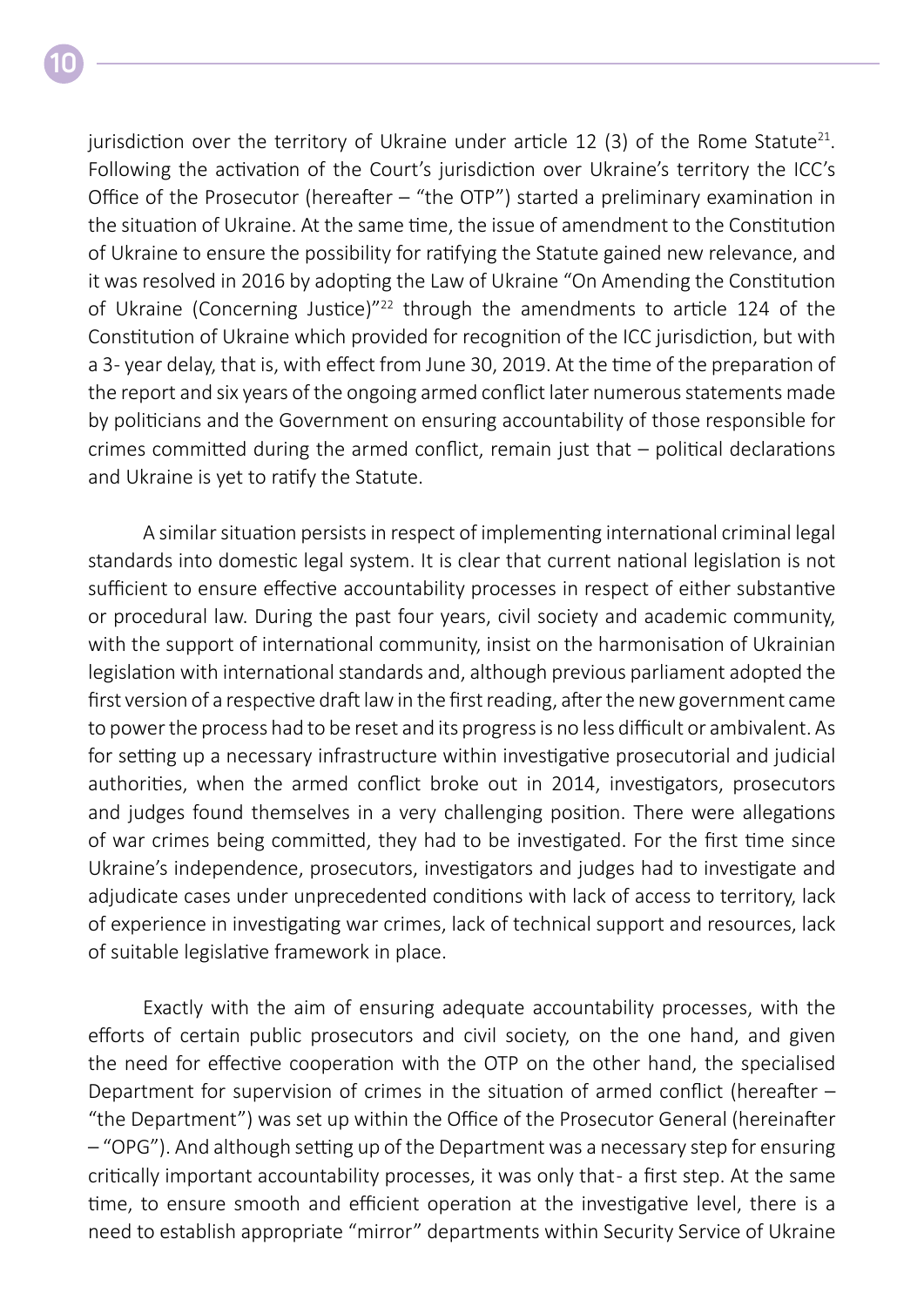**11**

(hereafter – "SSU"), the National Police of Ukraine (hereafter – "NPU"), and the courts require appropriate reorganisation as well. At this point in time all these required changes look like an impossible undertaking.

Moreover, one of the crucial tasks is to provide research and technical facilities, create witness protection programs, provide appropriate security with the support of international experts, from investigators to prosecutors and judges, who have the requisite experience, knowledge and skills and who will be able to share them with Ukrainian investigators and prosecutors, and also to ensure protection of the accused – all these require additional funding. Therefore, the issue of the State's readiness to look for and allocate additional financial resources is a matter of will and intent.

Thus, the ambivalence ever present in the attitude of the Ukrainian government towards the issues of accountability for grave crimes suggests that the intention to ensure the efficiency of these processes is fanciful and remains at the level of political declarations. Furthermore, despite the fact that relevant ministries such as the Ministry of Justice and the Ministry of Foreign Affairs have an understanding of the importance of fighting impunity, the Office of the President and the majority of MPs, Ministry of Interior, remain either antagonistic or indifferent towards ensuring justice and accountability for grave crimes.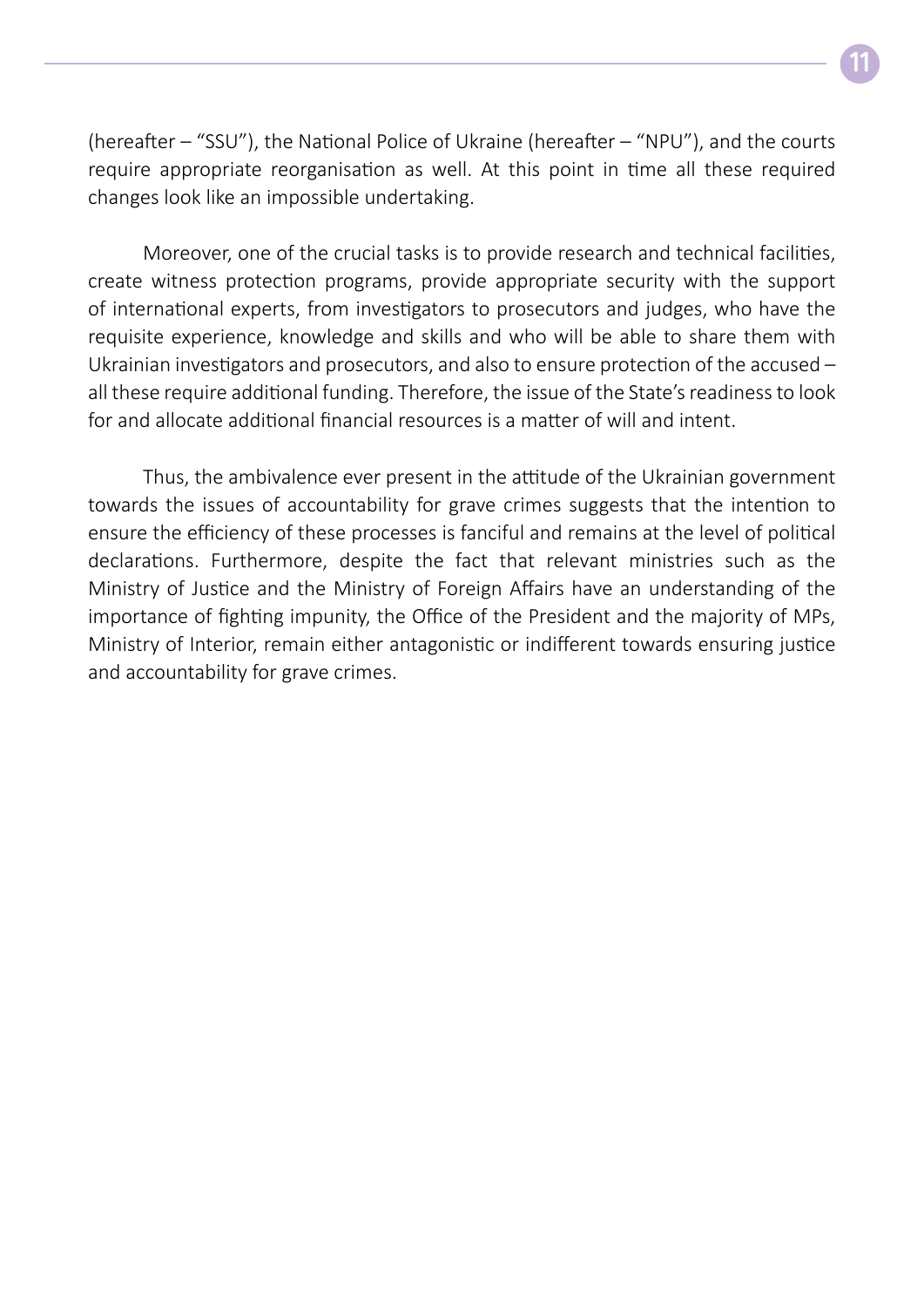### 3. Domestic Criminal Investigations: Legislative and Organisational Framework

Armed conflict in Ukraine essentially consists of two different conflicts: one in Crimea and one in eastern Ukraine (also "Donbas" or "Donetsk and Lughansk oblasts). February 20, 2014 is considered to be the date when the occupation of the Crimean Peninsula began, and this date is fixed in the domestic legislation.<sup>23</sup> The Office of the Prosecutor of the International Criminal Court classifies everything that happened on the territory since then as an international armed conflict<sup>24</sup>. At the beginning of April 2014, violent protests broke out in some cities of Donetsk and Lughansk oblasts in response to which the Government of Ukraine launched an Anti-Terrorist Operation (hereafter  $-$  "ATO") on April 13, 2014<sup>25</sup>. On April 30, 2018, ATO was changed into the Joint Forces Operation (hereafter  $-$  "JFO")<sup>26</sup>. In so far as conflict classification is concerned, as opposed to Crimea, which has been classified as an "international armed conflict" by the OTP and as "occupation" by a number of international bodies, including UN General Assembly<sup>27</sup>, events in Donbas have only be classified by the OTP at the preliminary examination stage as an "international armed conflict in parallel to the noninternational armed conflict".<sup>28</sup> At the national level though the relevant legislation refers to the armed aggression by the Russian Federation" and "temporary occupation of territories" when defining events in Donbas applying the legislation for peacetime.<sup>29</sup>

Nonetheless, existing preliminary conflict classification is also indicative of the alleged war crimes and crimes against humanity that have possibly been committed both in Crimea and Donbas. Each of these crimes requires an appropriate legal assessment at the national level by domestic authorities responsible for procedural supervision and oversight in accordance with the national legislation.

<sup>23</sup> Law of Ukraine "On Ensuring the Rights and Freedoms of Citizens and the Legal Regime in the Temporarily Occupied Territory of Ukraine" dated 15.04.2014: [https://zakon.rada.gov.ua/laws/show/1207-18.](https://zakon.rada.gov.ua/laws/show/1207-18)

<sup>24</sup> Office of the Prosecutor, International Criminal Court Report on Preliminary Examination Activities 2019: [https://](https://www.icc-cpi.int/itemsDocuments/191205-rep-otp-PE.pdf) [www.icc- cpi.int/itemsDocuments/191205-rep-otp-PE.pdf](https://www.icc-cpi.int/itemsDocuments/191205-rep-otp-PE.pdf).

<sup>25</sup> Decree of the President of Ukraine "On the Decision of the National Security and Defense Council of Ukraine dated April 13, 2014 "On Urgent Measures to Overcome the Terrorist Threat and Preserve the Territorial Integrity of Ukraine" dated 14.04.2014 № 405/2014: <https://zakon.rada.gov.ua/laws/show/405/2014>.

<sup>26</sup> Decree of the President of Ukraine "On the Decision of the National Security and Defense Council of Ukraine dated April 30, 2018 "On the Large-Scale Anti-Terrorist Operation in Donetsk and Luhansk Oblasts" dated 30.04.2018 № 116/2018: [https:// zakon5.rada.gov.ua/laws/show/116/2018](https://zakon5.rada.gov.ua/laws/show/116/2018).

<sup>27</sup> Ibid at 20, § 271 and A/Res/74/17, Problems of Militarization of the Autonomous Republic of Crimea and the City of Sevastopol, Ukraine as well as parts of the Black Sea and the Sea of Azov, Resolution Adopted by General Assembly on 9 December 2019: [https://documents-dds-ny.un.org/doc/UNDOC/GEN/N19/400/94/PDF/N1940094.](https://documents-dds-ny.un.org/doc/UNDOC/GEN/N19/400/94/PDF/N1940094.pdf?OpenElement) [pdf?OpenElement](https://documents-dds-ny.un.org/doc/UNDOC/GEN/N19/400/94/PDF/N1940094.pdf?OpenElement)

<sup>28</sup> Ibid at 20 §266

<sup>29</sup> Law of Ukraine "On the Specifics of the State Policy to Ensure State Sovereignty of Ukraine in the Temporarily Occupied Territories of Donetsk and Luhansk Oblasts" dated 18.01.2018:<https://zakon.rada.gov.ua/laws/show/2268-19>.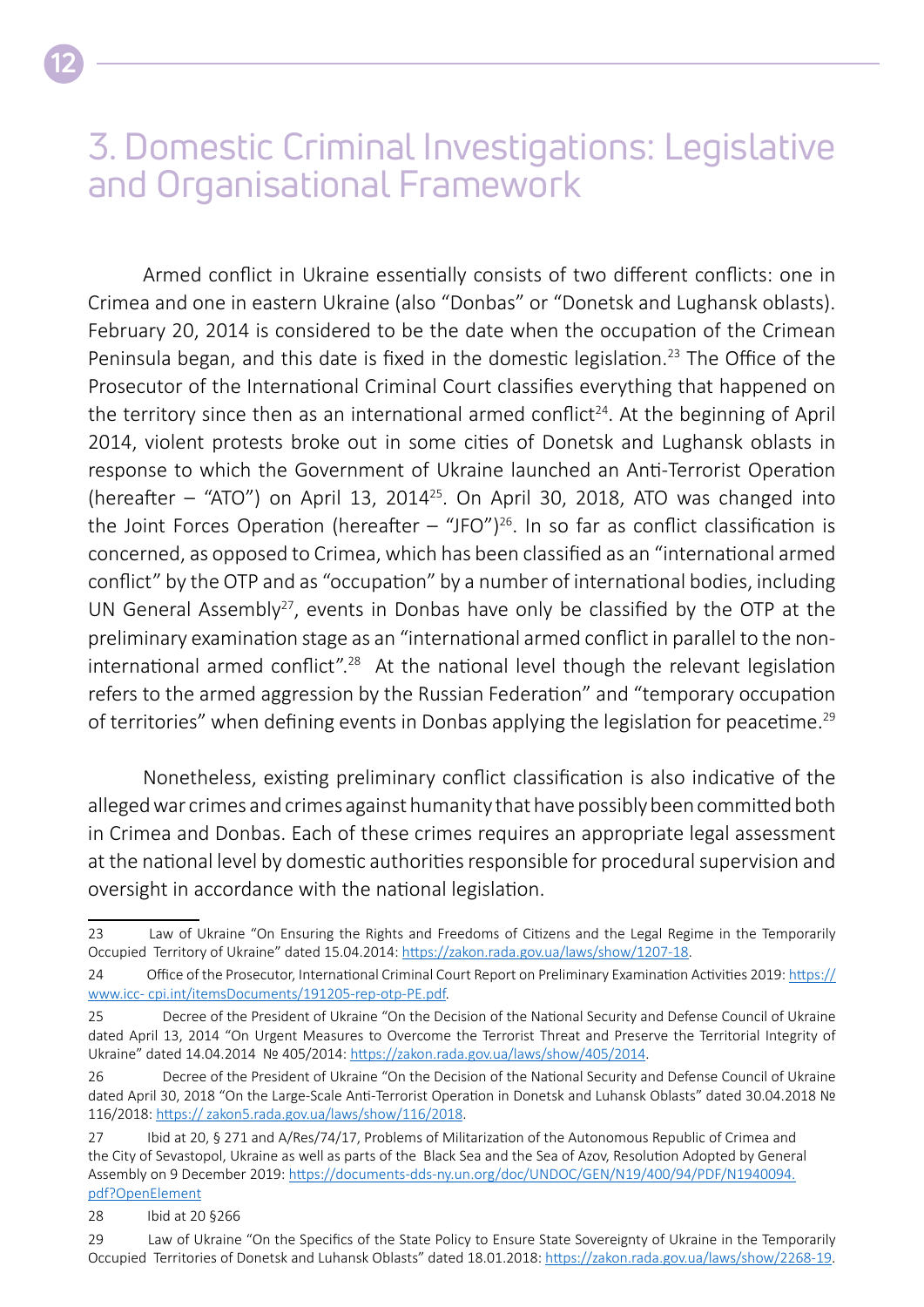### Pre-Trial Investigations of Grave Crimes in Ukraine

Depending on the legal classification of crimes, pre-trial investigation may be conducted by the NPU, the SSU and the State Bureau of Investigation (hereafter – "SBI")<sup>30</sup>. In accordance with the existing categories of crimes, each of them has the following jurisdiction:

- the NPU investigates all ordinary crimes  $31$ . In the context of the armed conflict in eastern Ukraine and in Crimea, NPU is a investigating authority to investigate disappearances, illegal deprivation of liberty or participation in illegal armed groups;

- the SSU investigates crimes which are of particular public danger, violation of the State order and territorial integrity and grave crimes defined in the Criminal Code of Ukraine – waging of an aggressive war, violating the laws and customs of the war etc.<sup>32</sup>;

- SBI investigates crimes committed by officials including military personnel<sup>33</sup>.

<sup>30</sup> Art. 216, the Criminal Procedure Code of Ukraine dated 19.12.2012

<sup>31</sup> Relevant provisions of the Criminal Code: 115 (willful killing, and also cases in the category "missing persons"), 146 (unlawful deprivation of liberty or kidnapping, 146-1 (enforced disappearance), 147 (hostage taking), 185 (theft), 186 (plundering), 187 (robbery), 194 (willful destruction or damage of property), 260 (creation of paramilitary or armed groups not provided for by law), 289 (illegal possession of a vehicle), 341 (seizure of State-owned or public buildings or structures). | Response from the Chief Investigative Department of the National Police of Ukraine, 06.09.2019, to the request for information by ULAG. Criminal Code of Ukraine 05.04.2001: [https://www.legislationline.org/documents/](https://www.legislationline.org/documents/section/criminal-codes/country/52/Ukraine/show) [section/criminal-codes/country/52/Ukraine/show](https://www.legislationline.org/documents/section/criminal-codes/country/52/Ukraine/show)

<sup>32</sup> Relevant provisions of the Criminal Code of Ukraine: 109 (Actions aimed at forceful change or overthrow of the constitutional order or take-over of government), 110 (Violation of territorial integrity and inviolability of Ukraine), 110- <sup>2</sup> (Financing of actions committed to forcefully change or overthrow the constitutional order or take over government, change the borders of the territory or the State border of Ukraine), 111 (High treason), 112 (Threatening to the life of a statesman or a public official), 113 (Sabotage), 114 (Espionage), 114-<sup>1</sup> (Hindering the lawful activities of the Armed Forces of Ukraine and other military formations), 201 (Smuggling), 258-258<sup>5</sup> (Crimes related to terrorist activities: act of terrorism, implication into commission of an act of terrorism, public calls to commit an act of terrorism, creation of a terrorist group or a terrorist organization, facilitation to the commission of an act of terrorism, financing of terrorism), 328 (Disclosure of state secrets), 330 (Transfer or collection of information constituting privileged information collected in the course of operational search, counterintelligence activities, in the realm of national defense), 332<sup>1</sup> (Violation of the procedure for entry to the temporarily occupied territory of Ukraine and departure from it), 332<sup>2</sup> (Illegal crossing of the state border of Ukraine), 422 (Disclosure of military information that constitutes state secret or loss of documents or materials containing such information), 436 (Propaganda of war), 437 (Planning, preparation, initiation and waging of an aggressive war), 438 (Violation of laws and customs of the warfare), 441 (Ecocide), 442 (Genocide), 443 (Trespass against life of a foreign state representative), 444 (Crimes against internationally protected persons and institutions), 447 (Mercenaries). This list is indicative, since the Criminal Procedure Code of Ukraine contains a larger number of articles and some of them are not relevant to current events in Ukraine. | Article 216, Criminal Procedure Code of Ukraine 19.12.2012, Criminal Code of Ukraine 05.04.2001: [https://www.legislationline.org/documents/ section/criminal-codes/country/52/](https://www.legislationline.org/documents/section/criminal-codes/country/52/Ukraine/show) [Ukraine/show](https://www.legislationline.org/documents/section/criminal-codes/country/52/Ukraine/show)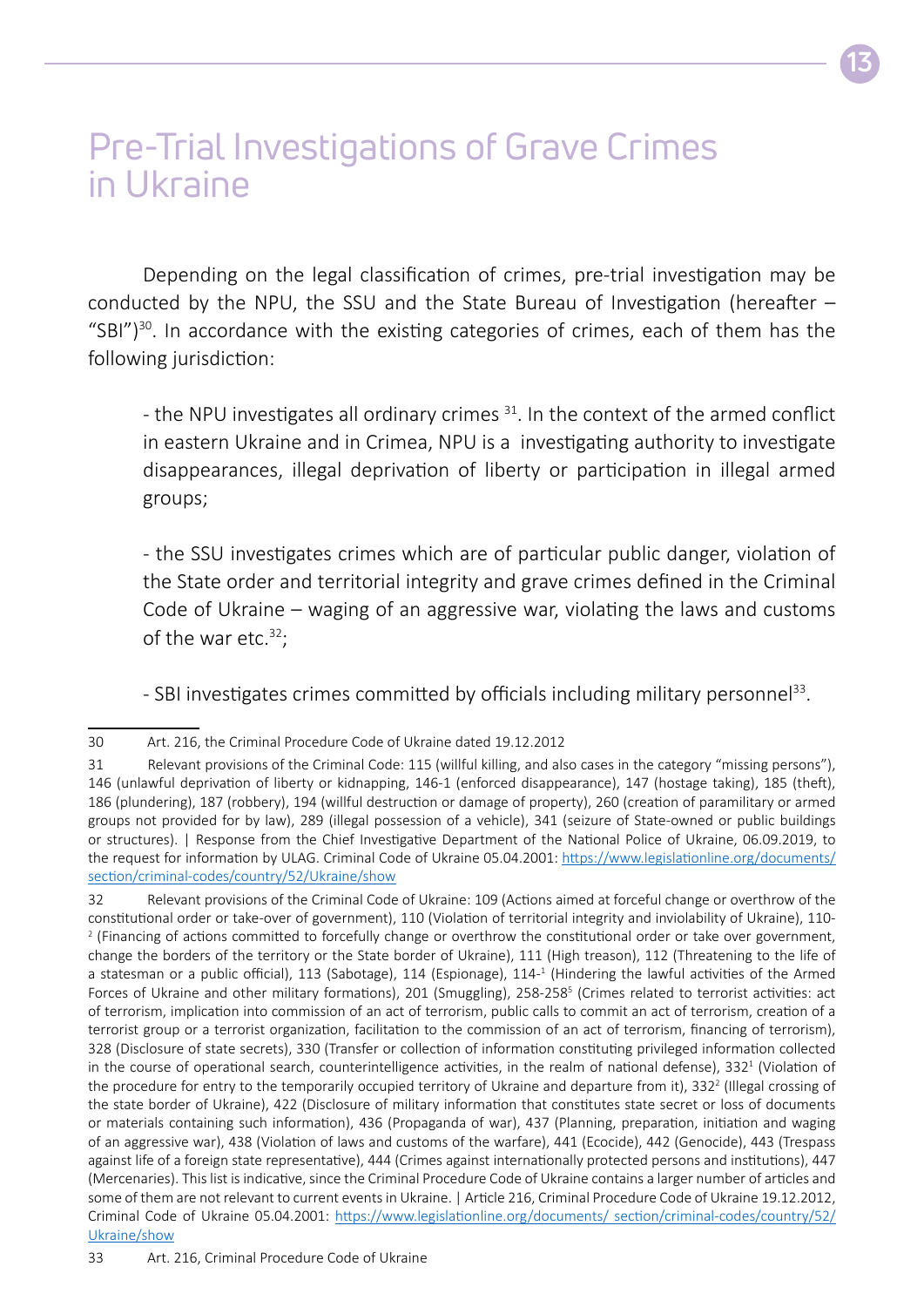According to the general rule in Ukraine investigations are allocated according to the territorial principle34: location where a crime is committed determines the relevant territorial department of the investigative body and the regional Prosecutor's office which should provide procedural oversight. Therefore, according to the general rules of the Criminal Procedure Code of Ukraine, from the institutional perspective the pre-trial investigation process schematically looks as follows:

**14**

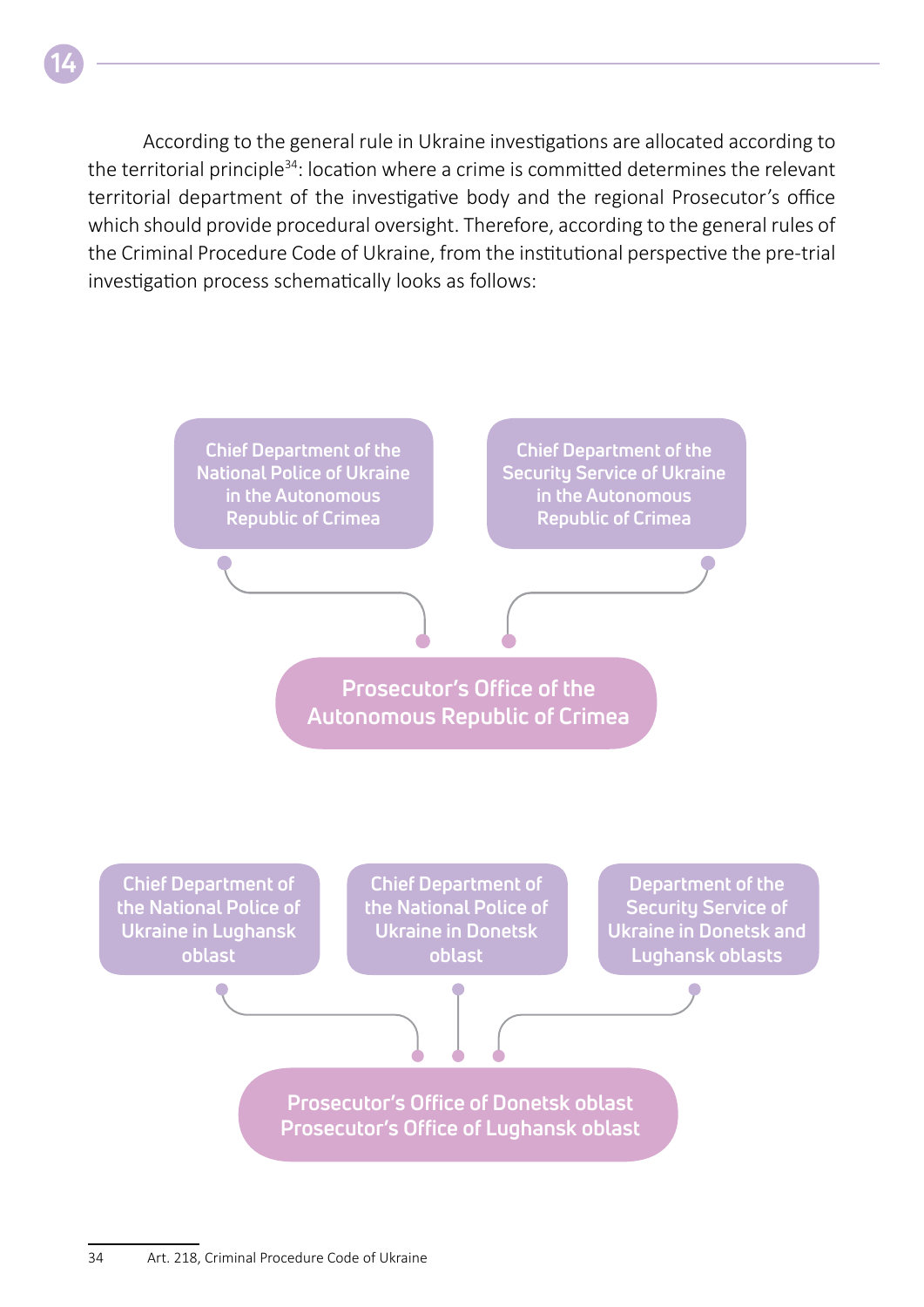### Department for Supervision in Criminal Proceedings of the Crimes Committed in Armed Conflict

In practice, however, with the ongoing armed conflict and the nature of the crimes allegedly committed it became clear that general approach provided for by the domestic criminal framework became ineffective and there was a need to seek alternative solutions. One of them was granting an investigative function to the prosecutorial authorities. According to the criminal procedure legislation, it was temporary and was part of a transition period until the activation of SBI which was set up in 2016<sup>35</sup>. But since the activation of SBI, the prosecution authorities no longer have the investigative function and from November 19, 2019, investigations of conflict-related cases were transferred to SSU or SBI. The Prosecutor's offices have retained only the function of supervision and oversight<sup>36</sup>.

 In 2014-2015, there was a need for a criminal procedure response to the existing challenges, in particular, to the ongoing hostilities. For this reason, a decision was made to reinstate the system of military prosecution authorities which operated from 2014<sup>37</sup> to 2019 38 and made it much more difficult to comply with the principles determining investigative jurisdiction in the context of crimes committed in Donbas. There is no any explanation as to how war crimes all of a sudden were included in the scope of military crimes, which were originally the subject to investigation and procedural supervision by regional military prosecution authorities. Investigations into war crimes were conducted by the Department for the Investigation of Crimes against Peace, Security and Humankind and International Crimes within the Chief Military Prosecutor's Office created at that time<sup>39</sup>. So, the Department's jurisdiction covered, in particular, investigations of waging aggressive war by RF in Donbas, ill-treatment of prisoners of war and civilian population. In addition, cases of shelling were being documented

<sup>35</sup> According to Article 1 of the CPU Transitional Provisions, after the SBI has been established, criminal proceedings initiated by investigators of public prosecution authorities shall be carried out by them until completion of a relevant pre-trial investigation, but no longer than for two more years. The process of setting up SBI was launched in November 2017 (upon appointment of SBI's Head by the Presidential [Decree](file:///D:/%d1%8e%d0%bb%d1%8f/Work/%d0%86%d0%bd%d1%84%d0%be%d0%b3%d1%80%d0%b0%d1%84%d1%96%d0%ba%d0%b0-%d0%90%d0%bb%d1%96%d0%bd%d0%b0/%d0%91%d1%80%d0%be%d1%88%d1%83%d1%80%d0%b0%20%d0%bb%d0%b8%d0%bf%d0%b5%d0%bd%d1%8c/Decree) dated 22.11.2017: [https://www.president.gov.ua/](https://www.president.gov.ua/documents/3862017-23082) [documents/3862017-23082](https://www.president.gov.ua/documents/3862017-23082)). In other words, in November 2019, the two-year time limit stipulated for completion of pre-trial investigations by public prosecution authorities expired.

<sup>36</sup> Art. 36, Criminal Procedure Code of Ukraine dated 19.12.2012: [https://zakon.rada.gov.ua/laws/show/4651-](https://zakon.rada.gov.ua/laws/show/4651-17#n2054) [17#n2054](https://zakon.rada.gov.ua/laws/show/4651-17#n2054).

<sup>37</sup> Law of Ukraine "On Amending the Law of Ukraine "On Public Prosecutor's Office" with Regard to Establishment of the Military Prosecutor's Offices" dated 14.08.2014: https[://zakon.rada.gov.ua/laws/show/1642-18.](https://zakon.rada.gov.ua/laws/show/1642-18)

<sup>38</sup> Law of Ukraine "On Amending Some Legislative Acts of Ukraine with Regard to Priority Measures to Reform the Public Prosecution Authorities" dated 19.09.2019: https[://zakon.rada.gov.ua/laws/show/113-20](https://zakon.rada.gov.ua/laws/show/113-20).

<sup>39</sup> [https://www.gp.gov.ua/ua/news.html?\\_m=publications&\\_t=rec&id=161672](https://www.gp.gov.ua/ua/news.html?_m=publications&_t=rec&id=161672)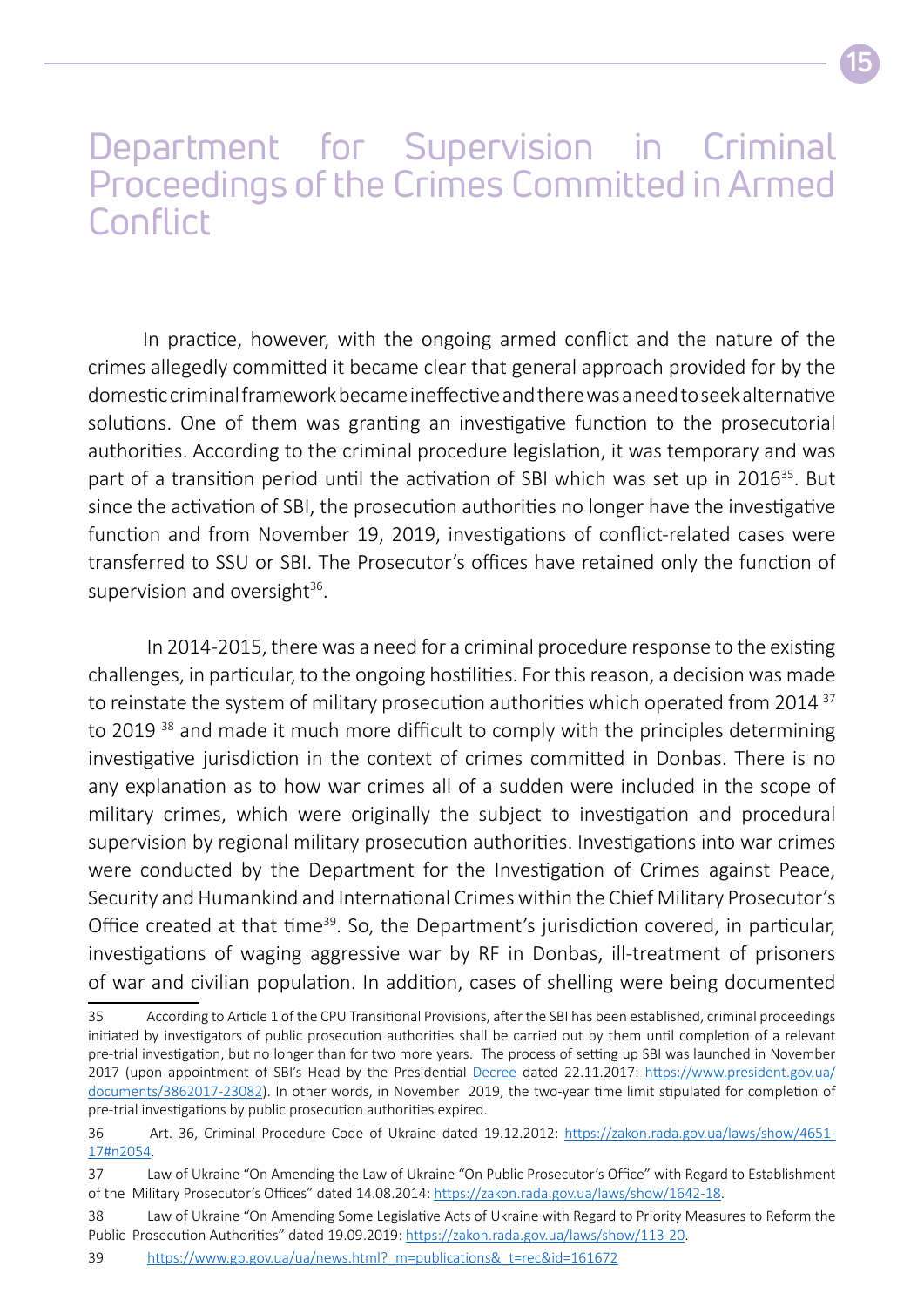and investigated by the Department for the Investigation of Crimes Committed in the Temporary Occupied Territories within the Prosecutor General's Office of Ukraine<sup>40</sup>. As a result of the reform initiated by the newly appointed at the time Prosecutor General, both Departments were subsequently abolished.

On October 21, 2019, Prosecutor General of Ukraine signed an Executive Order establishing the Department for Supervision in Criminal Proceedings of the Crimes Committed in the Armed Conflict (hereafter – the Department). Starting from January 2, 2020, upon completion of the abovementioned reform, the relevant Department has been operating as part of the Prosecutor General's Office. The Department focuses its work on supervising the investigations of crimes committed "in the temporarily occupied territory of the Autonomous Republic of Crimea and the city of Sevastopol and the temporarily occupied areas of Donetsk and Luhansk".41 The scope of the Department's jurisdiction includes procedural supervision over the relevant investigative authorities such as NPU and SSU and analytical work aimed at processing documented evidence and coordinating ongoing criminal investigations. However, majority of investigations are still a responsibility of regional law enforcement authorities, and the Department merely provides general supervision over their work.



Ideally, the Department should operate with a focus exclusively on war crimes and crimes against humanity applying international legal standards. Given that people residing in Crimea and Donbas are the population that Ukraine as the State has an obligation to protect, and also given that ordinary crimes continue to be committed, it would make better sense for the regional prosecution offices (of the Autonomous Republic of Crimea, Donetsk and Luhansk oblasts) to exercise their jurisdiction over ordinary crimes. While the Department, as prototype of a war crimes unit, which exists in the EU countries, such as Sweden, France, Germany, the Netherlands, etc., would only oversee investigations of grave crimes.

<sup>40</sup> [https://www.gp.gov.ua/ua/news.html?\\_m=publications&\\_c=view&\\_t=rec&id=229949](https://www.gp.gov.ua/ua/news.html?_m=publications&_c=view&_t=rec&id=229949)

<sup>41</sup> <https://mtot.gov.ua/en/v-gpu-stvoreno-departament-z-viskovih-zlochiniv>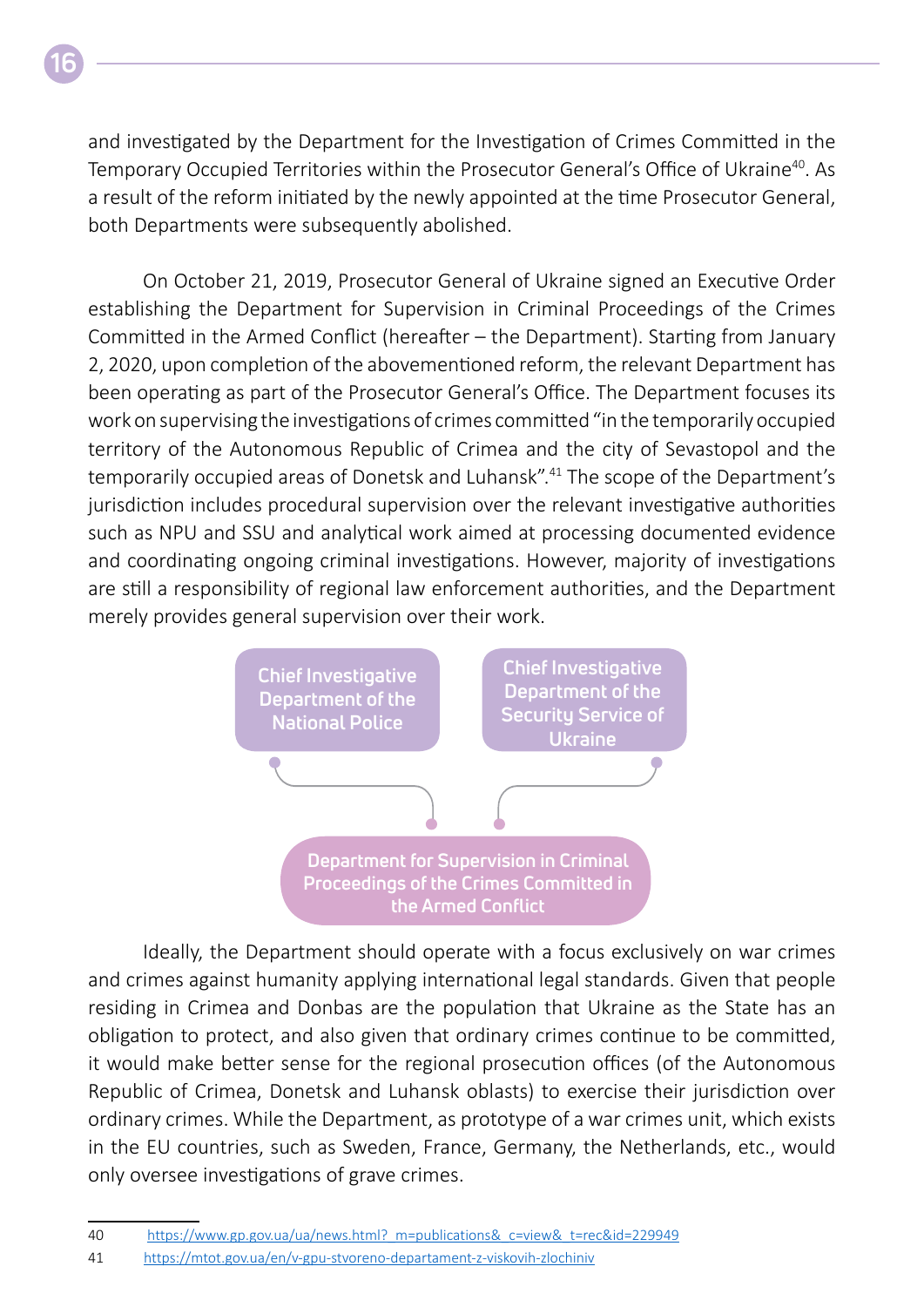### Legal Classification of the Armed Conflict in Ukraine

Aside from the rules for determining investigative jurisdiction and organization of pre-trial investigations it would be equally important to look in more detail at legal classification of crimes allegedly committed during armed conflict in Ukraine by the domestic authorities. The Criminal Code of Ukraine does not contain as many offences as the Rome Statute of the International Criminal Court and the Rome Statute is yet to be implemented into domestic legislation. Before 2014 it did not seem to be of any concern, but following annexation and subsequent occupation of Crimea it was becoming abundantly clear that national legal provisions needed to be adjusted and their scope needed to be substantially increased so as to include better quality definition of war crimes and introduce crimes against humanity into CCU. Currently there are two articles in the CCU that have practical application to alleged grave crimes committed in Crimea and Donbas: article 437 (Waging of an aggressive war<sup>42</sup>) and article 438 (violation of laws and customs of the war $43$ ). Available statistical data demonstrates how these articles have been applied since 2014 with regard to both situations – the data shows the number of investigations opened under these articles<sup>44</sup>:

|      | Art. 437 of CCU | Art. 438 of CCU |
|------|-----------------|-----------------|
| 2014 |                 |                 |
| 2015 | 38              |                 |
| 2016 | 11              | 6               |
| 2017 | 21              | 14              |
| 2018 |                 | 5               |
| 2019 | 6               | 12              |
|      | ς               | 183             |

<sup>42</sup> Planning, preparation or waging of an aggressive war or a military conflict, and also participating in conspiracy to commit such acts. As an aggravating circumstance, the Code indicates conducting of an aggressive war or aggressive military operations / article 437, CCU

<sup>43</sup> Ill-treatment of prisoners of war or civilians, deportation of civilian population for forced labor, pillage of national treasures on occupied territories, use of methods of the warfare prohibited by international law, other violations of laws and customs of the warfare provided for by international treaties consented to be binding by the Verkhovna Rada of Ukraine, and also giving an order to commit any such actions. As an aggravating circumstance - the same acts, if they are combined with willful murder / article 438, CCU

<sup>44</sup> Statistical Information on the website of the Office of the Prosecutor General: [https://www.gp.gov.ua/ua/](https://www.gp.gov.ua/ua/stst2011.html?dir_id=113897&libid=100820&c=edit&_c=fo) [stst2011.html?dir\\_id=113897&libid=100820&c=edit&\\_c=fo.](https://www.gp.gov.ua/ua/stst2011.html?dir_id=113897&libid=100820&c=edit&_c=fo)

<sup>45</sup> The data is shown according to the reports published on the website of the Office of the Prosecutor General as of May 2020.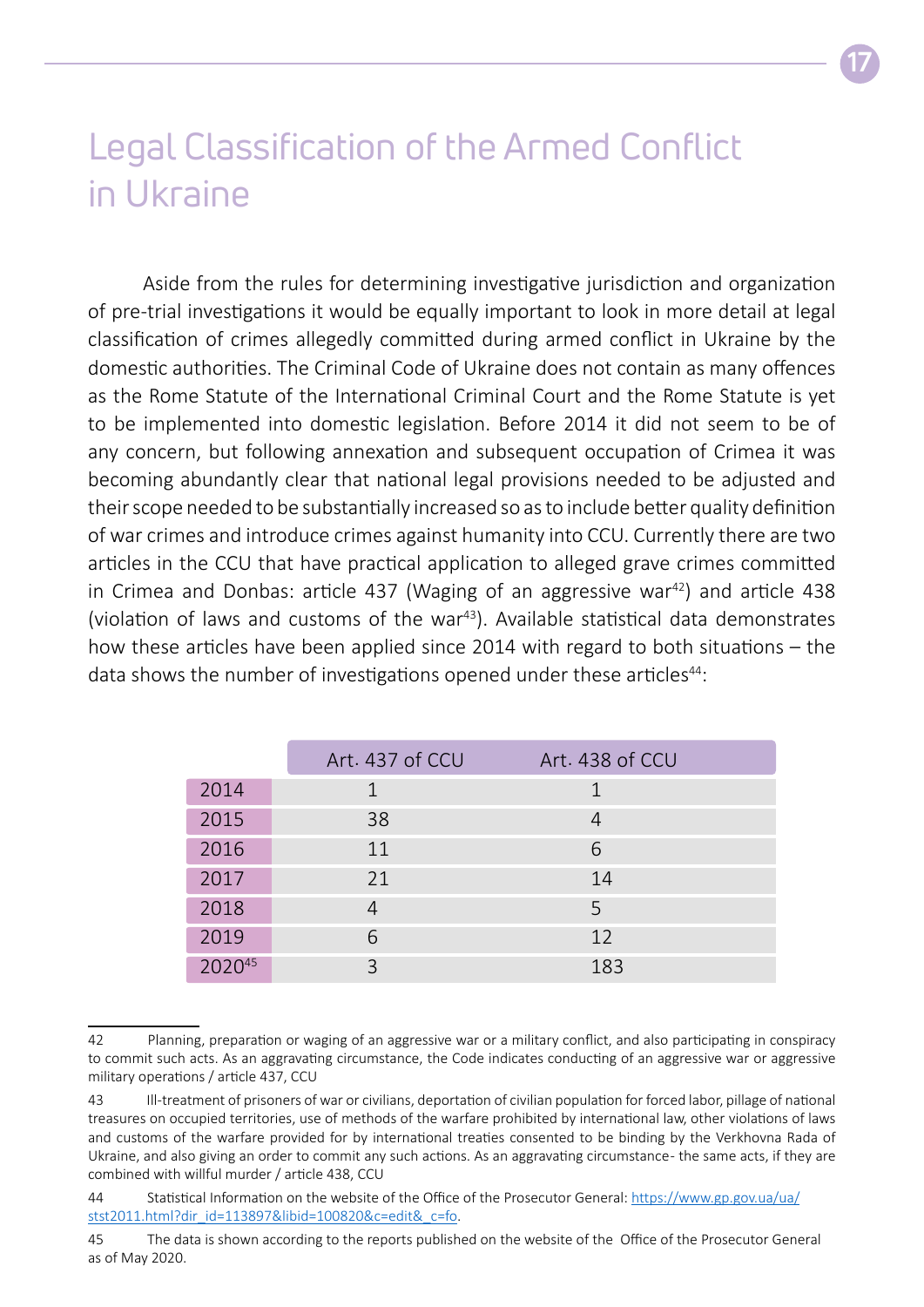Alleged offences committed by the authorities of the RF are reported to the law enforcement authorities of the Autonomous Republic of Crimea in exile by the residents of the peninsula, IDPs and NGOs. The most widespread allegations concern illegal searches of the premises, detention of those who do not agree with the policies of the RF and subsequent trials<sup>46</sup>.

Most of the investigations are opened under article 438 of the CCU, namely:

- murder;
- torture or inhuman treatment intentionally causing great suffering, or serious bodily harm;
- illegal deportation or transfer or illegal detention of a person;
- compelling a person to serve in the armed forces of a hostile power;
- intentionally depriving a person of the right to a fair trial;
- taking of hostages;
- large-scale destruction and expropriation of property which is not justified by military necessity and is carried out illegally and without purpose<sup>47</sup>.

Along with these offenses, investigations are also opened under ordinary criminal articles, but for the purposes of the report we will only focus on the classification of grave crimes at the national level.

The situation with legal classification of offenses committed during the armed conflict in eastern Ukraine is less consistent. The main problem is still how to correctly assess the acts committed by representatives of self-proclaimed "Lughansk and Donetsk People's Republics" (hereafter- "L/DPR") from the perspective of domestic criminal legislation. In practice, depending on the investigative jurisdiction of a respective law enforcement authority, the investigations are opened under art. 258 ("Terrorism"), 258-3 ("Creation of a Terrorist Group or a Terrorist Organization"), 258-5 ("Financing of Terrorism"), 260 ("Creation of an Illegal Paramilitary or Armed Groups"), 437 ("Waging of an Aggressive War"), 438 ("Violation of Laws and Customs of War" $)^{48}$ .

According to the statistics published on the website of the Prosecutor General's Office of Ukraine 49, since the beginning of the armed conflict in eastern Ukraine, the

49 Statistical Information on the website of the Prosecutor's General Office of Ukraine: [https://www.gp.gov.ua/](https://www.gp.gov.ua/ua/stst2011.html?dir_id=113897&libid=100820&c=edit&_c=fo) [ua/stst2011.html?dir\\_id=113897&libid=100820&c=edit&\\_c=fo](https://www.gp.gov.ua/ua/stst2011.html?dir_id=113897&libid=100820&c=edit&_c=fo).

**18**

<sup>46</sup> Response of the Prosecutor's Office of the Autonomous Republic of Crimea to the Request for Information by ULAG, 29.10.2019. Collected information prepared by the Prosecutor's Office of the Autonomous Republic of Crimea on human rights violations in the temporarily occupied Peninsula, 16.10.2019: [https://ark.gp.gov.ua/ua/news.html?\\_](https://ark.gp.gov.ua/ua/news.html?_m=publications&_c=view&_t=rec&id=259688) [m=publications&\\_c=view&\\_t=rec&id=259688](https://ark.gp.gov.ua/ua/news.html?_m=publications&_c=view&_t=rec&id=259688).

<sup>47</sup> Response of the Prosecutor's Office of the Autonomous Republic of Crimea to the Request for Information by ULAG, 29.10.2019.

<sup>48</sup> Criminal Code of Ukraine dated 05.04.2001: [https://zakon.rada.gov.ua/laws/show/2341-14.](https://zakon.rada.gov.ua/laws/show/2341-14)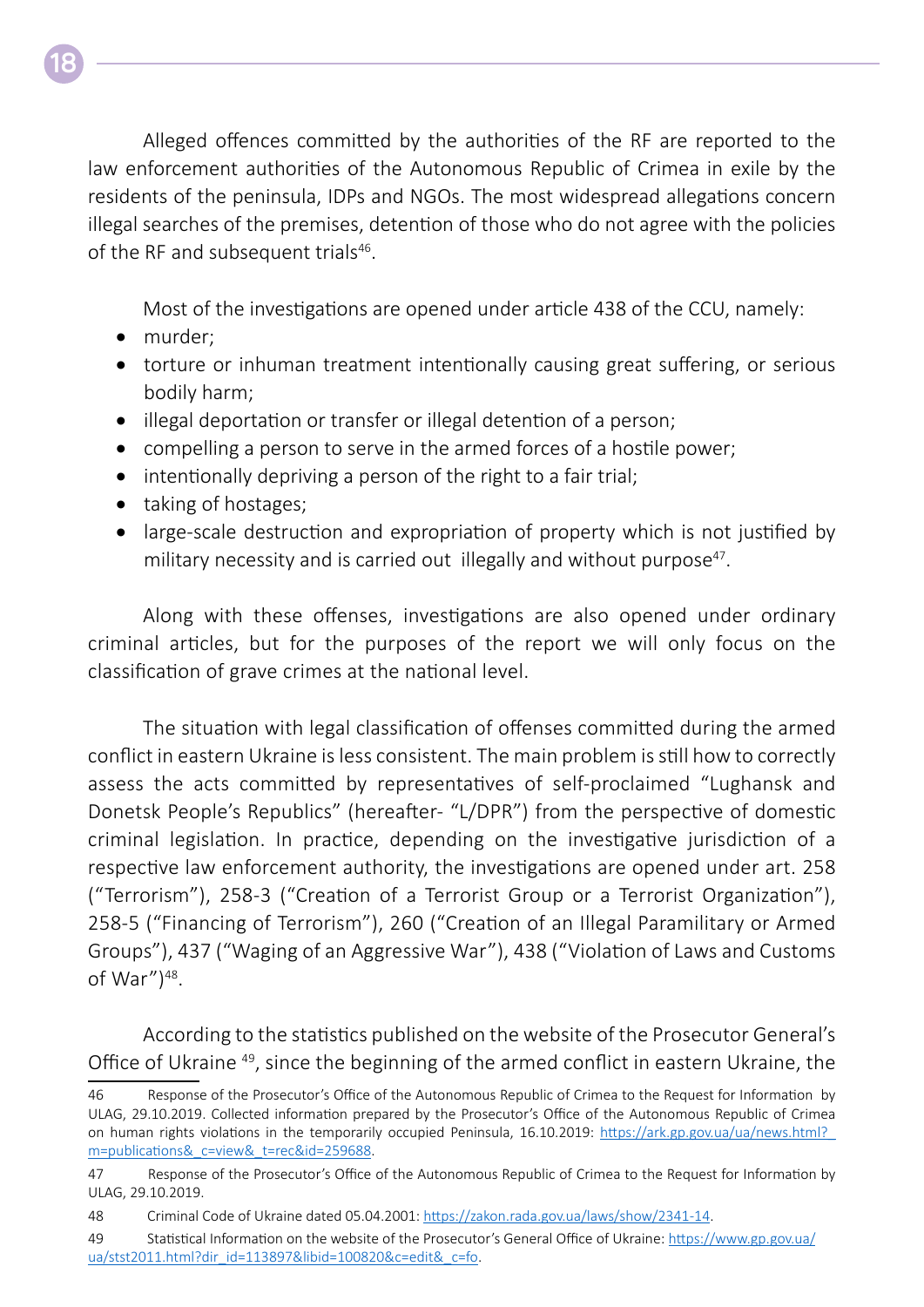|         | Art. 258 of<br><b>CCU</b> | Art. 258-3 of<br><b>CCU</b> | Art. 258-5 of<br><b>CCU</b> | Art. 260 of<br><b>CCU</b> |
|---------|---------------------------|-----------------------------|-----------------------------|---------------------------|
| 2014    | 1499                      | 478                         | 54                          | 457                       |
| 2015    | 1295                      | 849                         | 138                         | 543                       |
| 2016    | 1865                      | 391                         | 84                          | 536                       |
| 2017    | 1385                      | 277                         | 74                          | 431                       |
| 2018    | 950                       | 175                         | 51                          | 396                       |
| 2019    | 909                       | 164                         | 33                          | 305                       |
| 2020 50 | 271                       | 73                          | 12                          | 181                       |

following number of criminal investigations have been opened:

There is no consistent term used to define party to the conflict in criminal investigations. The authorities use a variety of terms, the application of which does not appear to be well-substantiated or well-argued: "a party to an armed conflict" <sup>51</sup>, "terrorist organisation"<sup>52</sup>, "illegal armed group"<sup>53</sup>, "separatists", "terrorists", etc. This inconsistency in the use of terminology without clear instruction and lack of argument is also reflected in the domestic courts' decisions thereby generating ambiguous and unclear case-law.

In addition, similar to the situation with Crimea-related investigations, they are opened under "ordinary" criminal provisions, such as "attempt at one's life, health and freedom", "illegal seizure of property", etc. In the period from April 13, 2014 to August

<sup>50</sup> The data is shown according to the reports published on the website of the Prosecutor General's Office, as of May 2020.

<sup>51</sup> As for the Donbas events, so far Ukrainian courts have delivered only one sentence on the charges of committing a crime provided for by Art. 438 of the CCU, with simultaneous qualification under the following articles: p.1 art.258-3, p.5 art.27, p.2 art. 28, p.2 art.437 of the CCU / Sentence passed by Sloviansk Town and District Court of Donetsk oblast dated 01.06.2017: <http://reyestr.court.gov.ua/Review/66885637>.

<sup>52 &</sup>quot;…The mentioned terrorist organization is stable, has a well-defined hierarchy and structure consisting of the socalled "political" and "power" blocks, and is also characterized by the allocation of functions among its participants who are assigned respective responsibilities in accordance with the plan of joint criminal actions. The leaders of the abovementioned "blocks" of the terrorist organization "Donetsk People's Republic" are charged with guidance, organization of actions and control over activities of their subordinate accomplices of the crime with the assistance of leaders of the groups which were part of these blocks. At the same time, leaders and members of the so-called "power" block (armed groups not provided for by law) are responsible for ensuring sustainable terrorist organization by way of an armed resistance, illegal counteraction and interference with performance of official duties by law enforcement officials and servicemen of the Armed Forces of Ukraine. In their turn, representatives of the so-called "political" block are responsible for organizing the collection and receipt of material and financial assistance from other members of the terrorist organization and persons loyal to terrorist activities, which also ensures the existence of this terrorist organization... " / Sentence passed by Vilnianskyi District Court of Zaporizhia oblast dated 30.11.2018: <http://reyestr.court.gov.ua/Review/78221802>.

<sup>53 «</sup> PERSON\_2 realized that an illegal armed group of which he was a member operated illegally within Ukraine's territory and that its members used weapons, committed acts of terrorism, seized State and local government buildings, murdered people, caused explosions, arson and other actions which endangered the life and health of people, caused significant damage to property and led to other serious consequences, with the purpose of undermining public safety, intimidating the population, provoking military conflict and international complications, and making an impact on decisionmaking by public authorities, local self-government bodies, and also that they demonstrated armed resistance and illegal countering and obstructed law enforcement officers of Ukraine and military personnel of the Armed Forces of Ukraine involved in the anti-terrorist operation in performing their official duties... " / Sentence of Volnovakha District Court of Donetsk oblast dated 16.03.2017: <http://reyestr.court.gov.ua/Review/65429973>.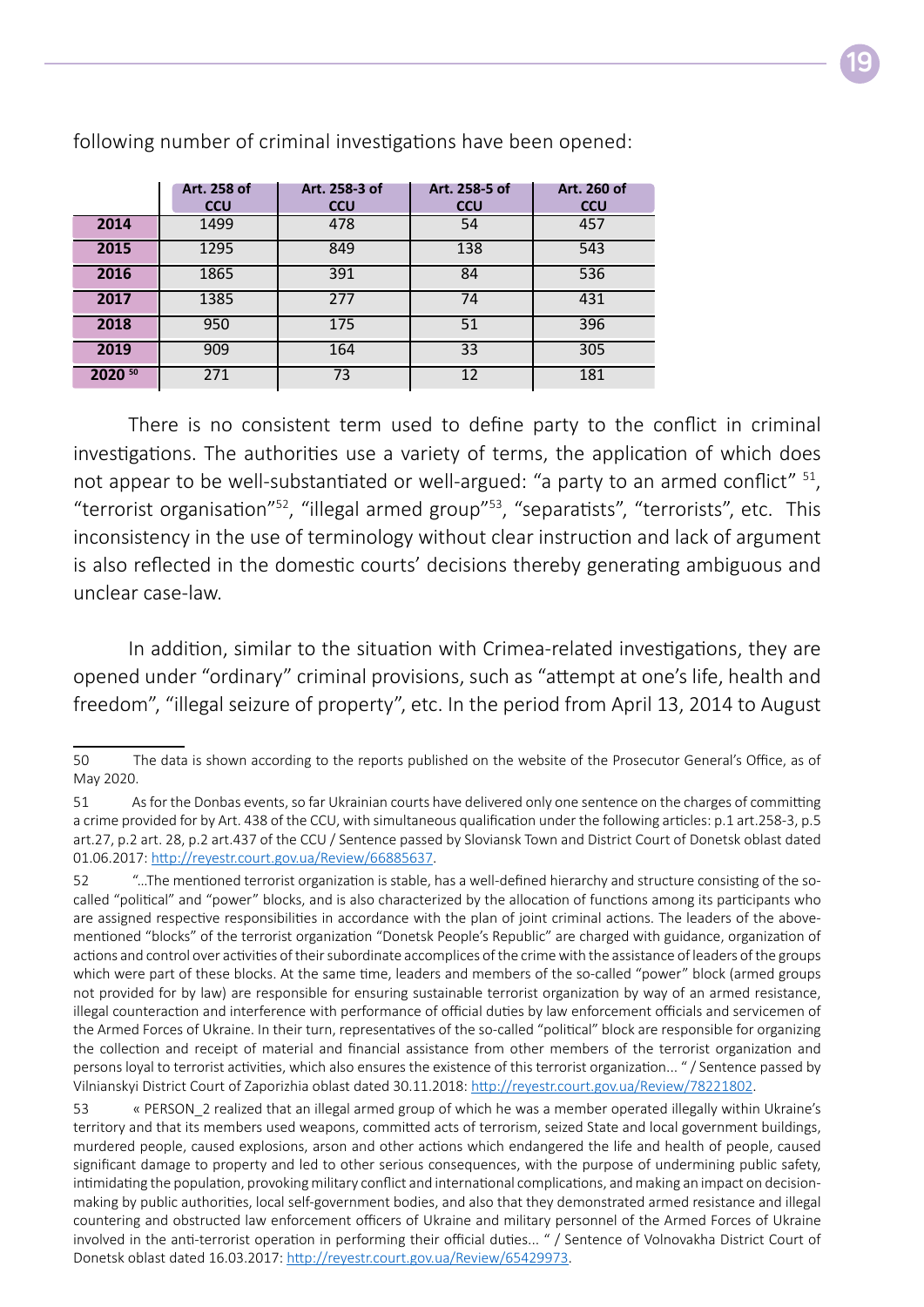28, 2019, Chief Department of NPU in Donetsk oblast alone opened 39,297 criminal investigations into alleged offense committed during armed conflict<sup>54</sup>. In response to ULAG's Request for information, Chief Department of NPU in Luhansk oblast did not provide any statistical data<sup>55</sup>, and the SSU refused to provide any information altogether.<sup>56</sup> Yet, it is the SSU that has investigative jurisdiction over grave crimes which were referred to it from the Department for the Investigation of Crimes against Peace, Security and Humankind and International Crimes within Chief Military Prosecutor's Office: ill-treatment of prisoners of war, waging of an aggressive war, etc. It is impossible to assess the effectiveness of these investigations at the moment, but there are reasons to believe that any progress is lacking. In fact, the situation with pre-trial investigations has reverted back to 2014, when criminal investigations into grave crimes were being accumulated with no real developments.

Granting of amnesties is another unresolved issue at the domestic level. There is a blanket provision prohibiting criminal persecution of persons who participated in the events in Donetsk and Luhansk oblasts<sup>57</sup>. These provisions have not entered into force yet but, nevertheless, they indicate Ukraine's position with regard to the armed conflict in Donbas and introduce the agreements reached within the framework of the Minsk negotiations<sup>58</sup> into national legislation. However, many questions are already being raised as to whom exactly this amnesty may be granted to and also its terms and conditions. There is no indication that there is understanding among the lawmakers that amnesty is granted only to those individuals judgements against whom have become final and binding or those who have had their trials but judgements have not become final<sup>59</sup> and that international law does not allow for amnesties for grave crimes. There is a great risk that if it comes to it political decision to grant amnesties will trump any legal privisions.

<sup>54</sup> Response of Chief Department of NPU in Donetsk oblast dated 28.08.2019 to the Request for Information by ULAG

<sup>55</sup> Response of Chief Department of NPU in Luhansk oblast dated 28.08.2019 to the Request for Information by ULAG

<sup>56</sup> Response of Chief Investigative Department of the SSU dated 05.09.2019 to the Request for Information by ULAG

<sup>57</sup> Article 3. By virtue of law, the State guarantees that persons - participants of the events in Donetsk and Lugansk oblasts shall not be subjected to criminal prosecution, shall not be made liable under criminal or administrative law and shall not be punished. Public authorities and their officials, enterprises, institutions, and organizations of all ownership patterns shall be prohibited to discriminate, persecute and hold accountable individuals for events which occurred in Donetsk and Luhansk oblasts. / Law of Ukraine "On the Special Procedure of Local Self-Government in Certain Areas of Donetsk and Luhansk Oblasts" dated 16.09.2014: [https://zakon.rada.gov.ua/laws/show/1680-18#Text.](https://zakon.rada.gov.ua/laws/show/1680-18#Text)

<sup>58 5.</sup> To ensure that pardons and amnesties are granted by enacting the law prohibiting the persecution and punishment of persons in connection with events which occurred in certain areas of Donetsk and Luhansk Oblasts of Ukraine. // Full text of the documents adopted at the Minsk negotiations / Tyzhden, 12.02.2015: https://tyzhden.ua/ Politics/129751.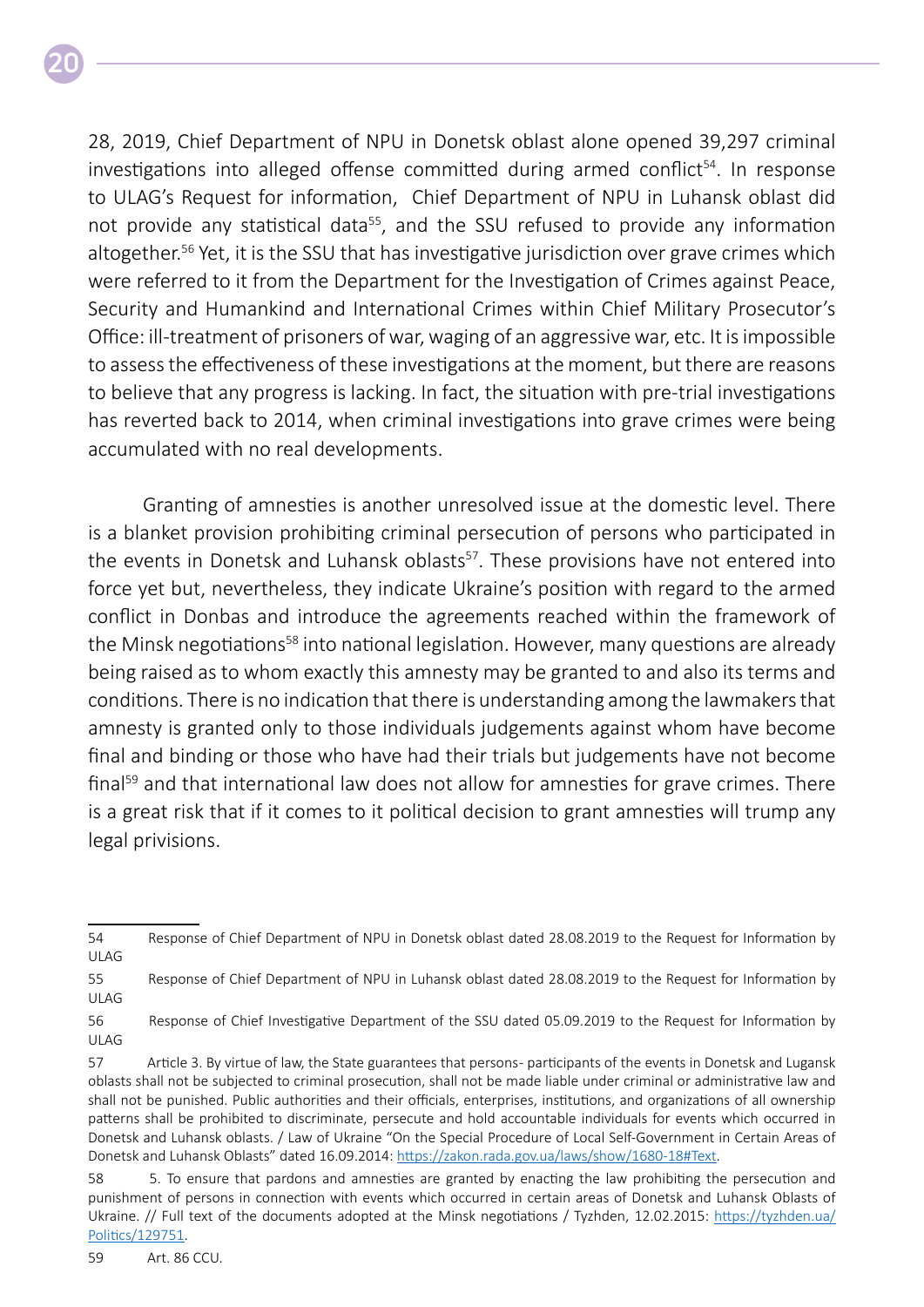### Harmonisation of Domestic Legislation with International Legal Standards

While there are obvious limitations with application of existing domestic legislation, unwillingness of the parliament to implement international humanitarian and criminal law standards contributes to the inability of the domestic legal system to ensure justice for grave international crimes in Ukraine. The initiatives proposed during past 6 years of armed conflict in respect of amending domestic legislation have been accompanied by extensive discussions in government circles which are yet to yield any positive results. Thus, for instance, it took almost 3 years for the Parliament to vote on darft law "On Amending Some Legislative Acts of Ukraine Concerning Harmonisation of Criminal Legislation with the Standards of International Law" in the first reading. However, following the change of power and parliament there was never a time for the second and final reading. Owing to the efforts of the working group convened at the initiative and with the support of the Office of the Prosecutor General which among others included international and domestic experts, members of civil society, the Parliament's Committee on Law Enforcement approved the new version of the draft law and registered it for the vote at the Parliament under the title "On Amending Some Legislative Acts of Ukraine Concerning Implementation of the Provisions of International Criminal and Humanitarian Law" (Nº 2689<sup>60</sup>). However, there has been no further movement since then, save for the new round of discussions among the policymakers.

Despite all the efforts and resources that have already been put into drafting and promoting the draft law, the prospects of its adoption remain uncertain due to certain provisions causing fear of potential accountability for government officials and politicians:

- provisions of the draft law propose to introduce a range of new offences into the CCU, at the same time providing for retrospectivity of the application of these new offences: if a crime of genocide, a crime of aggression, a crime against humanity or a war crime was committed it would be recognized as a crime under Ukraine's criminal legislation at the time when it was allegedly committed. Here it clashes with the principle enshrined in paragraph 2 of article 5 of the CCU which provides if a newly criminalised offense carries a more severe punishment it cannot be applied retrospectively $61$ ;
- the prospect of the criminal investigations under article 438 of Ukraine's Criminal

61 Criminal Code of Ukraine dated 05.04.2001: [https://zakon.rada.gov.ua/laws/show/2341-14.](https://zakon.rada.gov.ua/laws/show/2341-14)

<sup>60</sup> Draft Law "On Amending Some Legislative Acts of Ukraine Concerning Implementation of the Provisions of International Criminal and Humanitarian Law", № 2689 dated 27.12.2019: [http://w1.c1.rada.gov.ua/pls/zweb2/](http://w1.c1.rada.gov.ua/pls/zweb2/webproc4_1?pf3511=67804) [webproc4\\_1?pf3511=67804](http://w1.c1.rada.gov.ua/pls/zweb2/webproc4_1?pf3511=67804).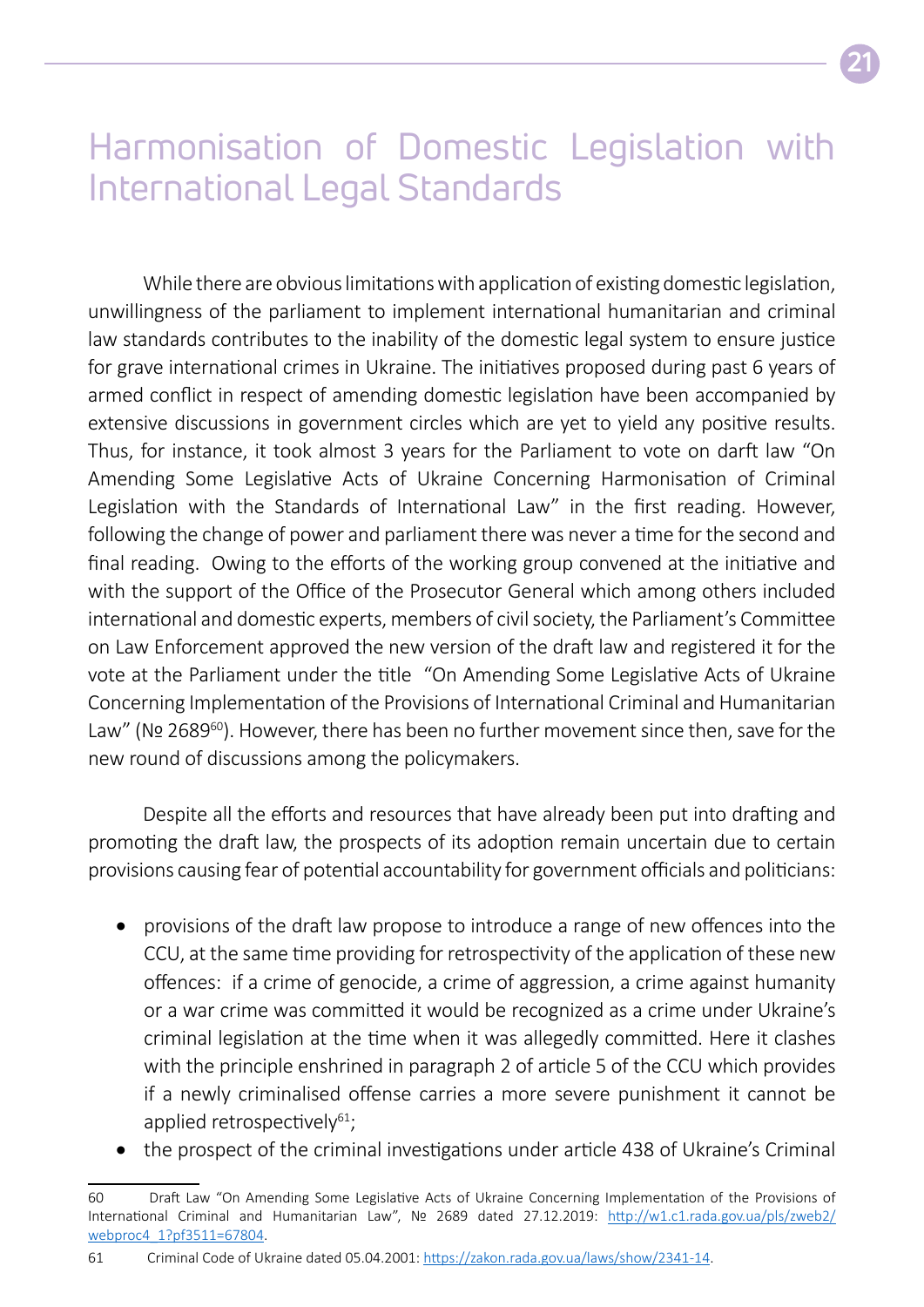Code, which are underway, also remain uncertain. A change of provisions of this article may entail new problems for the ongoing investigations from the procedural point. Despite its broad wording being atypical for CCU, it allows to draw reasoning for its application from other sources of law including the IHL and ICL. However, once it is broken down into more concrete offences according to the draft law, thousands of ongoing investigations will need to either be reclassified and the reasoning will need to me amended or they would need to be closed and reopened again under the new provisions.

**22**

- proposals regarding changes to be made to the CCU follow the logic of IHL and ICL which differ radically from the provisions of national legislation in their spirit and essence. For instance, Ukrainian legislation does not contain a concept of "command responsibility" whereas, it is inconceivable not to consider this element from the perspective of the international criminal law. Some may argue, that it is a matter of interpretation of the existing provisions, however, it is important to bear in mind that practical approaches to interpretations of the legal provisions in Ukraine remain very narrow in scope, especially by the relevant state authorities. Unless something is spelled out in the legislation, it as a rule will unlikely be followed;
- provisions of international humanitarian law, along with responsibility of a State for actions of its agents impose an obligation to bring to responsibility representatives of a party to a conflict for grave crimes<sup>62</sup>. Furthermore, customary international law prohibits application of statute of limitations for prosecutions of war crimes and crimes against humanity.<sup>63</sup> This is yet another issue for Ukraine to resolve. One

<sup>62</sup> No High Contracting Party shall be allowed to absolve itself or any other High Contracting Party of any liability incurred by itself or by another High Contracting Party in respect of breaches referred to in the preceding Article. / The Geneva Convention for the Amelioration of the Condition of the Wounded and Sick in Armiesin the Field of 12.08.1949, Art. 51: [https://zakon.rada.gov.ua/laws/show/995\\_151#o236](https://zakon.rada.gov.ua/laws/show/995_151#o236). The Geneva Convention for the Amelioration of the Condition of the Wounded, Sick and Shipwrecked Members of Armed Forces at Sea of 12.08.1949, Art. 52: [https://zakon.rada.gov.](https://zakon.rada.gov.ua/laws/show/995_152#Text) [ua/laws/show/995\\_152#Text.](https://zakon.rada.gov.ua/laws/show/995_152#Text) The Geneva Convention Relative to the Treatment of Prisoners of War 12.08.1949, Art. 131: [https://zakon.rada.gov.ua/laws/show/995\\_153#o632](https://zakon.rada.gov.ua/laws/show/995_153#o632). The Geneva Convention relative to the Protection of Civilian Persons in Time of War of 12.08.1949, Art. 148: [https://zakon.rada.gov.ua/laws/show/995\\_154#n597](https://zakon.rada.gov.ua/laws/show/995_154#n597).

<sup>63</sup> The High Contracting Parties undertake to enact any legislation necessary to provide effective penal sanctions for persons committing, or ordering to be committed, any of the grave breaches of the present Convention defined in the following Article.

Each High Contracting Party shall be under the obligation to search for persons alleged to have committed, or to have ordered to be committed, such grave breaches, and shall bring such persons, regardless of their nationality, before its own courts. It may also, if it prefers, and in accordance with the provisions of its own legislation, hand such persons over for trial to another High Contracting Party concerned, provided such High Contracting Party has made out a prima facie case.

Each High Contracting Party shall take measures necessary for the suppression of all acts contrary to the provisions of the present Convention other than the grave breaches defined in the following Article.

In all circumstances, the accused persons shall benefit by safeguards of proper trial and defence, which shall not be less favourable than those provided by Article 105 and those following of the Geneva Convention Relative to the Treatment of Prisoners of War of August 12, 1949 / The Geneva Convention for the Amelioration of the Condition of the Wounded and Sick in Armies in the Field 12.08.1949, Art. 49: [https://zakon.rada.gov.ua/laws/show/995\\_151#o236](https://zakon.rada.gov.ua/laws/show/995_151#o236). The Geneva Convention for the Amelioration of the Condition of the Wounded, Sick and Shipwrecked Members of Armed Forces at Sea dated 12.08.1949, Art. 50: [https://zakon.rada.gov.ua/laws/show/995\\_152#Text.](https://zakon.rada.gov.ua/laws/show/995_152#Text) The Geneva Convention Relative to the Treatment of Prisoners of War of 12.08.1949, Art. 129: [https://zakon.](https://zakon.rada.gov.ua/laws/show/995_153#o632) [rada.gov.ua/laws/show/995\\_153#o632](https://zakon.rada.gov.ua/laws/show/995_153#o632). The Geneva Convention Relative to the Protection of Civilian Persons in Time of War of 12.08.1949, Art. 146: [https://](https://zakon.rada.gov.ua/laws/show/995_154#n597) [zakon.rada.gov.ua/laws/show/995\\_154#n597](https://zakon.rada.gov.ua/laws/show/995_154#n597).

No statutory limitation shall apply to the following crimes, irrespective of the date of their commission: (a) War crimes as they are defined in the Charter of the International Military Tribunal, Nürnberg, of 8 August 1945 and confirmed by resolutions 3 (I) of 13 February 1946 and 95 (I) of 11 December 1946 of the General Assembly of the United Nations, particularly the "grave breaches" enumerated in the Geneva Conventions of 12 August 1949 for the protection of war victims;

<sup>(</sup>b) Crimes against humanity whether committed in time of war or in time of peace as they are defined in the Charter of the International Military Tribunal, Nürnberg, of 8 August 1945 and confirmed by resolutions 3 (I) of 13 February 1946 and 95 (I) of 11 December 1946 of the General Assembly of the United Nations, eviction by armed attack or occupation and inhuman acts resulting from the policy of apartheid , and the crime of genocide as defined in the 1948 Convention on the Prevention and Punishment of the Crime of Genocide, even if such acts do not constitute a violation of the domestic law of the country in which they were committed. / Convention on the Non-Applicability of Statutory Limitations to War Crimes and Crimes against Humanity of 26.11.1968, Art. 1: [https://zakon.rada.gov.ua/laws/show/995\\_168#Text.](https://zakon.rada.gov.ua/laws/show/995_168#Text)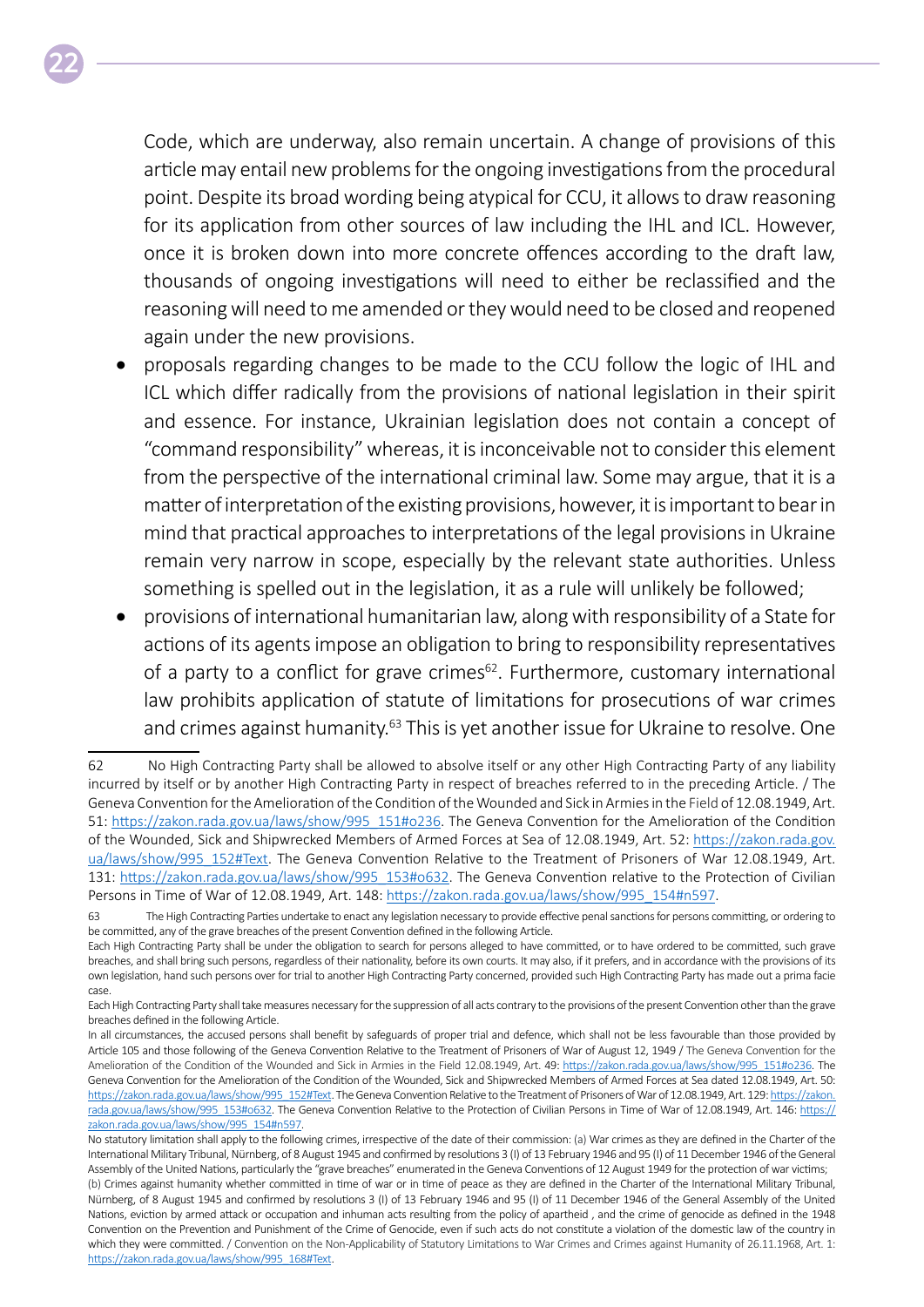

way to resolve it would be by introducing the principle of universal jurisdiction into domestic legislation<sup>64</sup>. However, this initiative also faces fierce opposition from the policy and lawmakers.

As Ukraine's experience to date demonstrates, existing domestic legislation does not respond in the timely manner to the need for amendments. Each delayed reaction of the Ukrainian government added to the accumulation of issues which in turn have been adding to the growing impunity and pushing domestic legal system further into a state of limbo. The foot-dragging of relevant processes and the lack of political will for decision-making has impacted negatively on the current state of work of domestic law-enforcement authorities and courts. Under the circumstances and in order to avoid further complications it is important for those responsible for ensuring responsibility for grave crimes is to look for alternative approaches to interpreting existing legislation. Even under current domestic legislation, correct legal classification of grave crimes is possible when applied resourcefully. In this aspect, it is crucial to treat the provisions of article 438 of the Criminal Code not as a rule containing an ambiguous offense but as a provision making it possible to directly apply treaty provisions with a special focus on obtaining and supporting it with good quality evidence. In addition, there is still an open question of ratification of the Rome Statute of the International Criminal Court by Ukraine, which would ensure implementation of provisions into domestic law.

<sup>64</sup> Universal Jurisdiction: a Preliminary Survey of Legislation Around the World / Amnesty International, 2012: [https://www. amnesty.org/download/Documents/24000/ior530192012en.pdf.](https://www.amnesty.org/download/Documents/24000/ior530192012en.pdf)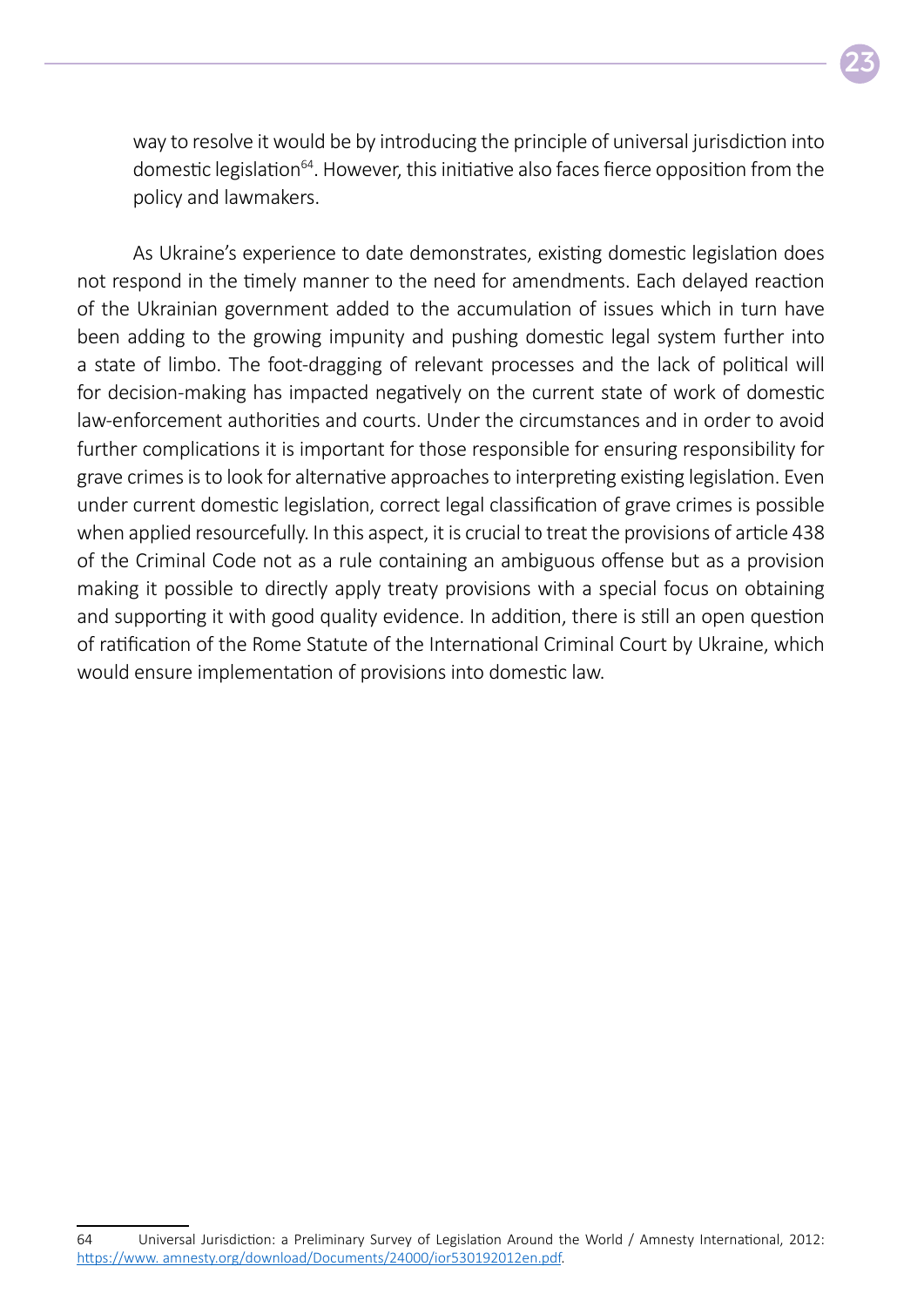### Standards of Investigation of Grave Crimes in Ukraine

In the context of the current provisions of Ukraine's Criminal Procedure Code, investigations of grave crimes encounter a range of problematic aspects which negatively impact efficiency. On the one hand, criminal investigations should comply with requirements of domestic criminal procedural legislation. On the other hand, the complexity of these crimes requires radically different approaches.

Analysing their own work pertaining to investigating international crimes, domestic law enforcement authorities have identified a range of issues which impede any progress:

- lack of access to the territory where a crime was committed (temporarily occupied territory and the line of engagement) making it difficult to obtain evidence and in some cases altogether impossible to conduct investigative or procedural actions;65
- the need for legislative changes to pre-trial investigations and court trials in since current procedural requirements significantly complicate and sometimes even render it impossible to investigate and make certain important decision;<sup>66</sup>
- no possibility to obtain ID document of suspects who reside in non-governmentcontrolled territories which impedes preparation of a Notice of Suspicion, putting a suspect on the wanted list, as well as conducting covert investigative actions;<sup>67</sup>
- lack of sufficient technical facilities for conducting covert investigative activities under article 263 of the Criminal Procedure Code of Ukraine; <sup>68</sup>
- majority of persons suspected of committing crimes hide in the territory not controlled by Ukraine and in the Russian Federation, which makes it impossible to detain them and conduct pre-trial investigations. It is impossible to put these persons on the international wanted list, since they are considered as those who have committed a "political offense" or an "offense related to a political one".<sup>69</sup>

Along with the above-mentioned issues, there is a range of problems in criminal procedural legislation which are of the essential for ensuring effective pre-trial

**24**

<sup>65</sup> Response of the Prosecutor's Office of the Autonomous Republic of Crimea 29.10.2019; Response of Chief Investigative Department NPU, 06.09.2019; Response of the Chief Department NPU 28.08.2019; Response of Chief Department of NPU in Lughansk oblast 28.08.2019, Response of the Prosecutor's Office of Luhansk oblast to 04.09.2019 66 Ibid;

<sup>67</sup> Ibid; Article 263 of the CPCU: Article 263. Collecting information from transport telecommunication networks. Full text of the article: [https://www.legislationline.org/download/id/6454/file/Ukraine\\_CPC\\_2013\\_am2015\\_en.pdf](https://www.legislationline.org/download/id/6454/file/Ukraine_CPC_2013_am2015_en.pdf)

<sup>68</sup> Ibid;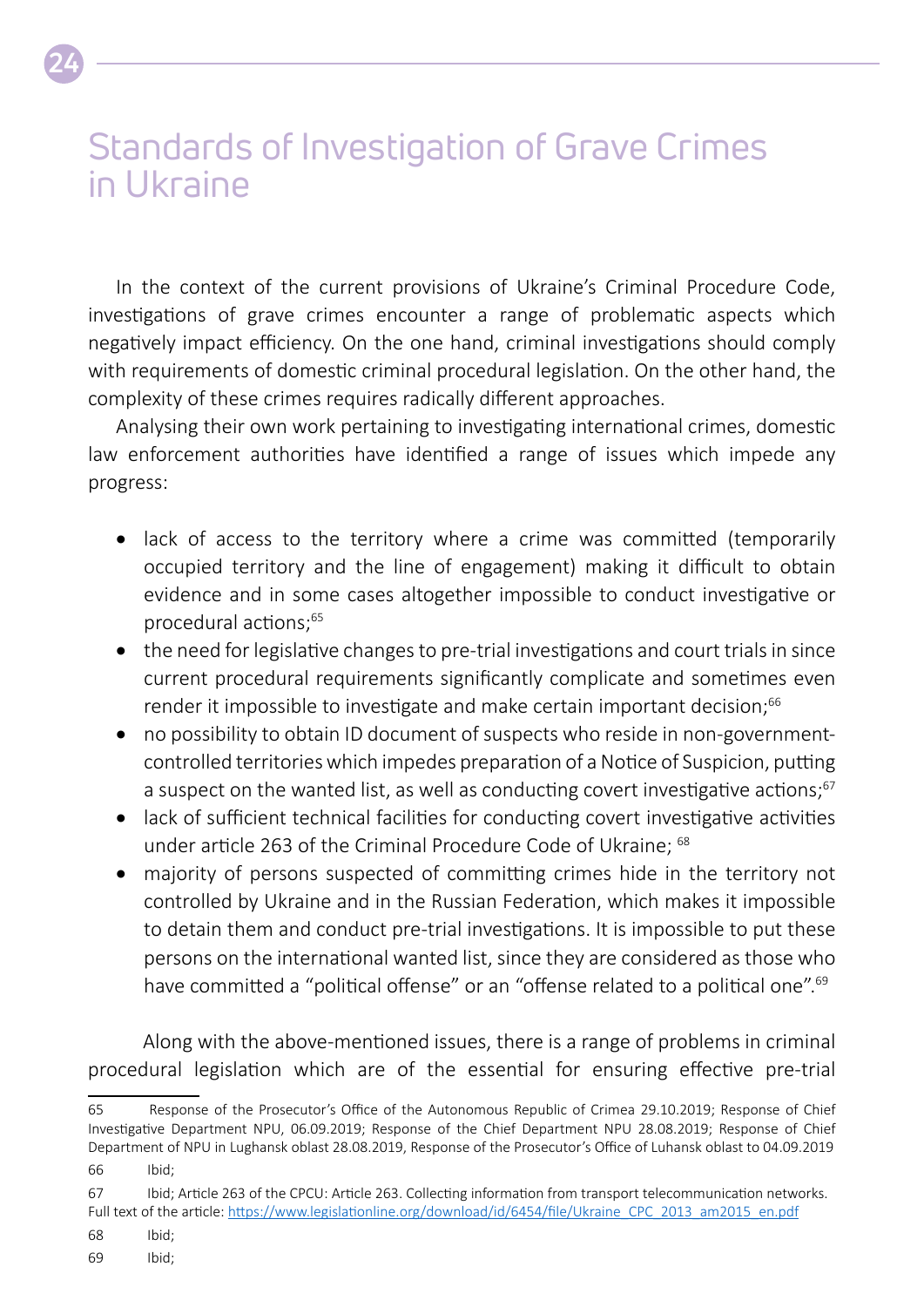investigations. In particular, restoration of lost case files in non-government -controlled areas; ensuring of the possibility to appeal procedural decisions in the situation of an armed conflict; the issue of validity of the decisions made by authorities; determining the legality of the detention period, etc. Although these issues do not directly pertain to the facts of committing grave crimes, they are generally related to the consequences of the armed conflict in the territory of Ukraine. For this reason, they are not covered in detail in the report, but the need to address them should not be underestimated.

However, issues described below require urgent address so as to ensure progress in the investigations of grave crimes in Ukraine.

#### **Statutory limitations for Pre-trial Investigations of Grave Crimes**

Article 219 of the Criminal Procedure Code of Ukraine sets the time limits for conducting pre-trial investigations including "grave and particularly grave crimes" (socalled "Lozovyi Amendment"). Among other provisions of the CCU, it also covers articles 437 and 438. Investigative authorities according to the Lozovyi Amendment have 18 months starting from the date when offence is entered in the Unified Register of Pre-Trial Investigations. There is a possibility of extension of the time limit, but no longer than 12 months from the date on which a person is notified that he/she is suspected of committing "grave or particularly grave crime".70

Given the complexity of grave crimes investigations and the scope of facts, evidence, witnesses and victims, it becomes impossible to adhere to these limitations. Furthermore, customary international law strictly prohibits to impose any statutory limitations in case of grave crimes. Therefore, Lozovyi's Amendment constitutes a breach of customary international law and it must be repealed as soon as possible.

#### **Investigations and Trials in the Absence of the Accused (in absentia)**

On October 07, 2014, the Criminal Procedure Code of Ukraine was amended so as to introduce a procedure for trying cases in the absence of the accused (in absentia) $71$ . On May 12, 2016 new rules of procedure for special investigations were introduced, subject to the established conditions, it could be applied to the following: crimes committed against territorial integrity and state order of Ukraine, including

<sup>70</sup> Criminal Procedure Code of Ukraine dated 19.12.2012: [https://zakon.rada.gov.ua/laws/show/4651-17#n2054.](https://zakon.rada.gov.ua/laws/show/4651-17#n2054)

<sup>71</sup> Law of Ukraine «On Amendments to the Criminal and Criminal Procedure Codes of Ukraine with Regard to Inevitability of Punishment for Certain Crimes Against National Security, Public Safety and Corruption Crimes" of 07.10.2014: [https://zakon.rada.gov.ua/laws/show/1689-18#n28.](https://zakon.rada.gov.ua/laws/show/1689-18#n28)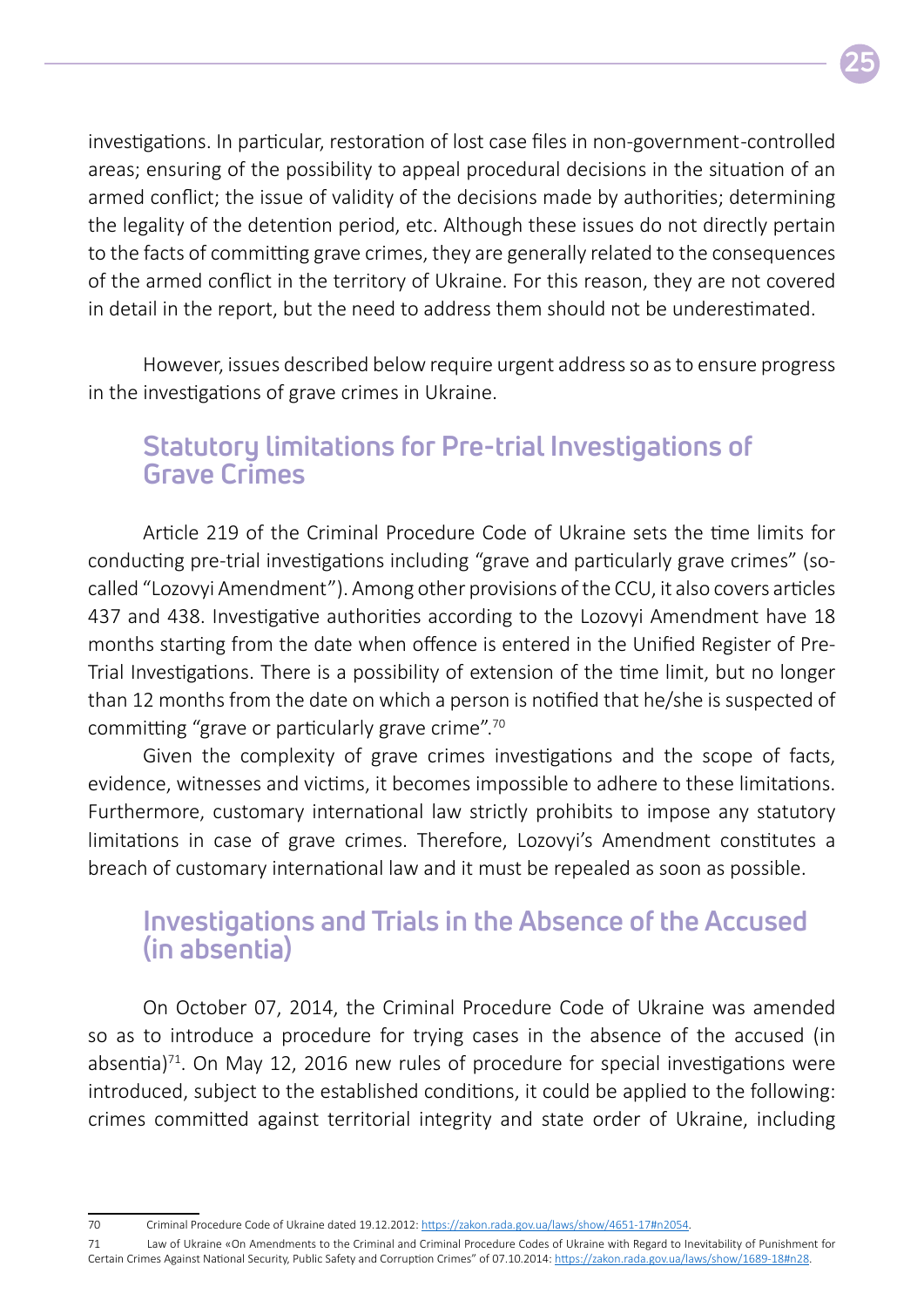grave international crimes provided that the suspect was absconding.<sup>72</sup>

As a result of applying these rules in practice, a range of issues arises with regard to investigations in the absence of the accused:

- special investigation may be conducted in a case of a suspect who is hiding from investigation and judicial authorities to evade criminal responsibility and who is put on an interstate and / or international wanted list.<sup>73</sup> Before requesting an investigating judge to issue an order to initiate special investigation, an investigator or a public prosecutor should put the suspect on an international and/or interstate wanted list. Since this procedure is not clearly regulated and national legislation of Ukraine does not elaborate on the concept of "interstate wanted list", there is no consistent practice at the domestic level. For the purpose of applying to Interpol, an investigator or a public prosecutor files a request through the Department of Inter-Police Cooperation of the National Police of Ukraine. Upon reviewing of the requests by Interpol, national pretrial investigative authorities are faced with the greatest problems: requests for putting the persons who are suspected of serious crimes in the territory of Crimea, Donetsk and Luhansk oblasts on the international wanted list are denied with reference to article 3 of the Constitution of Interpol<sup>74</sup> on the basis that such prosecution is of political nature. Thus, if there is no confirmation that a person has been put on the international and/or interstate wanted list, provisions of the Criminal Procedure Code does not allow for the special procedure to go ahead. Other investigators only issue an order to put a person on the wanted list and then file a request with the investigating judge which more often than not is denied;
- in the period from 2016 to 2018 the Criminal Procedure Code of Ukraine provided for an alternative to putting a person on the wanted list. With the aim of implementing the in absentia related provisions amendments introduced cl. 20-1 of the Transitional Provisions of the Criminal Procedure Code of Ukraine.  $75$  Special investigation was extended to apply to suspects who had been hiding from investigative and judicial authorities for more than six months to evade criminal liability and/or suspects concerning whom it was de facto established that he/she was outside of Ukraine, in the temporarily occupied territory of

<sup>72</sup> Special investigation is applied: to the crimes referred to investigative jurisdiction of the Security Service of Ukraine (Articles 109, 110, 110<sup>2</sup>, 111, 112, 113, 114, 114<sup>-1</sup>, 115, parts 2-5 of Art. 191 (in case of abuse of office by an official), articles 209, 255-258, 258<sup>1</sup>, 258<sup>2</sup>, 258<sup>3</sup>, 258<sup>4</sup>, 258<sup>5</sup>, 348, 364, 365, 368, 368<sup>2</sup>, 379, 400, 436, 436<sup>1</sup>, 437, 438, 439, 440, 441, 442, 443, 444, 446, 447 of the Criminal Code of Ukraine); with regard to a suspect who is hiding from investigation and court bodies to evade criminal liability and has been put on an interstate and / or international wanted list, or who has been hiding from investigation and court bodies for more than six months to evade criminal liability and/or where there is actual evidence that he/she is outside of Ukraine, in the temporarily occupied territory of Ukraine, or in the area of the anti-terrorist operation.

<sup>73</sup> Criminal Procedure Code of Ukraine dated 19.12.2012: [https://zakon.rada.gov.ua/laws/show/4651-17#n2054.](https://zakon.rada.gov.ua/laws/show/4651-17#n2054)

<sup>74</sup> Constitution of the International Criminal Police Organization Interpol, 13.06.1956: https[://zakon.rada.gov.ua/](https://zakon.rada.gov.ua/laws/show/995_142) [laws/show/995\\_142](https://zakon.rada.gov.ua/laws/show/995_142).

<sup>75</sup> Law of Ukraine "On Amending Some Legislative Acts of Ukraine in Respect of Activities of the Prosecutor General's Office" dated 12.05.2016: [https://zakon.rada.gov.ua/laws/show/1355-19#n9.](https://zakon.rada.gov.ua/laws/show/1355-19#n9)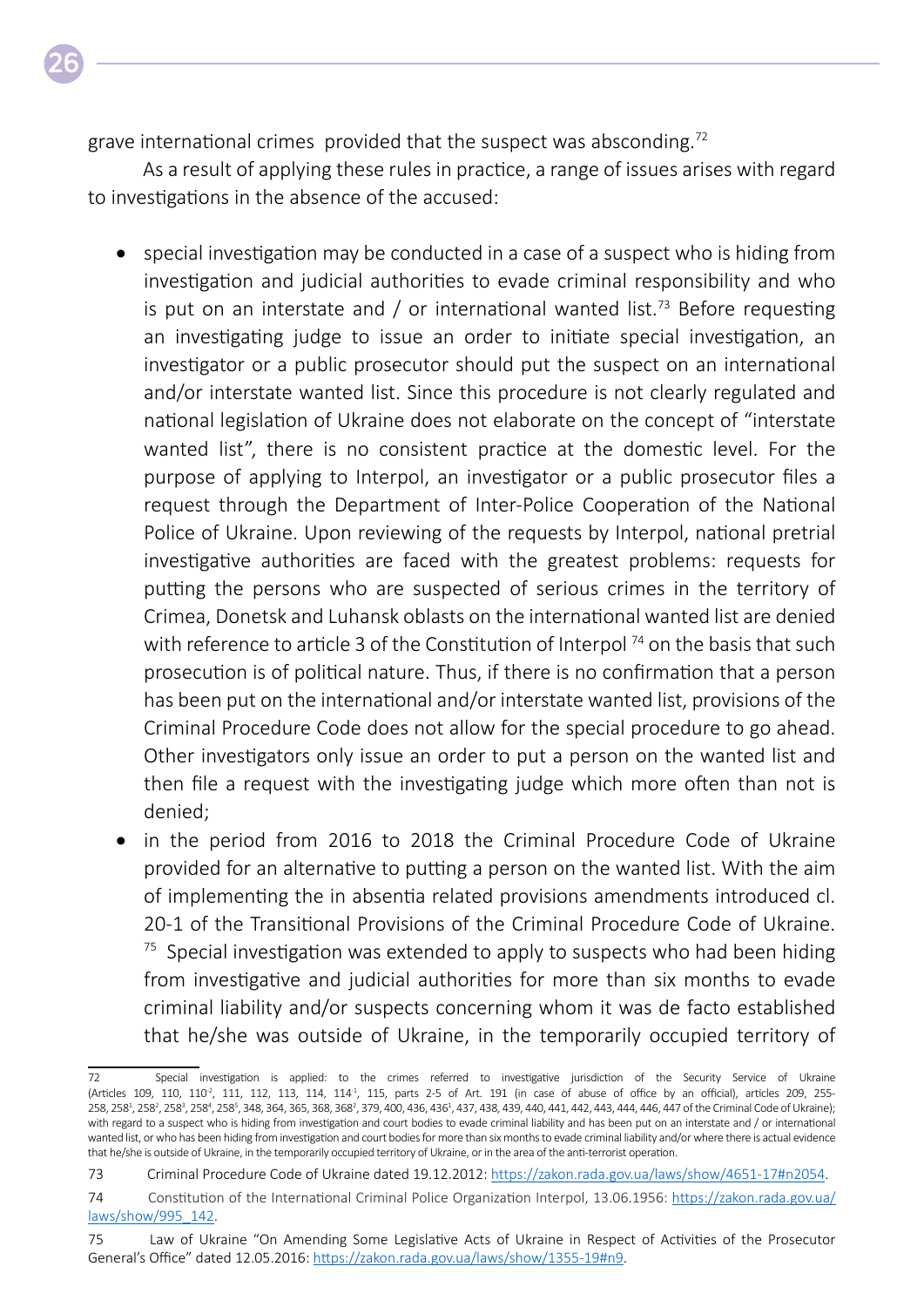Ukraine or in the area of the JFO. In such a case, the requirement to put him/ her on the international / interstate wanted list was not strict. The provisions set forth in the final sections of the Code meant that their application period was limited in time. According to cl. 20-1, the provisions were in force "not later than commencement of operation of the State Bureau of Investigation", namely before November 27, 2018;

- regarding notification of a person, CCP of Ukraine prescribes serving a summons to the last known address or whereabouts via publications in printed media and on the official website of pre-trial authorities<sup>76</sup>. Immediately after publication of the summons, the suspect is deemed to be appropriately informed about its contents. But given the category of cases and the fact that the majority of suspects are in the territory not controlled by Ukraine or in Russia, the question arises as to whether this way of informing a suspect may be deemed as sufficient for the purposes of ensuring right of the accused to fair trial. The situation becomes exacerbated by the lack of postal communications with non-government -controlled areas which does not allow for the use of provisions of art. 42, 135, 278 of the Criminal Procedure Code of Ukraine;<sup>77</sup> these territories are a part of Ukraine and, therefore, the mechanism of international legal assistance cannot be applied; a serious risk to life, health and freedom of movement prevents from serving Notices of Suspicions and Summons to Appear in person;
- during trial preparation stage, a preliminary hearing must be held according to Ukraine's CPC. However, current provisions on special investigation do not apply at the preliminary hearing stage, and therefore, in practical terms, investigators or prosecutors encounter different approaches used by the courts. Part 2, article 314 of Ukraine's Criminal Procedure Code for preliminary hearing to be held with participation of the accused. Despite the fact that a trial may be held in the absence of the accused (part 3, article 323 of the Ukrainian CPC), such a trial requires that a preliminary court hearing be held, and the latter is impossible without participation of the accused; article 335 of the Ukrainian CPC contains a mandatory provision that in case the accused evades proceedings in court, he/she should be put on the wanted list and the court proceedings should be stopped. This often grounds to a halt an investigation and any further progress is impossible;
- after SBI started to operate, the in absentia procedure does not apply and the proceedings which have been commenced but not completed before expiration of the validity period of the Transitional Provisions may not be further continued due to the lack of proper regulation of the procedure at the preliminary hearing

<sup>76</sup> Criminal Procedure Code of Ukraine dated 19.12.2012: [https://zakon.rada.gov.ua/laws/show/4651-17#n2054.](https://zakon.rada.gov.ua/laws/show/4651-17#n2054)

<sup>77</sup> Article 42 Status of a Suspect or an Accused; article 135 Procedure for Issuing Summons in Criminal Proceedings; article 278 Serving Written Notice of Suspicion: [https://www.legislationline.org/download/id/6454/file/](https://www.legislationline.org/download/id/6454/file/Ukraine_CPC_2013_am2015_en.pdf) [Ukraine\\_CPC\\_2013\\_am2015\\_en.pdf](https://www.legislationline.org/download/id/6454/file/Ukraine_CPC_2013_am2015_en.pdf)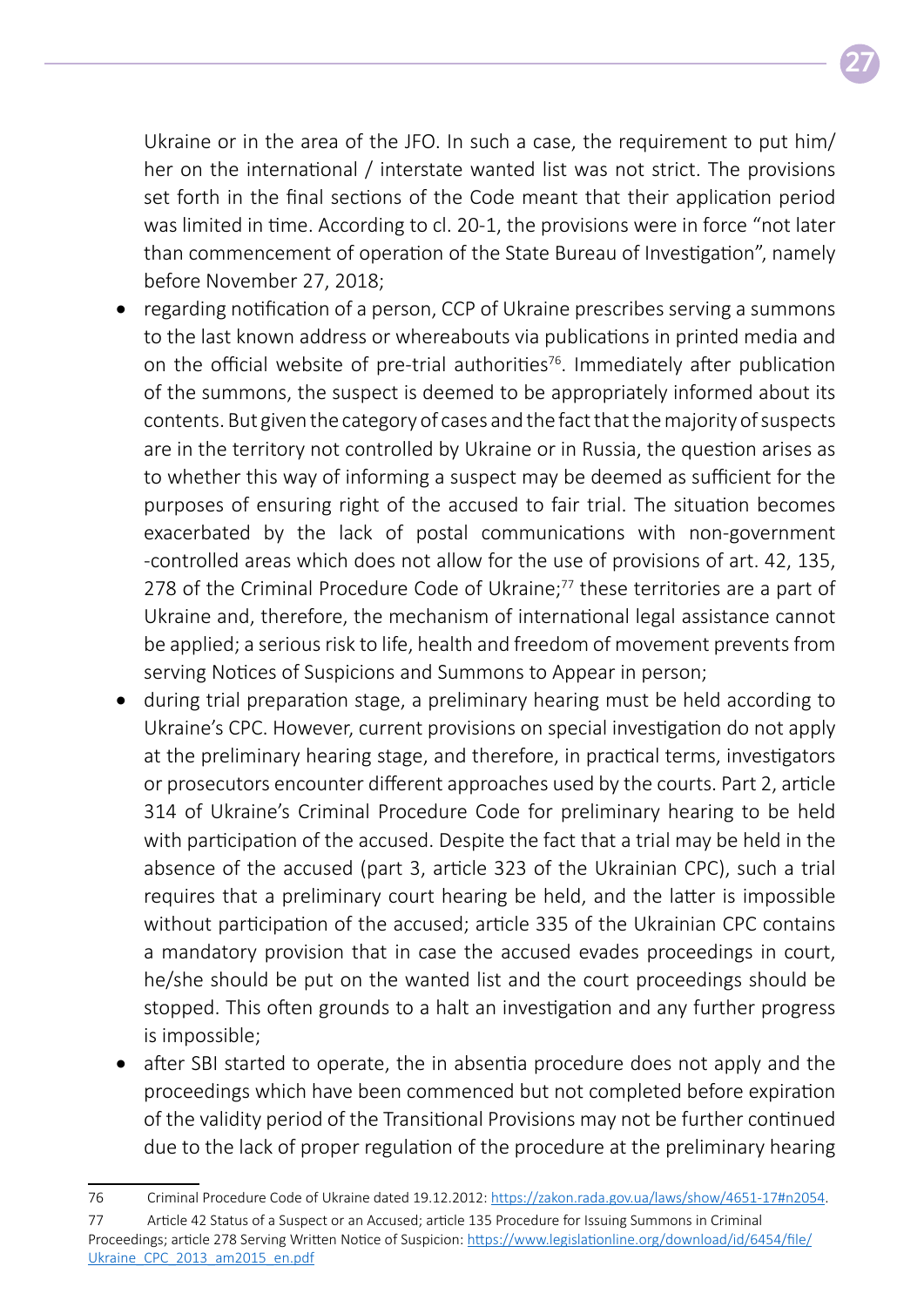

and other stages of court proceedings. At the practical level, as a consequence, courts do not allow for preventative measures to be imposed in criminal proceedings in cases of this category, and courts also do not permit special pretrial investigation on the grounds that the persons concerned do not gain status of a suspect;

• if pre-trial preventative measures are to be applied to a suspect in in absentia proceedings, they need to be systematically reviewed. General provisions of the Criminal Procedure Code provide for an investigating judge's order on the application of a certain type of pre-trial preventative measures to clearly specify the period of its validity. Therefore, in the context of in absentia proceedings, when the situation with the unavailability of the suspect/the accused in the proceedings does not change, it would result in wasting time and resources to regularly review the issue of selecting a pre-trial preventative measure

Over the course of armed conflict there have been several initiatives to review relevant provisions of Criminal Procedure Code of Ukraine and adopt the necessary amendments so as to allow for in absentia trials they yet to yield any positive results.

#### **Search for an Accused/Suspect**

Furthermore, in practice investigators and prosecutors refer to the range of issues related to the search of a suspect/accused. According to Article 281 of the Criminal Procedure Code of Ukraine, a suspect whose whereabouts are unknown or outside of Ukraine may be put on the wanted list during pre-trial investigation<sup>78</sup>. Respective procedural orders ordering a search of a suspect/accused mention a term of the order's validity. In the context of criminal investigations of grave crimes in Ukraine, the vast majority of suspects are either in non-government-controlled areas or in RF. Therefore, any time restrictions applied to the search of persons adds to procedural difficulties in the investigation process.

#### **Evidence**

Investigation of grave international crimes require proving of each of the contextual elements of a crime supported by relevant evidence. Such an approach would generate clarity into the circumstances under which an alleged crime has been committed, i.e.– the armed conflict in the territory of Ukraine and its classification which would also assist to define the status of an alleged perpetrator. Article 91 of the Criminal Procedure Code of Ukraine defines the list of "circumstances" to be proved in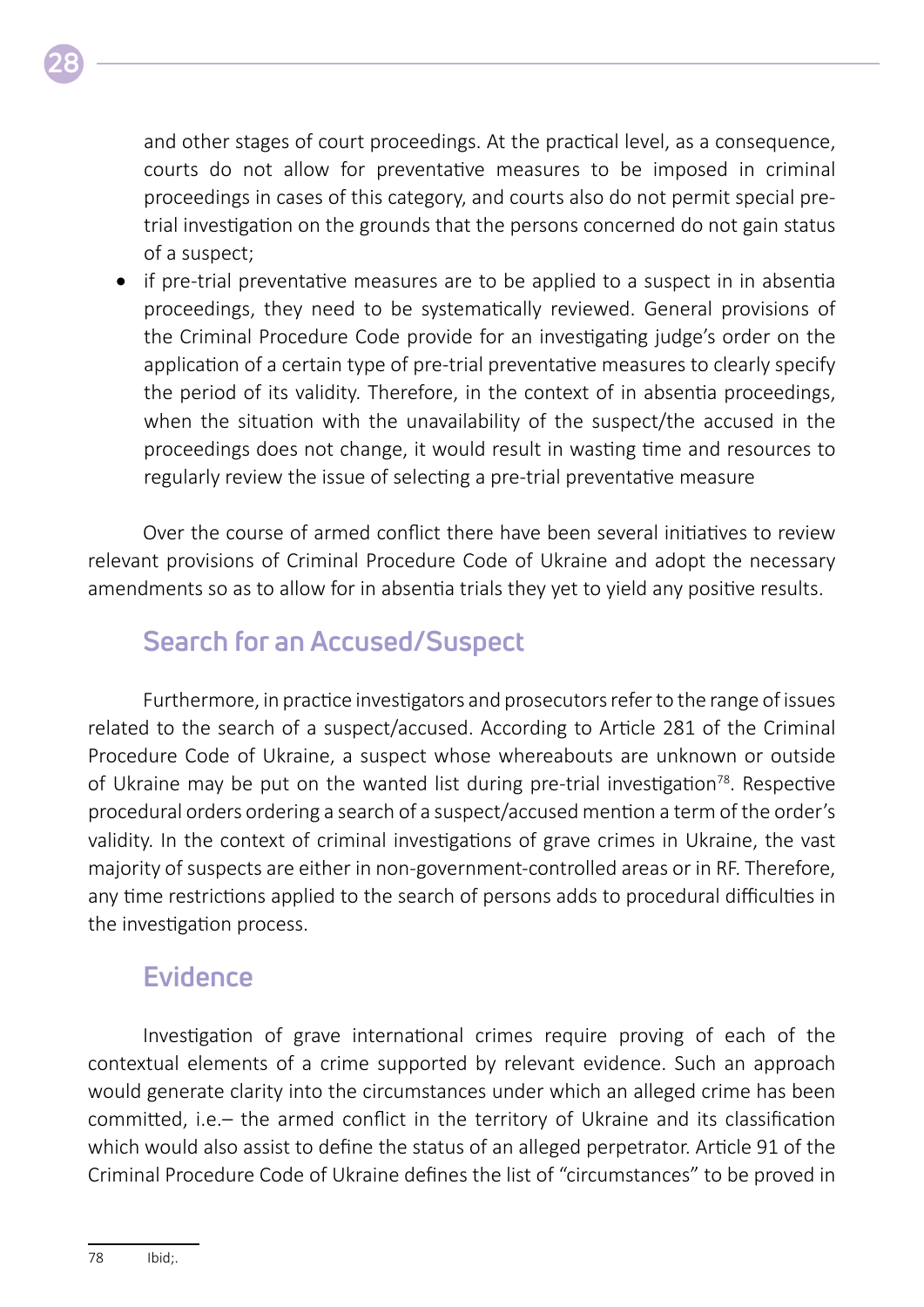

criminal proceedings<sup>79</sup>. They do not explicitly comprise such contextual elements as an existence of an armed conflict in the territory, but in this respect a broader approach should be used to the "circumstances under which a criminal offense is committed" and through the prism of this overarching circumstance the rest of the elements of crime must be investigated.

The situation of the armed conflict and the need for a different approach to investigations also requires to review the sources of evidence permitted by the CPC. Moreover, close cooperation with international courts shows that Ukraine's domestic legislation contains much stricter requirements in terms of the evidence that can be used as compared to the relevant international standards. In the absence of access to the territory where grave crimes have allegedly been committed, and given that most evidence is obtained from open sources (for example, photos and video files), the question of verification of evidence remains unsolved. One of the purposes of any investigation is to demonstrate that the evidence is appropriate, admissible, and sufficient. Thus, for example, when it comes to using video files from open sources in the process, it should be proved that they can actually be used as evidence. There is no procedure or regulation in place that would govern the validation process. In practice, national courts do not always accept evidence if obtained from open sources. Furthermore, the nature of committed acts may require a specific type of forensic examinations which is not provided for by national case-law or rules of procedure. For example, there is still an open question with regard to the unified methodology for determining the pecuniary damage caused as a result of shellings. Within the relevant criminal proceedings, allegations of pecuniary damage can be evidenced from a number of sources but when a special expert examination is requested to confirm the damage, expert institutions do not have a single developed methodology to apply to estimate the damage.

#### **Organisation of Pre-Trial Investigations**

During the period from 2014 to 2019 domestic investigative and judicial authorities did not tackle grave crimes as a special category which required an altogether different, a unified, coherent and consistent approach. A great number of different law enforcement authorities were engaged in investigations and prosecutions with no clear division of jurisdiction which resulted in duplication of pending investigations<sup>80</sup>,

<sup>79</sup> Ibid;

<sup>80</sup> For example, typical situation arises when territorial departments of the National Police of Ukraine open criminal investigation under article 146 of Ukraine's Criminal Code into the allegations of illegal detention of persons by the self-proclaimed representatives of "L/DPR" and, at the same time, these persons were also given a status of victims in the criminal investigations conducted by the Department for Investigation of Crimes Against Peace, Security of Mankind and International Offences of the Chief vMilitary Prosecutor's Office within the Prosecutor General's Office of Ukraine under Art. 438 of Ukraine's Criminal Code.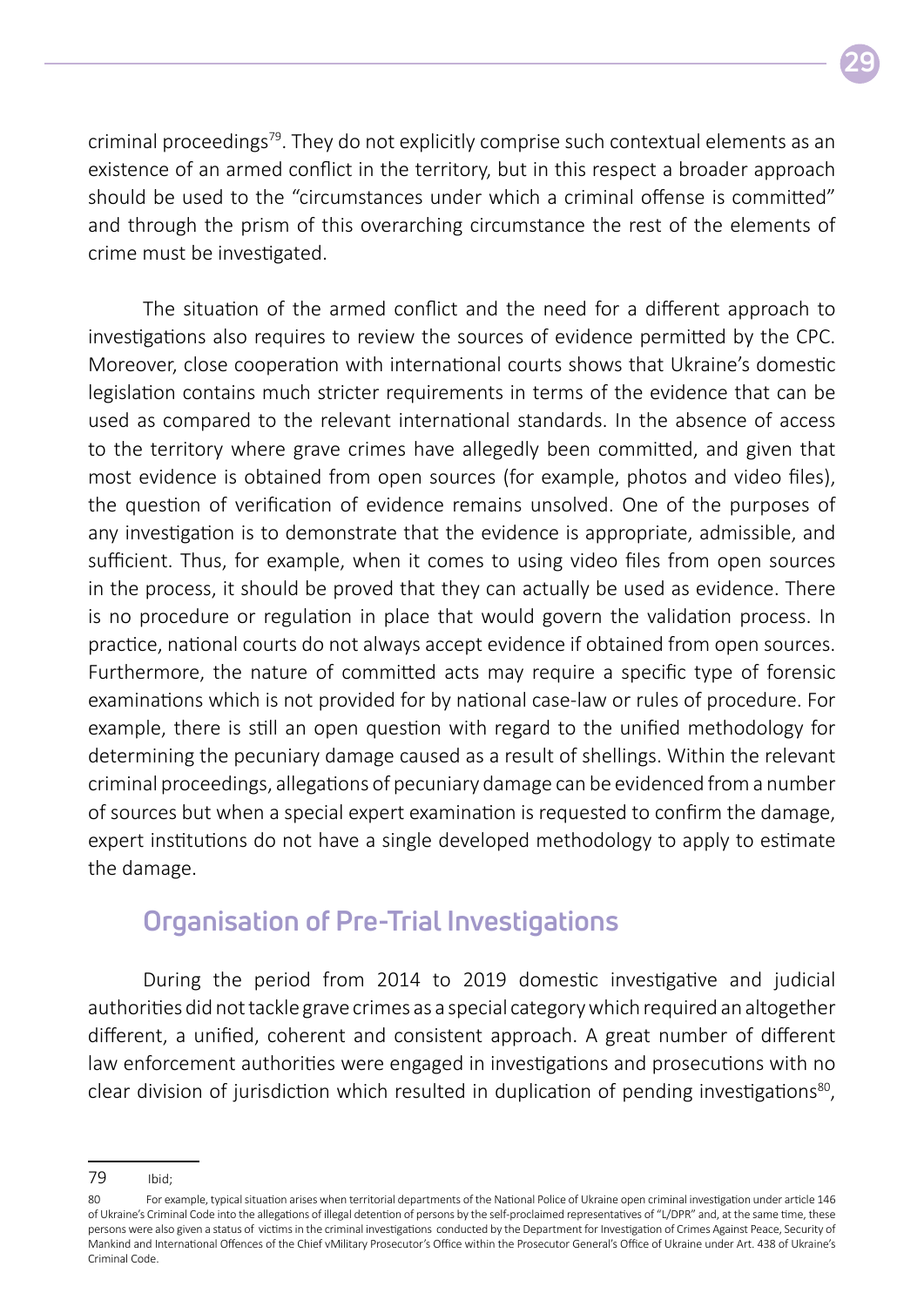use of different approaches to legal classification to the same sets of facts<sup>81</sup>, using different quality of evidence $82$ , and lack of coordination between these authorities. Based on the information we were able to collect when preparing the report, it is very difficult to estimate the efficiency of the process. As compared with the status of investigations related to eastern Ukraine events, the organisational approach used by Crimean authorities was reformed in 2016. Following efforts by the Prosecutor's Office of the Autonomous Republic of Crimea aimed at coordination, revision and developing investigative methodologies the work of the Office overall has resulted in better clarity and order. On the other hand, the nature of the conflict in Donbas differs significantly, with ongoing hostilities, lack of responsible government authorities and greater number of investigations which causes more difficulties in bringing order to the process of accountability.

As demonstrated by the analysis of procedural problems pertaining to investigation of grave crimes in Ukraine, there is an urgent need for amendments to the Criminal Procedure Code of Ukraine. The nature of war crimes and crimes against humanity requires a differing approach, not only in terms of legal classification, but investigative procedures too. The Criminal Procedure Code of Ukraine urgently needs amendments to its provisions. It is the procedural problems which cause greatest hindrance to the progress of investigations. One of the solutions would be to create a separate special procedure for investigating armed conflict-related grave crimes.

82 Which, in its turn, has a negative effect on the rationale of court judgments:

<sup>81</sup> This is also negatively reflected in court judgments where the following arguments may be found:

<sup>«…</sup>The court also notes that the Criminal Code of Ukraine criminalizes an aggressive war, namely the large-scale armed conflict which is underway for many years, in which millions of people participate, which involves a very high degree of intensity and a very large number of victims. In other words, aggressive actions committed by the Russian Federation against Ukraine (participation of Russian mercenaries on the side separatists as well as on the side of the Armed Forces of Ukraine, use of military equipment provided by Russia by the territory uncontrolled by the Ukrainian government, and likewise, use by Ukraine of military equipment provided by other foreign States), in this case, do not fall within the definition of an aggressive war. Furthermore, the nature of the internal armed conflict which has emerged in eastern Ukraine testifies to the fact of its origin and occurrence within one sovereign state, and the economic sanctions imposed on the State of Russia for its participation in this conflict do not testify to its absence » | Separate Opinion of Judge Velychko V.O. regarding the Sentence passed by Krasnoarmiiskyi Town and District Court dated 22.09.2017: <http://reyestr.court.gov.ua/Review/69051772>.

<sup>«</sup> an organization may be recognized as a terrorist organization and / or the fact of its creation may be established exclusively by a court of law, and if a certain person is accused of participating in such an organization and in this connection no separate court decision exists to recognize it as a terrorist organization, when bringing in an indictment, the Prosecutor should provide specific factual data demonstrating that the organization concerned has a terrorist nature (with all of its signs), and also that it carries out terrorist activities, and should also provide evidence to support this…

<sup>...</sup> When a sentence is grounded on certain resolutions, statements and appeals of the Verkhovna Rada of Ukraine regarding recognition of "DPR" as a terrorist organization, this is also largely doubtful, since the indictment of PERSON 1 does not contain any reference to these documents and, therefore, their study goes beyond the scope of proof in this criminal prosecution. Moreover, in any case, the circumstances and conclusions established by these documents may not have a pre-trial relevance for the court » | Separate Opinion of Judge Kofanov А.V. concerning criminal prosecution on the charges under p.1 art.258-3 of Ukraine's Criminal Code, Vilniansk town, 30.11.2018: [http://reyestr.court.gov.ua/](http://reyestr.court.gov.ua/Review/78221894) [Review/78221894](http://reyestr.court.gov.ua/Review/78221894).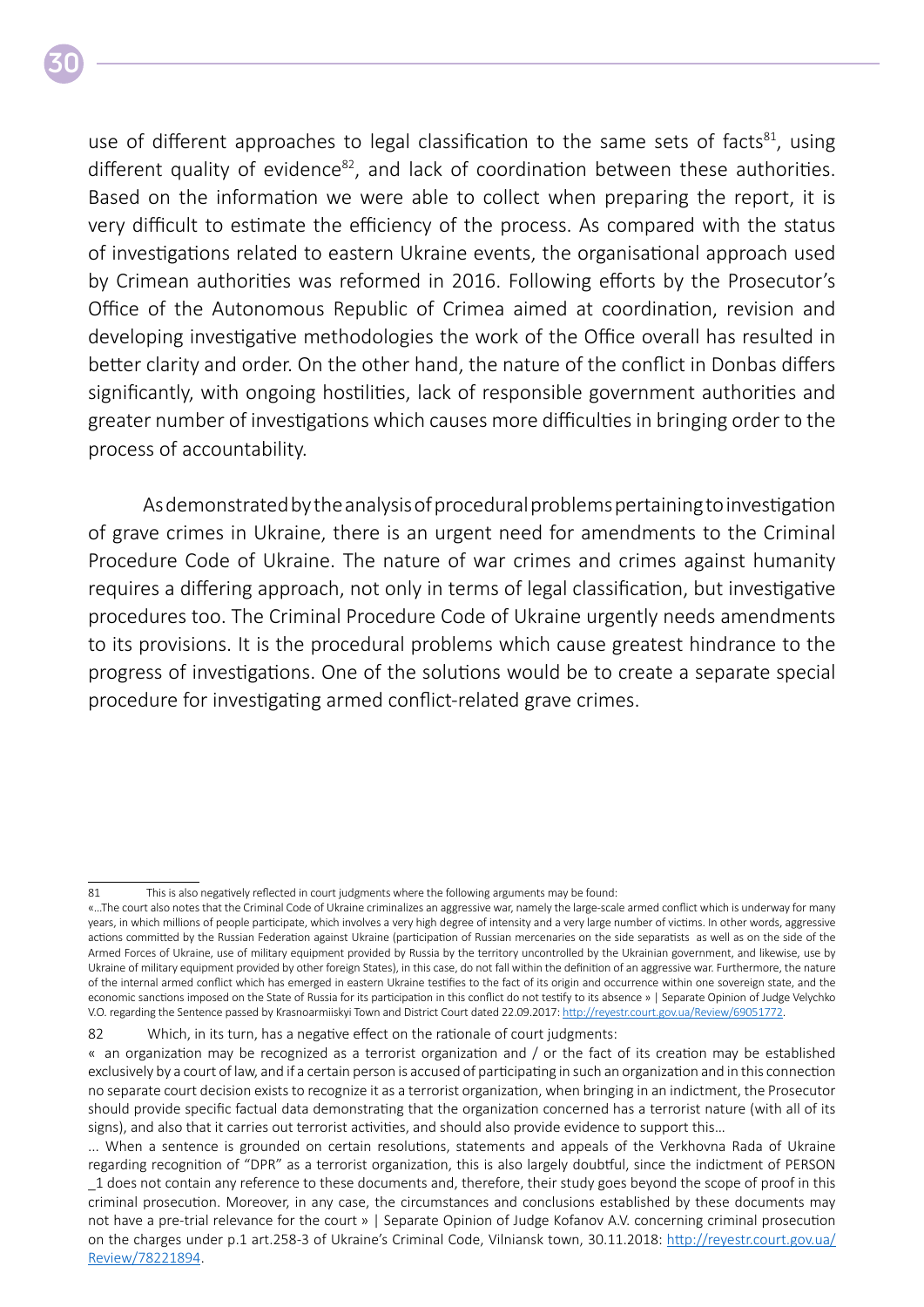### Domestic Trials

Lack of quality at the investigative level impacts negatively on the quality of trials. However, it is not the only reason. As a result of insufficient knowledge and skill in applying IHL and IL standards, domestic case-law related to conflict events remains superficial and inconsistent. During almost six years of trials for various categories of crimes, the sentences passed have been more of a compromise solution: to administer justice, yet without going into too much trouble of applying special knowledge and standards.

In addition, in practically all cases courts follow blindly legal position outlined by the investigators or the prosecutors, without probing the evidence and applying judicial consideration to the contents of case files. As an example, while in decisions related to events in Crimea, for instance, reference is made to the occupation of the peninsula83, in cases concerning the situation in the eastern Ukraine courts in many cases have been persistent in considering those cases through the prism of terrorism legislation without good quality high legal standard judicial reasoning<sup>84</sup>

#### **Terrorist Activities and/or Armed Conflict**

In the context of the events in Eastern Ukraine, domestic courts' reasoning does not contain any arguments in support of terrorism related charges. On the one hand, they make a point to formally comply with listing of the requirements for a "terrorist organization" outlined by the Law of Ukraine "On Combating Terrorism": presence of a stable association of three or more persons; distribution of functions among these persons; existence of mandatory rules of conduct for preparing and committing acts of terrorism and the respective purpose of its activities<sup>85</sup>. On the other hand, the following is used as the argument to support the position:

<sup>83</sup> Decision of Kherson City Court of Kherson Oblast dated 10.12.2019:<http://reyestr.court.gov.ua/Review/86236772>. Decision of Sviatoshynskyi District Court of Kyiv City 10.12.2019: <http://reyestr.court.gov.ua/Review/86225005>.

<sup>84</sup> Decision of Kherson City Court of Kherson Oblast dated 10.08.2018: [http://reyestr.court.gov.ua/](http://reyestr.court.gov.ua/Review/75817799) [Review/75817799](http://reyestr.court.gov.ua/Review/75817799). Decision of Ternopil City and District Court of Ternopil Oblast dated 10.12.2018: [http://reyestr.court.](http://reyestr.court.gov.ua/Review/78531540) [gov.ua/Review/78531540.](http://reyestr.court.gov.ua/Review/78531540) Decision of Lysychansk Town Court of Luhansk Oblast dated 28.08.2018: [http://reyestr.court.](http://reyestr.court.gov.ua/Review/83911406) [gov.ua/Review/83911406.](http://reyestr.court.gov.ua/Review/83911406)

<sup>85 «</sup> The characteristics of a certain organization provided for in article 1 of the Law (presence of a stable association of three or more persons; distribution of functions between these persons; existence of mandatory rules of conduct for preparing and committing acts of terrorism) and the respective purpose of its activities (breach of public security, intimidation of the population, provocations of a military conflict or international complication, impact on decisionmaking, acts or omissions by public authorities and local self-government bodies) established in criminal prosecution is the basis for recognizing the relevant activities as terrorist. In such a case, such recognition is made by a court of law in a particular prosecution on the basis of available materials. It is not required to have in place a separate court judgment or a decision of a legislative or executive body recognizing certain activity as terrorist to bring a person to criminal liability under article 258-3 of the Criminal Code...» | Ruling of the Supreme Court dated 05.07.2018: http[://www.reyestr.court.](http://www.reyestr.court.gov.ua/Review/75241808) [gov.ua/Review/75241808.](http://www.reyestr.court.gov.ua/Review/75241808)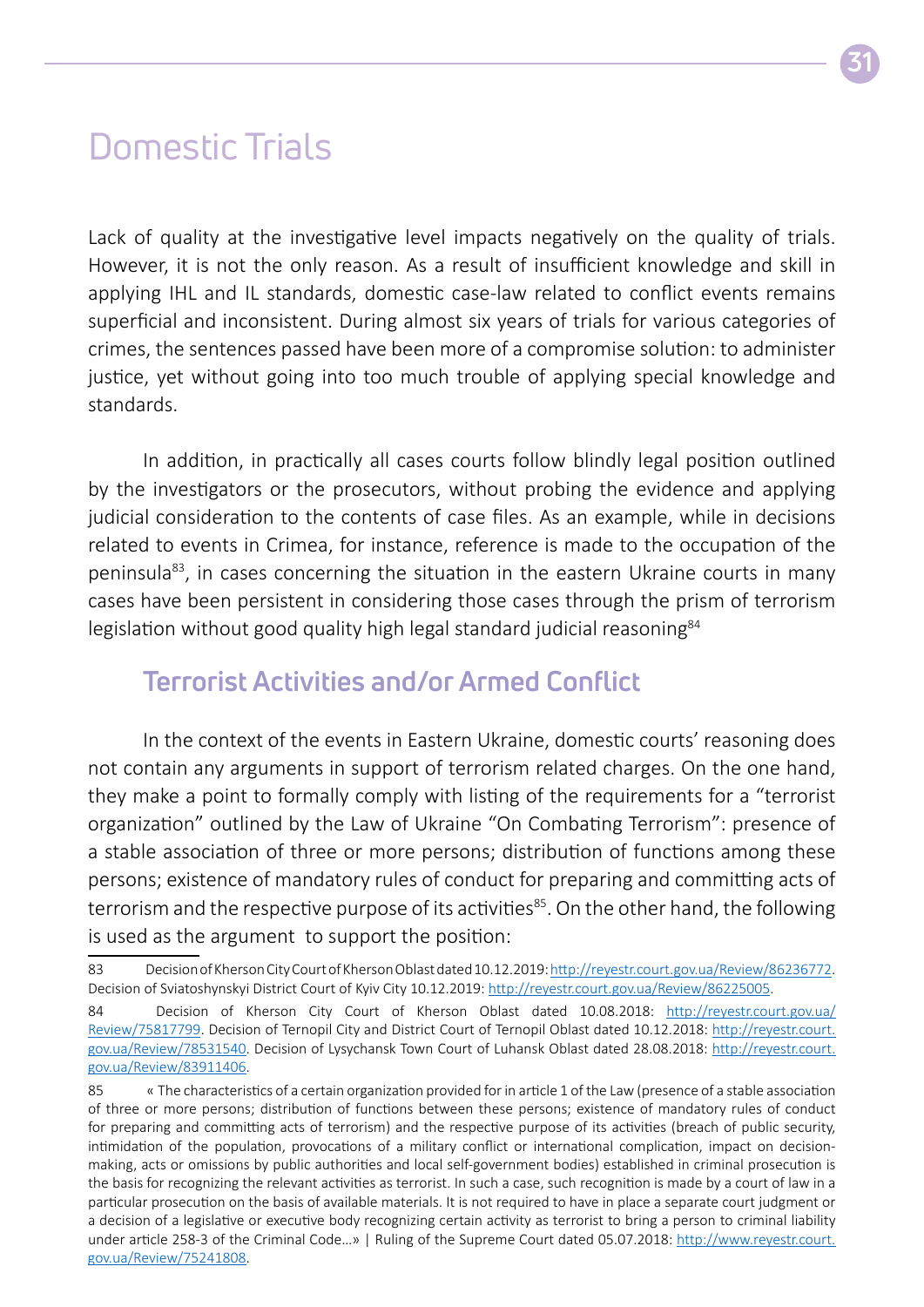«…the circumstance of "DPR" activities as a terrorist organization is confirmed by the Addresses of the Verkhovna Rada of Ukraine to the United Nations, European Parliament, the Parliamentary Assembly of the Council of Europe, NATO Parliamentary Assembly, the OSCE Parliamentary Assembly, the GUAM Parliamentary Assembly and national parliaments of the States worldwide appealing thereto to recognise Russian Federation as an aggressor State, as adopted by Resolution of the Verkhovna Rada of Ukraine of January 27, 2015 No. 129-VIII, Declaration of the Verkhovna Rada of Ukraine to the International Criminal Court on Ukraine's recognition of the International Criminal Court's jurisdiction over crimes against humanity and war crimes committed by the State's senior officials of the Russian Federation and the leaders of "DPR" and "LPR" terrorist organizations, which led to extremely grave consequences and mass murder of Ukrainian nationals" adopted by Resolution of the Verkhovna Rada of Ukraine of 4 February 2015 No. 145-VIII, Declaration of the Verkhovna Rada of Ukraine "On the Fighting of the Armed Aggression of the Russian Federation and Overcoming Its Consequences" adopted by Resolution of the Verkhovna Rada of Ukraine dated April 21, 2015 No. 337-VIII in which "DPR" and "LPR" are defined as terrorist organizations»<sup>86</sup>

 As seen from the quote such judgments refer to the adopted by domestic parliament diplomatic declarations, such as the declaration on the acceptance of the International Criminal Court's jurisdiction, and legislative acts as a source of evidence of the fact that self-proclaimed "L/DPR" are "terrorist organisations" instead of considering each element of the crime assessing how well it has been evidenced international law. Such limited sub-par approach to reasoning may result in violation of international legal standards and complete discrediting of national legal system particularly in the eyes of the victims of grave crimes.

#### **Accountability of Foreign Officials in Domestic Courts**

The problem of accountability of the Russian officials or those who acted in the official capacity and, therefore, could be considered as agents of the Russian state in domestic courts remains unresolved<sup>87</sup>. While in the case of Crimea there is more clarity as to the status of the perpetrators and no feasible possibility of access to them, in case

<sup>86</sup> Ruling of the Supreme Court dated 05.07.2018: http[://www.reyestr.court.gov.ua/Review/75241808](http://www.reyestr.court.gov.ua/Review/75241808).

<sup>87</sup> Under Rule 149 of customary international humanitarian law, a State is responsible for violations of international humanitarian law attributable to it, including violations committed by its organs, including its armed forces; violations committed by persons or entities it empowered to exercise elements of governmental authority; violations committed by persons or groups acting in fact on its instructions, or under its direction or control; violations committed by private persons or groups which it acknowledges and adopts as its own conduct: [https://ihl-databases.icrc.org/customary-ihl/](https://ihl-databases.icrc.org/customary-ihl/rus/docs/v1_rul_rule149) [rus/docs/v1\\_rul\\_rule149](https://ihl-databases.icrc.org/customary-ihl/rus/docs/v1_rul_rule149). As mentioned in the Judgment of the International Tribunal for the Former Yugoslavia in the case of against Anto Furundja: the provisions of international humanitarian law impose obligations upon States and other entities in an armed conflict, but first and foremost address themselves to the acts of individuals, in particular to State officials or more generally, to officials of a party to the conflict or else to individuals acting at the instigation or with the consent or acquiescence of a party to the conflict.; - judgment of 10 December 1998, § 140: [https://www.icty.org/x/cases/](https://www.icty.org/x/cases/furundzija/tjug/en/fur-tj981210e.pdf) [furundzija/tjug/en/fur-tj981210e.pdf](https://www.icty.org/x/cases/furundzija/tjug/en/fur-tj981210e.pdf).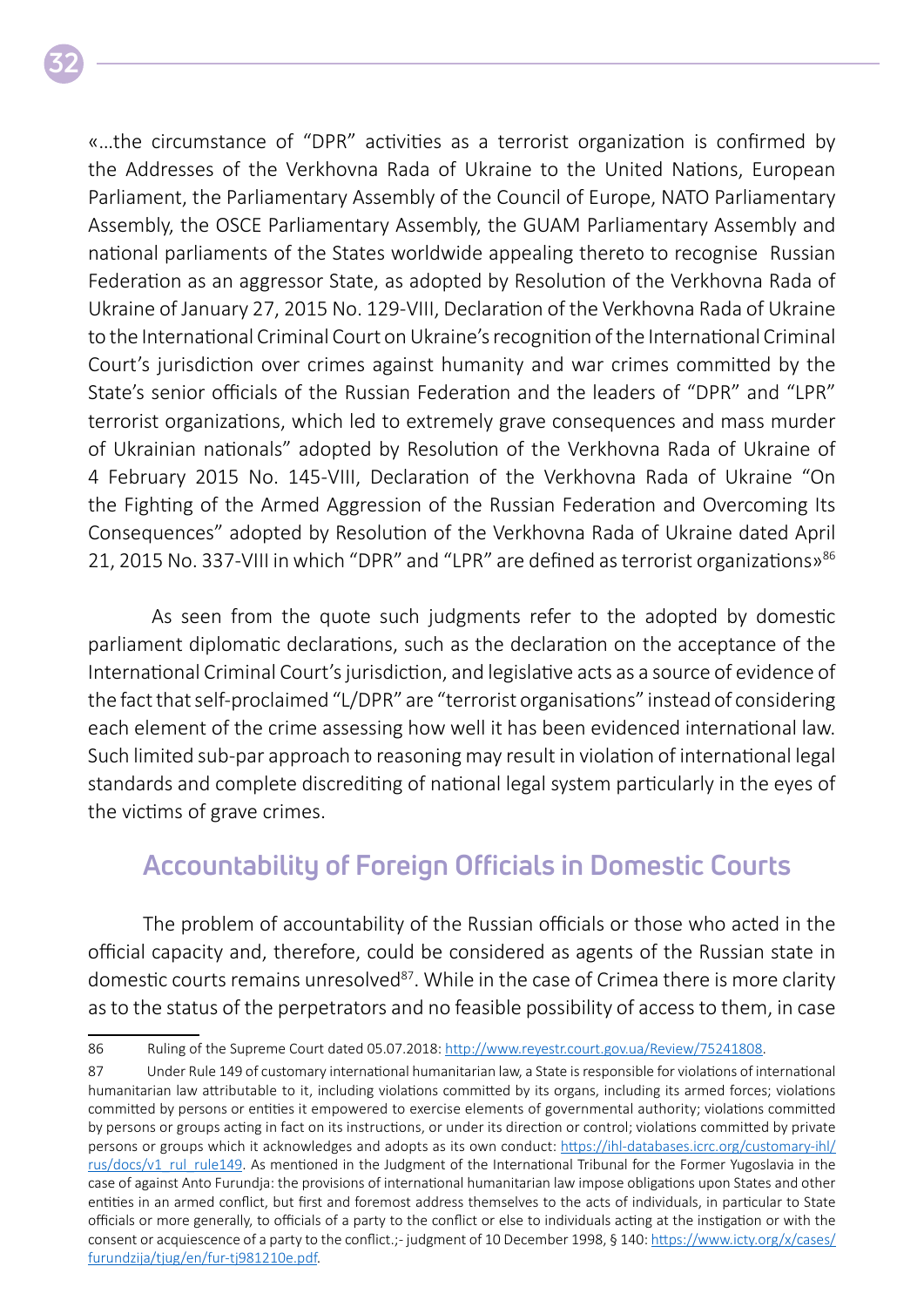

of Donbas, there are two types of perpetrators: Ukrainian nationals, whose alleged actions can be adjudicated on by the national courts, but there are also Russian nationals who acted in the official capacity and who may be subject of functional immunities.

To this end, there are several issues pertaining to the overall ability of the domestic courts to deal with issue of accountability of foreign nationals that are worth to be considered.

General provision of cl. 1, article 6 of the Criminal Code of Ukraine provides that persons who have committed a crime in the territory of Ukraine are subject to criminal responsibility<sup>88</sup>. But in practice, in the context of grave crimes committed during armed conflict, this provision is limited in application. Under international law, when performing their functions, State agents enjoy functional immunity which according to customary international law protects them from domestic prosecution by opposing party to the conflict<sup>89</sup>. Although this rule is no longer absolute, and practice of states is evolving as to allow for domestic prosecutions of those accused of grave crimes in the territory of the aggrieved party to the conflict, nevertheless it very much depends on each individual situation. One of the conditions that need to be fulfilled for the state to be able to go around the issue of functional immunities in the case of grave crimes is to have universal jurisdiction.<sup>90</sup>

Another persisting problem is how to determine the jurisdiction of national courts conflict -related cases. Today, domestic courts increasingly start to use practice whereby courts decide on compensation of the damage as a result of the "armed aggression of the Russian Federation". And the respondent in such cases is Russia<sup>91</sup>. Cases of this type tried by national courts breach the principle of jurisdictional immunity of a state which protects it from prosecution. 92 But most importantly, such cases deal with the fact that

<sup>88</sup> Ibid

<sup>89</sup> Immunities of State Officials, International Crimes, and Foreign Domestic Courts / Dapo Akande, Sangeeta Shah // European Journal of International Law, Volume 21, Issue 4, November 2010, Pages 815–852, [https://doi.org/10.1093/](https://doi.org/10.1093/ejil/chq080) [ejil/chq080.](https://doi.org/10.1093/ejil/chq080)

<sup>90</sup> Report of the International Law Commission: Sixty-ninth session (1 May – 2 June and 3 July – 4 August 2017): [https://legal.un.org/docs/?path=..%2Filc%2Freports%2F2017%2Fenglish%2Fchp7.](https://legal.un.org/docs/?path=..%2Filc%2Freports%2F2017%2Fenglish%2Fchp7.pdf&lang=EFSRAC&fbclid=IwAR0e86ecRSKeyBTziRbPEGQwud2uiwFa8ue8aAi_n4GhCtZnlStvHAhgeFo) [pdf&lang=EFSRAC&fbclid=IwAR0e86ecRSKeyBTziRbPEGQwud2uiwFa8ue8aAi\\_n4GhCtZnlStvHAhgeFo](https://legal.un.org/docs/?path=..%2Filc%2Freports%2F2017%2Fenglish%2Fchp7.pdf&lang=EFSRAC&fbclid=IwAR0e86ecRSKeyBTziRbPEGQwud2uiwFa8ue8aAi_n4GhCtZnlStvHAhgeFo).

<sup>91 «</sup> Given that the plaintiffs request for a provisional remedy to the amount of the damage caused to them by the military aggression of the Russian Federation in relation to Ukraine, namely in the amount of UAH 3,813,509.16 (three million eight hundred thirteen thousand five hundred and nine Hryvnia 16 kopecks), which as of the day of signing the request for provisional remedy is equivalent to EUR 120,000.00 (one hundred twenty thousand Euro 00 euro cents) at the official exchange rate of the National Bank of Ukraine, the Court considers it necessary to take measures which will guarantee real implementation of the future judgment in this case » / Ruling of Krasnopillia District Court of Sumy Oblast dated 13.09.2018: [http://www.reyestr.court.gov.ua/Review/76526271.](http://www.reyestr.court.gov.ua/Review/76526271)

<sup>92</sup> A State enjoys immunity, in respect of itself and its property, from the jurisdiction of the courts of another State subject to the provisions of the present Convention. / UN Convention on Jurisdictional Immunities of States and Their Property dated 02.12.2004, Art . 5: [https://zakon.rada.gov.ua/laws/show/995\\_e50#Text](https://zakon.rada.gov.ua/laws/show/995_e50#Text). Jurisdictional Immunities of the State (Germany v. Italy), judgement of 3 February 2012: [https://www.icj-cij.org/files/case-related/143/143-20120203-](https://www.icj-cij.org/files/case-related/143/143-20120203-JUD-01-00-EN.pdf) [JUD-01-00-EN.pdf](https://www.icj-cij.org/files/case-related/143/143-20120203-JUD-01-00-EN.pdf).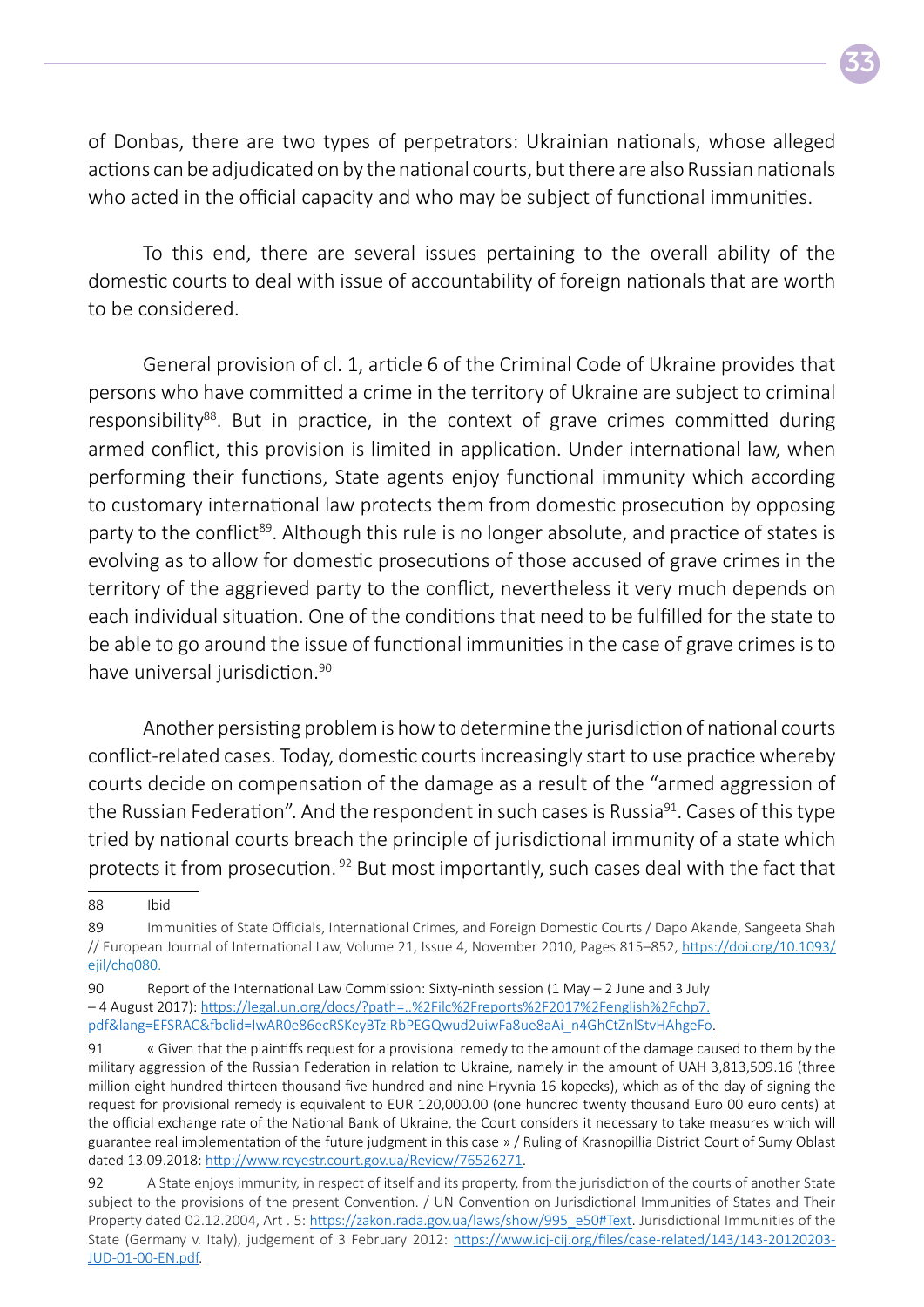crimes are committed in the context of armed conflict but within the framework of civil law. Under these conditions, the actual circumstances of a crime and its perpetrators are not focused on, but there is a presumption of the State's culpability for the damage caused. In fact, such cases bring to naught the weight of criminal investigations and their purpose to establish objective truth and the circumstances under which certain acts have been committed.

The nature of cases pertaining to the commission of grave crimes is new to the judicial practice of Ukraine. Major problems which have a negative impact on the quality and efficiency of pre-trial investigations are negatively echoed in court judgments as well. There is a reason for concern in a situation when quite a few judges of high instance courts maintain that domestic judges have sufficient expert knowledge and skill to adjudicate cases of such complexity and there is no need for assistance of international experts. However, given the experience of many other countries which have been affected by armed conflicts, it is obvious that where administration of justice is concerned, no country was able to put in place efficient processes without resorting to international assistance. Moreover, if such practice continues without appropriate legal and institutional reforms, it will not yield the expected result, namely, bringing the perpetrators to accountability, which will not only negatively affect fragile domestic legal system it, it will prevent victims from obtaining their justice and will continue to nurture the culture of impunity.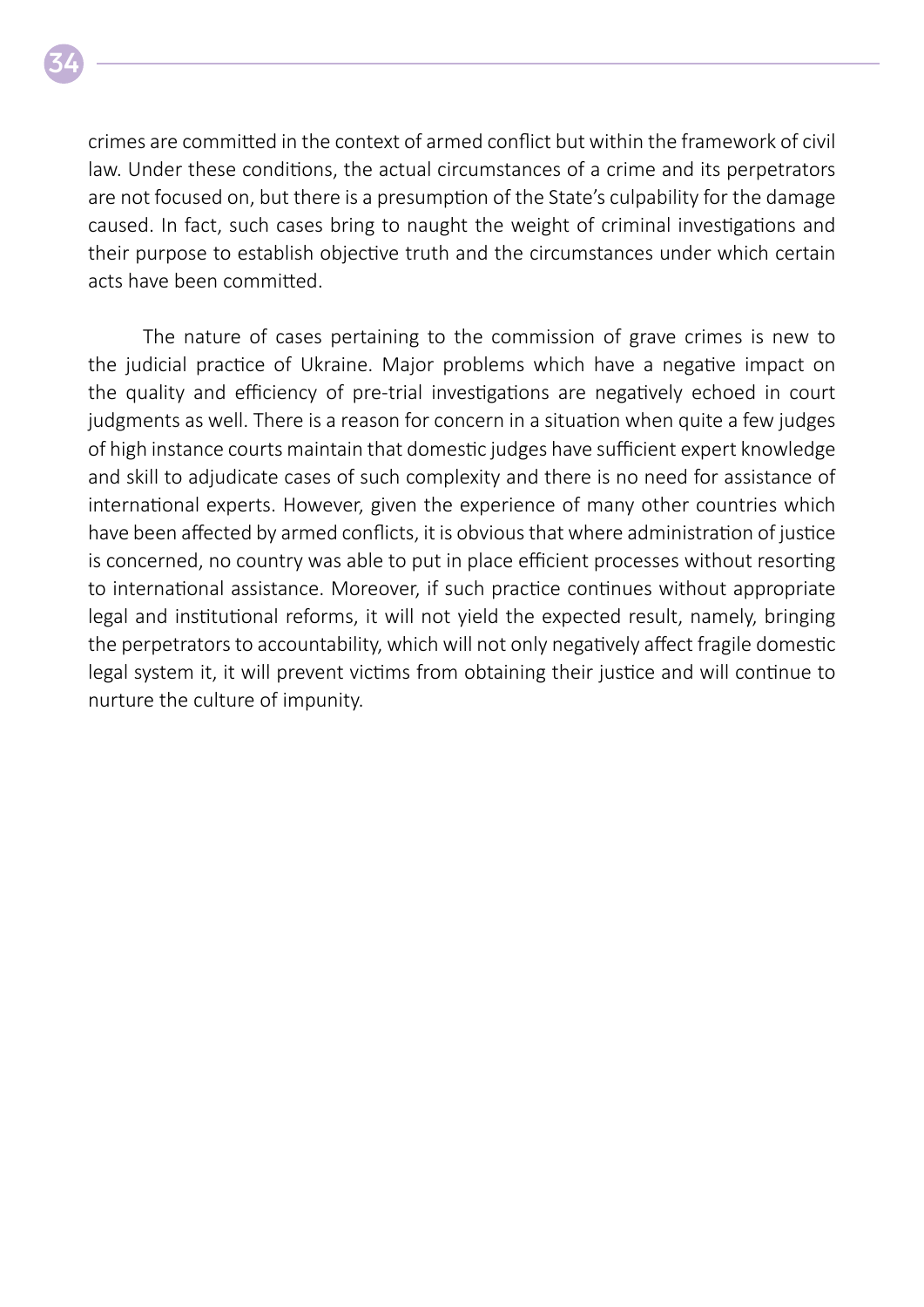### 4. Conclusions and recommendations

The scale of the problems outlined in this report demonstrates that currently domestic legal system when it comes to delivering justice for grave crimes requires a conceptually different approach. Cooperation with the International Criminal Court has provided a significant impetus to review and assess its ability. And although the ICC is a key stakeholder interested in the efficient functioning of the domestic system, its limited capacity and resources mean that a great majority of grave crimes will remain without proper investigation if the State does not realise the profound need to ensure efficiency of domestic legal system and does not assume this responsibility. Given the current state of the justice system the main recommendation would be to set up a special mechanism of accountability for grave crimes. Such mechanisms exist in most countries which have encountered the situation of an armed conflict. Depending on the complexity of the political situation and access to resources and the pecularities of each conflict, there are three types of accountability mechanisms: national (Democratic Republic of the Congo, Uganda, Argentina, Mexico), hybrid (Bosnia, Guatemala, Lebanon) and international (International Criminal Tribunal for the Former Yugoslavia, International Criminal Tribunal for Rwanda).<sup>93</sup> Each of these types has its own advantages and disadvantages, therefore, when searching for a working model of an accountability mechanism for Ukraine due regard should be given to the national legal system and the scale of an armed conflict. One of the fundamental factors to also take into consideration is the correct classification of the armed conflict.

The true value of an accountability mechanism is that it becomes a cornerstone of justice system in respect of grave crimes whose sole purpose is to ensure international justice is served efficiently and effectively: from evidence gathering and investigation to trials. Once an accountability mechanism is in place, existing domestic legal system whose ability is limited to dealing with ordinary crimes is no longer expected to process grave international crimes.

With setting up of the Department a first step has been made in that direction. For effective and efficient operation of the future accountability mechanism, the following should be done:

#### **domestic proceedings:**

1. to set up "mirror" departments within the NPU and SSU with a subject-matter

<sup>93</sup> Open Society Justice Initiative, Options for Justice. A Handbook for Designing Accountability Mechanisms for Grave Crimes, New York, 2018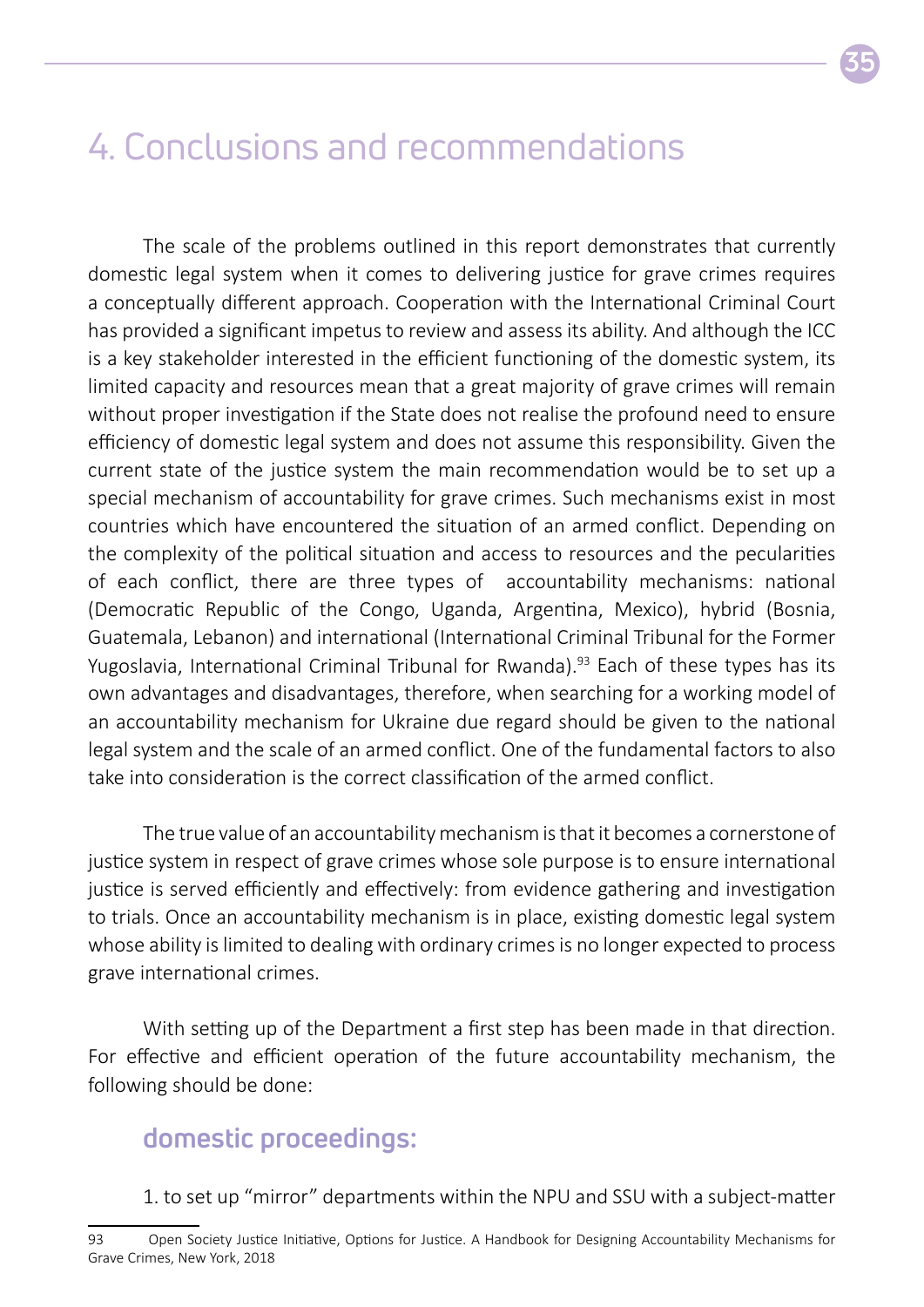specialisation in grave crimes;

**36**

2. to ensure essential legal framework is in place: ratification of Rome Statute of the; CCU and CPCU are harmonised with IHL and ICL; investigation standards have been brought in line with international standards;

3. to identify judges who will be extensively trained in IHL and ICL application for further professional engagement within the accountability mechanism;

4. to allocate funds in the state budget for logistical and technical support and engagement of international expert assistance.

#### **setting up of accountability mechanism:**

1. under the auspices of the Ministry of Justice of Ukraine, jointly with the Ministry of Foreign Affairs of Ukraine to establish a platform of domestic and international experts, with a view to developing the mandate for the accountability mechanism for alleged grave crimes committed during armed conflict in Ukraine;

2. experts are to analyse existing accountability mechanisms and develop recommendations as to the changes to the organisational structure of the legal system and legal framework of Ukraine with a view to ensuring efficient functioning of the accountability mechanism; develop recommendations as to the amendments to the Law of Ukraine "On Courts and Status of the Judges" and Constitution of Ukraine depending on the selected type of accountability mechanism;

3. to hold consultations with international partners, national and international civil society organisations on the quality and functional feasibility of the developed model of the accountability mechanism in order to receive feedback and generate support for its implementation;

4. to conduct a high-level advocacy campaign with the joint participation of governmental authorities and civil society organisations to ensure legitimacy of its mandate and its future decisions.

#### **international support:**

1. cooperation with the International Criminal Court is based on the principle of "positive complementarity". This means that the Office of the ICC Prosecutor is more actively engaged with domestic authorities. Although at the current stage of preliminary examination it may be impractical, but efficiency of communication may be enhanced by, for instance, interacting not only with law enforcement authorities and civil society, but also with the Ministry of Justice, Ministry of Foreign Affairs, and the Office of the President;

2. international partner countries and international organisations put pressure to produce high-quality results in the administration of justice for grave crimes, on the one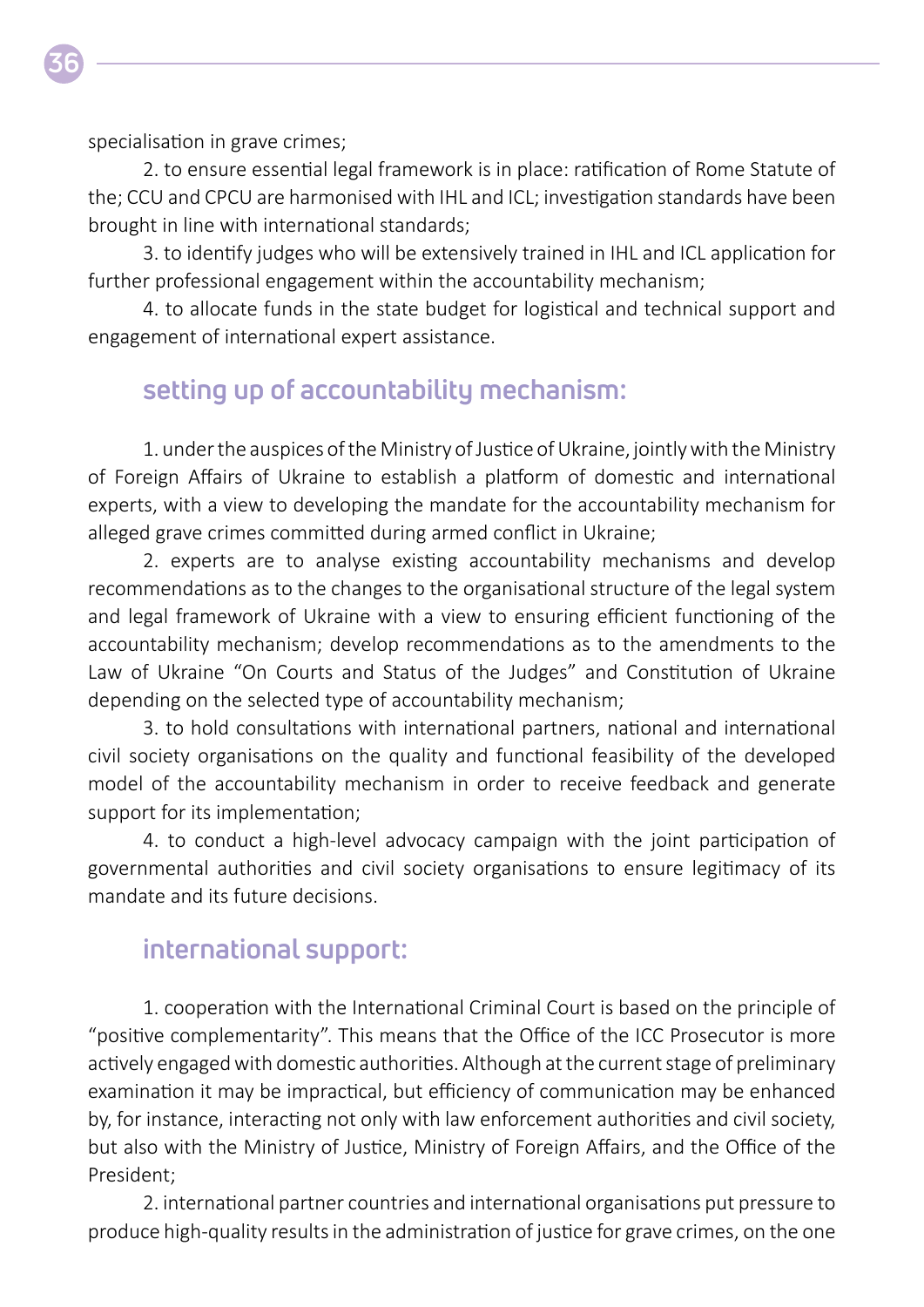

hand, and on the other hand, provide opportunities for obtaining technical assistance and expert support when setting up accountability mechanism and throughout its mandate. They are actively involved in setting up of the accountability mechanism, for example, by organising and holding consultations with relevant stakeholders on the development of the mandate, etc;

3. subject to ratification of the Rome Statute, Ukraine is allowed to become a member of the European Network for investigation and prosecutions of genocide, crimes against humanity and war crimes (EU Genocide Network) to enable exchange and further development of good practices.<sup>94</sup>